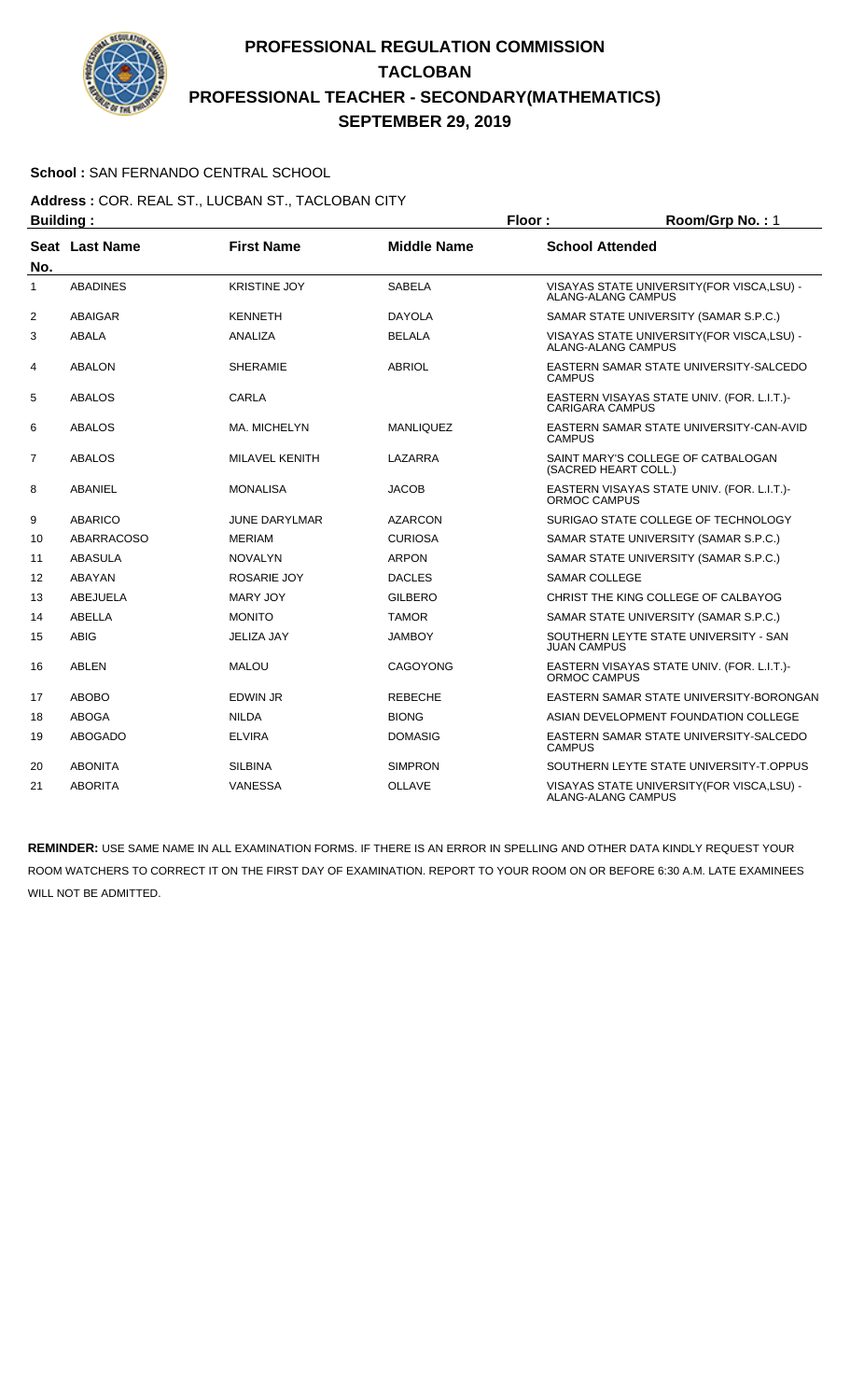

### **School :** SAN FERNANDO CENTRAL SCHOOL

**Address :** COR. REAL ST., LUCBAN ST., TACLOBAN CITY **Building : Floor : Room/Grp No. :** 2

| No.            | Seat Last Name  | <b>First Name</b>         | <b>Middle Name</b> | <b>School Attended</b>                                                   |
|----------------|-----------------|---------------------------|--------------------|--------------------------------------------------------------------------|
| 1              | <b>ABOYME</b>   | <b>MARK JAYSON</b>        | <b>BAÑOC</b>       | FRANCISCAN COLLEGE OF THE IMMACULATE<br>CONCEPTION-BAYBAY                |
| $\overline{2}$ | <b>ABRITO</b>   | <b>BARTOLOME</b>          | LAYLAY             | CHRIST THE KING COLLEGE OF CALBAYOG                                      |
| 3              | <b>ABSALON</b>  | <b>MARY ROSE</b>          | <b>WATEMAR</b>     | EASTERN VISAYAS STATE UNIV. (FOR. L.I.T.)-<br>ORMOC CAMPUS               |
| 4              | <b>ACAMPADO</b> | <b>FRANCIS ANN</b>        | OÑATE              | SOUTHERN LEYTE STATE UNIVERSITY - SAN<br><b>JUAN CAMPUS</b>              |
| 5              | <b>ACASIO</b>   | <b>FRIGYL</b>             | <b>MALAZARTE</b>   | SAINT JOSEPH INSTITUTE OF TECHNOLOGY                                     |
| 6              | <b>ACEBO</b>    | <b>CLAIRE</b>             | <b>YUTRAGO</b>     | EASTERN VISAYAS STATE UNIV. (FOR. L.I.T.)-<br><b>CARIGARA CAMPUS</b>     |
| $\overline{7}$ | <b>ACEDERA</b>  | <b>RONA MAY</b>           | <b>GUIRON</b>      | EASTERN VISAYAS STATE UNIV. (FOR. L.I.T.)-<br><b>BURAUEN CAMPUS</b>      |
| 8              | <b>ACHA</b>     | <b>MICHAEL</b>            | <b>DEMETRIA</b>    | VISAYAS STATE UNIVERSITY (FOR VISCA, LSU) -<br><b>ALANG-ALANG CAMPUS</b> |
| 9              | <b>ACONG</b>    | <b>ROCHELLE</b>           | <b>ELGERA</b>      | EASTERN SAMAR STATE UNIVERSITY-CAN-AVID<br><b>CAMPUS</b>                 |
| 10             | <b>ADIZAS</b>   | <b>JEAN ROSE</b>          |                    | HOLY CROSS COLLEGE OF CARIGARA                                           |
| 11             | <b>ADIZAS</b>   | NIKKA EHLA                | <b>BALOGBOG</b>    | EASTERN VISAYAS STATE UNIV. (FOR. L.I.T.)-<br><b>CARIGARA CAMPUS</b>     |
| 12             | <b>ADOLFO</b>   | <b>JONAS</b>              | <b>VILLARBA</b>    | EASTERN VISAYAS STATE UNIV. (FOR. L.I.T.)-<br>ORMOC CAMPUS               |
| 13             | <b>ADONIS</b>   | <b>WENSTON</b>            | <b>LEONA</b>       | VISAYAS STATE UNIVERSITY (FOR VISCA, LSU) -<br><b>TOLOSA CAMPUS</b>      |
| 14             | <b>ADORABLE</b> | <b>GERALDINE</b>          | <b>MABUTOL</b>     | SAMAR STATE UNIVERSITY (SAMAR S.P.C.)                                    |
| 15             | <b>ADRALES</b>  | AIMEE                     | <b>GERALDO</b>     | EASTERN VISAYAS STATE UNIV. (FOR. L.I.T.)-<br><b>CARIGARA CAMPUS</b>     |
| 16             | <b>ADRALES</b>  | <b>TRESHA LIEGH FRANZ</b> | <b>ARUTA</b>       | EASTERN VISAYAS STATE UNIV. (FOR. L.I.T.)-<br><b>CARIGARA CAMPUS</b>     |
| 17             | <b>AGDA</b>     | <b>JOY</b>                | <b>LEGION</b>      | EASTERN SAMAR STATE UNIVERSITY-CAN-AVID<br><b>CAMPUS</b>                 |
| 18             | <b>AGERO</b>    | <b>LLOYD</b>              | <b>BUENA</b>       | LEYTE NORMAL UNIVERSITY                                                  |
| 19             | <b>AGOSTO</b>   | <b>BILLYJOE</b>           | <b>BUSANTE</b>     | <b>HOLY CROSS COLLEGE OF CARIGARA</b>                                    |
| 20             | <b>AGRES</b>    | <b>CHERILYN</b>           | <b>JUNTILA</b>     | VISAYAS STATE UNIVERSITY (FOR VISCA, LSU) -<br>ALANG-ALANG CAMPUS        |
| 21             | <b>AGUAVIVA</b> | <b>RONNEL</b>             | <b>NADALA</b>      | NORTHWEST SAMAR STATE UNIVERSITY<br>(FOR.TIBURCIO TANCINCO)              |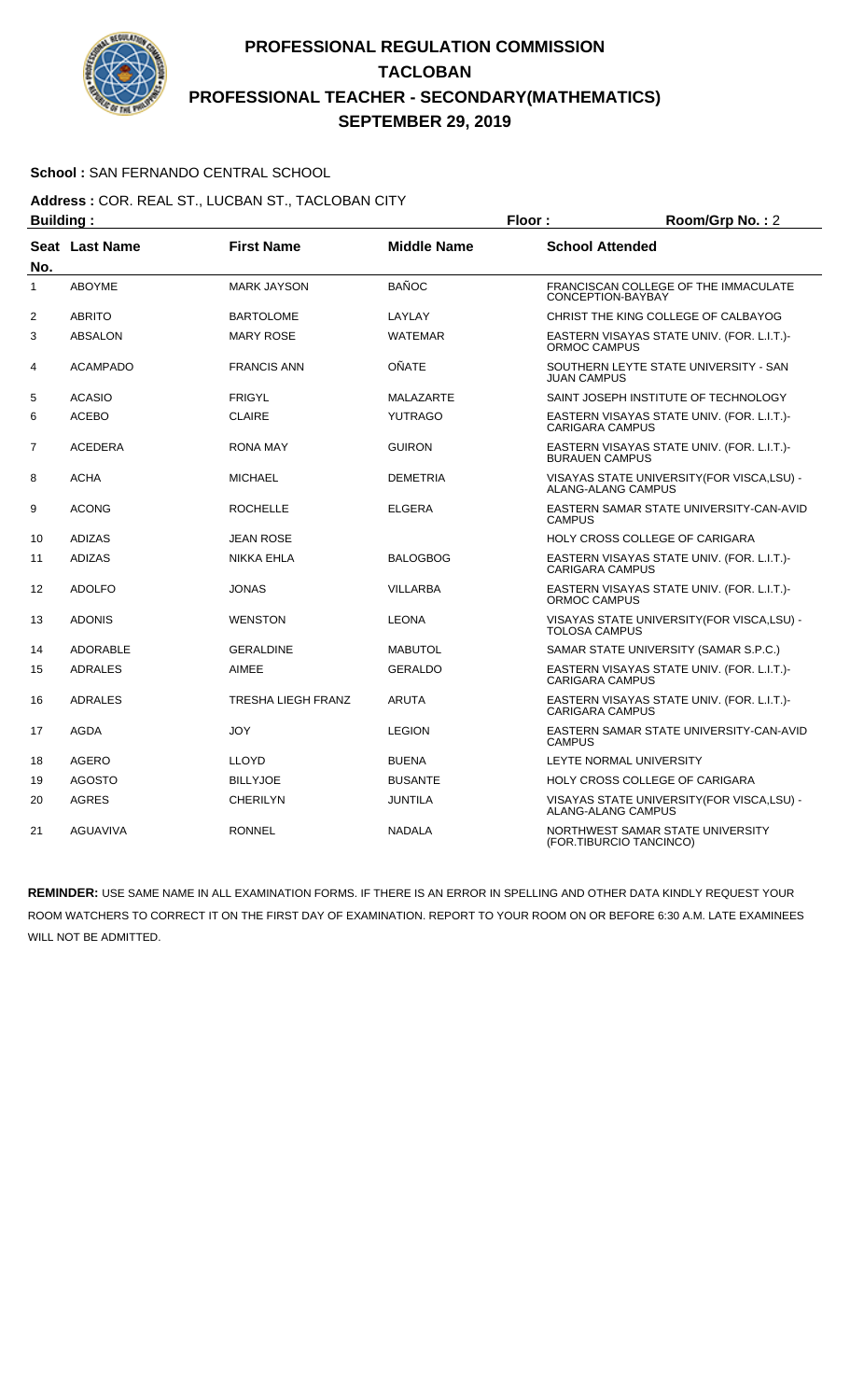

### **School :** SAN FERNANDO CENTRAL SCHOOL

**Address :** COR. REAL ST., LUCBAN ST., TACLOBAN CITY **Building : Floor : Room/Grp No. :** 3

| No.            | Seat Last Name  | <b>First Name</b>   | <b>Middle Name</b> | <b>School Attended</b>                                                   |
|----------------|-----------------|---------------------|--------------------|--------------------------------------------------------------------------|
| $\mathbf{1}$   | <b>AGUIPO</b>   | <b>JULIE ANNE</b>   | <b>DAVID</b>       | VISAYAS STATE UNIVERSITY (FOR VISCA, LSU) -<br><b>ALANG-ALANG CAMPUS</b> |
| $\overline{2}$ | <b>ALARBA</b>   | <b>MARIVIC</b>      | <b>DAYLO</b>       | VISAYAS STATE UNIVERSITY(FOR VISCA,LSU) -<br><b>ALANG-ALANG CAMPUS</b>   |
| 3              | <b>ALBAOS</b>   | <b>MARY ANN</b>     | <b>BORINES</b>     | VISAYAS STATE UNIVERSITY (FOR VISCA, LSU) -<br><b>TOLOSA CAMPUS</b>      |
| 4              | <b>ALBERTO</b>  | ANABEL              | <b>ROTA</b>        | SAINT PETER'S COLLEGE OF ORMOC                                           |
| 5              | <b>ALCOY</b>    | <b>EDMAR</b>        | <b>ESLIRA</b>      | EASTERN VISAYAS STATE UNIV. (FOR. L.I.T.)-<br><b>CARIGARA CAMPUS</b>     |
| 6              | <b>ALDABA</b>   | <b>HENZO</b>        | <b>SARAC</b>       | NORTHWEST SAMAR STATE UNIVERSITY<br>(FOR.TIBURCIO TANCINCO)              |
| $\overline{7}$ | <b>ALDE</b>     | <b>FORTUNATO JR</b> | CALZADO            | SAINT MARY'S COLLEGE (ST. JOSEPH'S COLL.)-<br><b>BORONGAN</b>            |
| 8              | <b>ALEA</b>     | ALBERTO JR. JR      | <b>ARRE</b>        | SAINT MARY'S COLLEGE (ST. JOSEPH'S COLL.)-<br><b>BORONGAN</b>            |
| 9              | <b>ALEMIS</b>   | MA. LYN             | <b>PANONCIO</b>    | PALOMPON INSTITUTE OF TECHNOLOGY-<br><b>TABANGO CAMPUS</b>               |
| 10             | <b>ALGAS</b>    | <b>JASMIN</b>       | CANONA             | VISAYAS STATE UNIVERSITY (FOR VISCA, LSU) -<br>ALANG-ALANG CAMPUS        |
| 11             | <b>ALJECERA</b> | <b>GINO ASTERIO</b> | <b>HERMOSO</b>     | NORTHWEST SAMAR STATE UNIVERSITY<br>(FOR.TIBURCIO TANCINCO)              |
| 12             | ALLEGA          | AMIELEN             | <b>SOLARTE</b>     | NORTHWEST SAMAR STATE UNIVERSITY<br>(FOR.TIBURCIO TANCINCO)              |
| 13             | <b>ALMEDORA</b> | JUMIL               | <b>MONTAÑO</b>     | ABUYOG COMMUNITY COLLEGE                                                 |
| 14             | <b>ALMINAR</b>  | <b>ANJIE</b>        |                    | VISAYAS STATE UNIVERSITY (FOR VISCA, LSU) -<br><b>ISABEL CAMPUS</b>      |
| 15             | <b>ALOGBATE</b> | JOMAR               | <b>TASAN</b>       | VISAYAS STATE UNIVERSITY (FOR VISCA, LSU) -<br>VILLABA CAMPUS            |
| 16             | <b>ALVENIZ</b>  | <b>NORMAN</b>       | <b>TUGAS</b>       | SOUTHERN LEYTE STATE UNIVERSITY - SAN<br><b>JUAN CAMPUS</b>              |
| 17             | AMAGA           | JENNY               | <b>GENOGUIN</b>    | NAVAL STATE UNIVERSITY (for.NAVAL INST)-<br><b>NAVAL</b>                 |
| 18             | AMARGA          | SORIANO JR          | <b>CUATON</b>      | SOUTHERN LEYTE STATE UNIVERSITY-T.OPPUS                                  |
| 19             | <b>AMOSCO</b>   | <b>MAT MICHAEL</b>  | <b>LLOVIA</b>      | VISAYAS STATE UNIVERSITY(FOR VISCA,LSU) -<br><b>ALANG-ALANG CAMPUS</b>   |
| 20             | <b>AMPER</b>    | <b>LUCIEN</b>       | <b>SANDIGAN</b>    | SOUTHERN LEYTE STATE UNIVERSITY-T.OPPUS                                  |
| 21             | AÑANO           | DIANA ANN           | <b>NACIONAL</b>    | LEYTE NORMAL UNIVERSITY                                                  |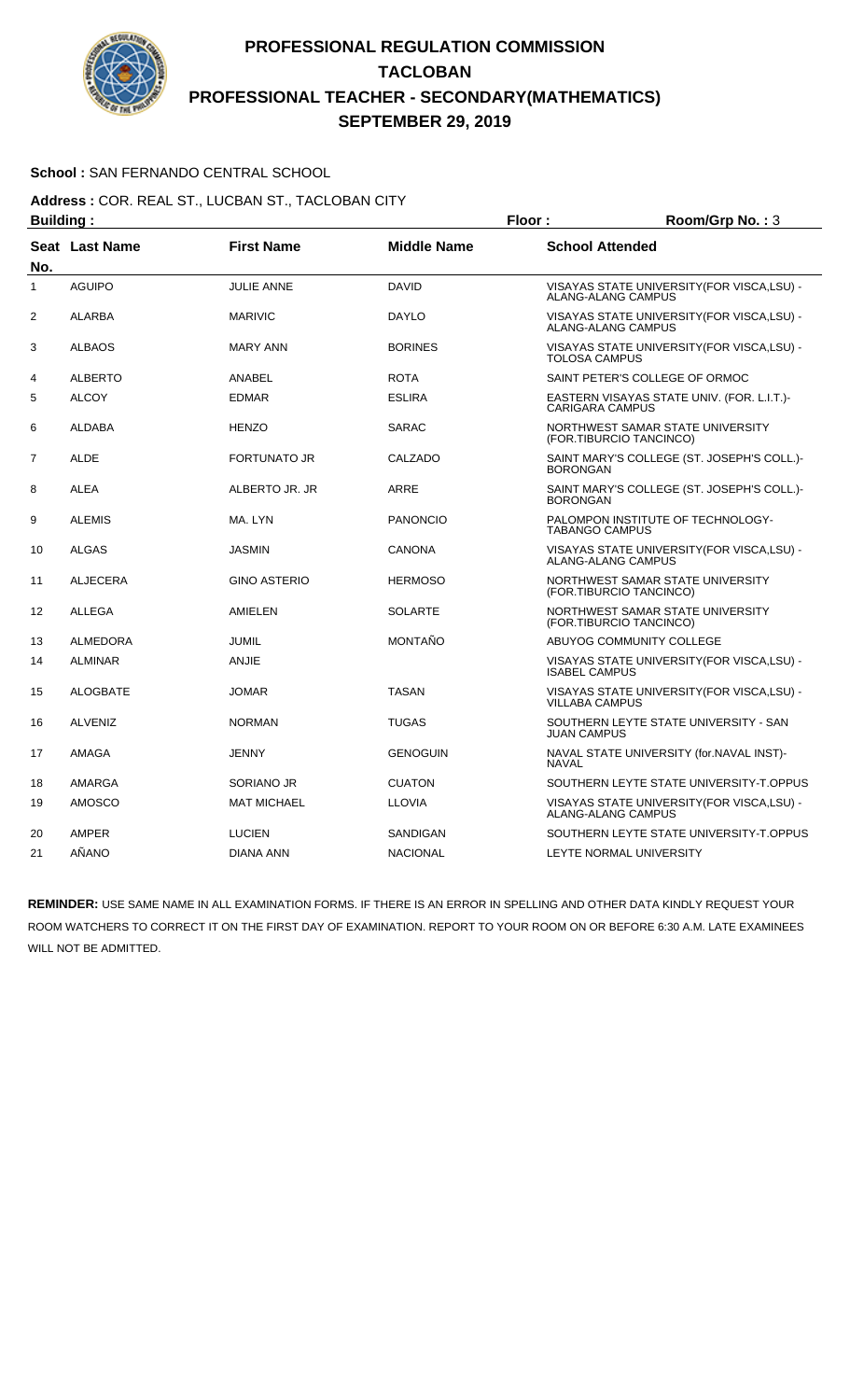

### **School :** SAN FERNANDO CENTRAL SCHOOL

#### **Address :** COR. REAL ST., LUCBAN ST., TACLOBAN CITY **Building : Floor : Floor : Room/Grp No. : 4**

| No.            | Seat Last Name  | <b>First Name</b>        | <b>Middle Name</b> | <b>School Attended</b>                                                 |
|----------------|-----------------|--------------------------|--------------------|------------------------------------------------------------------------|
| 1              | <b>ANAQUE</b>   | <b>GINAMAE</b>           | <b>NUGUIT</b>      | EASTERN SAMAR STATE UNIVERSITY-BORONGAN                                |
| 2              | ANDAYA          | <b>NIMFA</b>             | <b>CONTRERAS</b>   | NORTHWEST SAMAR STATE UNIVERSITY<br>(FOR.TIBURCIO TANCINCO)            |
| 3              | <b>ANDO</b>     | <b>ENGILINE</b>          | <b>ERADEL</b>      | SOUTHERN LEYTE STATE UNIVERSITY (SLSCST) -<br><b>HINUNANGAN CAMPUS</b> |
| 4              | ANDOJAR         | <b>RACHELE</b>           | <b>MORENO</b>      | EASTERN VISAYAS STATE UNIV. (FOR. L.I.T.)-<br>ORMOC CAMPUS             |
| 5              | ANDRADE         | <b>ZANDRIX</b>           | <b>ROSARIO</b>     | ASIAN DEVELOPMENT FOUNDATION COLLEGE                                   |
| 6              | ANDRIANO        | <b>MARY GRACE</b>        | <b>BORINAGA</b>    | WESTERN LEYTE COLLEGE-ORMOC                                            |
| $\overline{7}$ | <b>ANIANO</b>   | <b>ELY</b>               | <b>MENIANO</b>     | EASTERN VISAYAS STATE UNIV. (FOR. L.I.T.)-<br><b>BURAUEN CAMPUS</b>    |
| 8              | <b>ANIMO</b>    | <b>APRIL DAWN</b>        | ONEZ               | NORTHWEST SAMAR STATE UNIVERSITY<br>(FOR.TIBURCIO TANCINCO)            |
| 9              | <b>ANOS</b>     | <b>CARINE</b>            | CATALO             | EASTERN SAMAR STATE UNIVERSITY-BORONGAN                                |
| 10             | <b>ANOTA</b>    | LYMWEL                   | <b>GADIN</b>       | LEYTE NORMAL UNIVERSITY                                                |
| 11             | <b>ANTALAN</b>  | <b>MARIA SHEILLA MAY</b> | <b>CAPOSPOS</b>    | SAINT MARY'S COLLEGE OF CATBALOGAN<br>(SACRED HEART COLL.)             |
| 12             | ANTOLO          | JANET                    | DE LA CRUZ         | EASTERN VISAYAS STATE UNIV. (FOR. L.I.T.)-<br>ORMOC CAMPUS             |
| 13             | <b>ANTONI</b>   | <b>JOANNE</b>            | <b>MORCILLA</b>    | ASIAN DEVELOPMENT FOUNDATION COLLEGE                                   |
| 14             | APARRE          | <b>JONEL</b>             | <b>BERMUDO</b>     | LEYTE NORMAL UNIVERSITY                                                |
| 15             | <b>APOSTOL</b>  | <b>CONADILA</b>          | <b>LEON</b>        | EASTERN VISAYAS STATE UNIV. (FOR. L.I.T.)-<br><b>BURAUEN CAMPUS</b>    |
| 16             | <b>AQUIATAN</b> | <b>RJ</b>                | VILLANUEVA         | EASTERN SAMAR STATE UNIVERSITY-CAN-AVID<br><b>CAMPUS</b>               |
| 17             | <b>AQUINDE</b>  | <b>JOY</b>               | <b>RAEL</b>        | EASTERN VISAYAS STATE UNIV. (FOR. L.I.T.)-<br><b>BURAUEN CAMPUS</b>    |
| 18             | ARAGON          | ROBERT ZONN              | <b>FELECIANO</b>   | SAMAR STATE UNIVERSITY (SAMAR S.P.C.)                                  |
| 19             | ARANSADO        | <b>JEFRY</b>             | <b>EBIO</b>        | LEYTE NORMAL UNIVERSITY                                                |
| 20             | ARAZA           | <b>RIZALYN</b>           | <b>ALTAQUE</b>     | <b>EASTERN VISAYAS STATE UNIVERSITY</b><br>(for.LIT)TACLOBAN           |
| 21             | ARCALLANA       | <b>MERCY</b>             | LABRAGUE           | ASIAN DEVELOPMENT FOUNDATION COLLEGE                                   |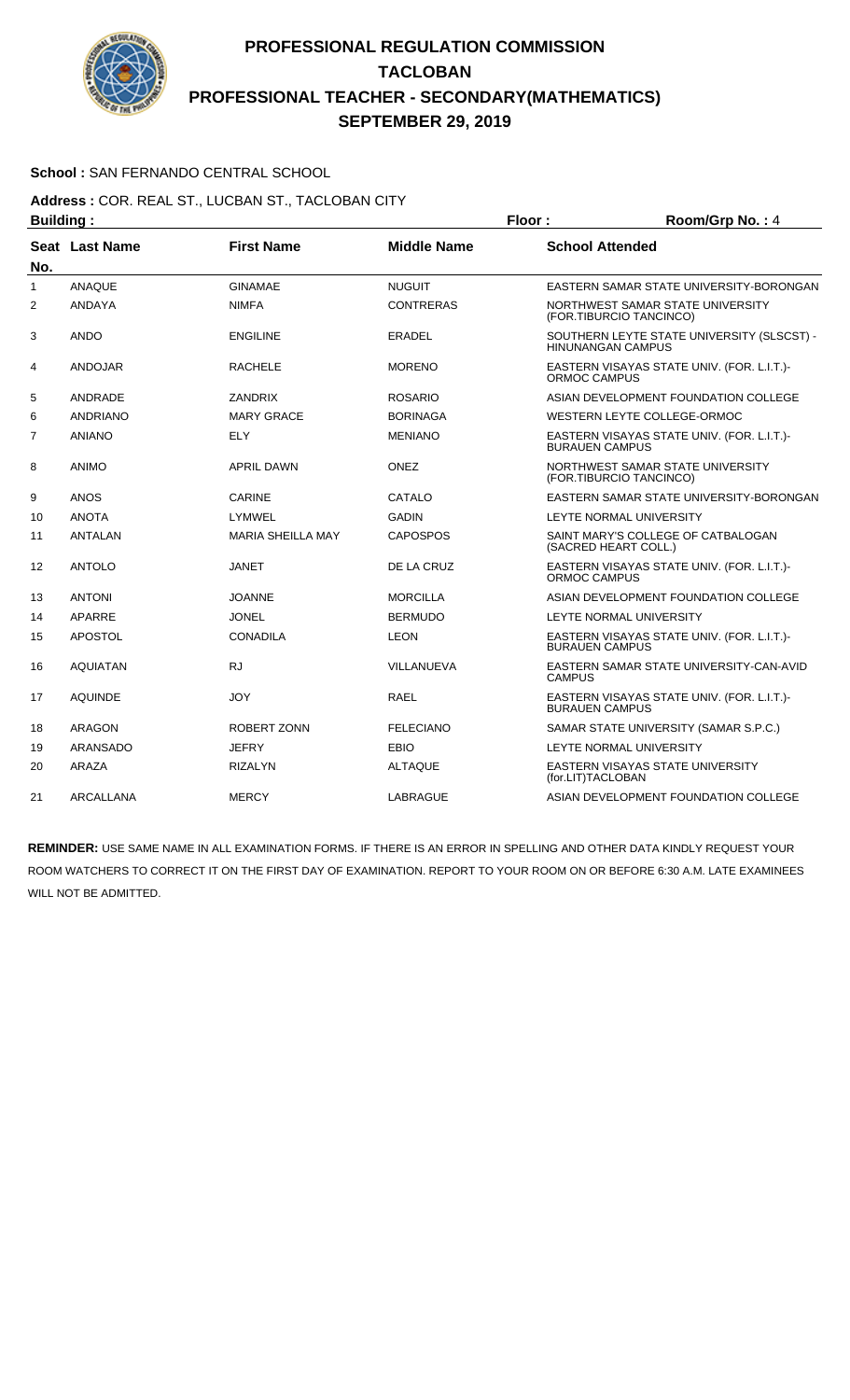

### **School :** SAN FERNANDO CENTRAL SCHOOL

#### **Address :** COR. REAL ST., LUCBAN ST., TACLOBAN CITY **Building : Floor : Floor : Room/Grp No. :** 5

| Pananig .      |                       |                    | .                  |                                                                          |
|----------------|-----------------------|--------------------|--------------------|--------------------------------------------------------------------------|
| No.            | <b>Seat Last Name</b> | <b>First Name</b>  | <b>Middle Name</b> | <b>School Attended</b>                                                   |
| 1              | <b>ARCEO</b>          | <b>ARLENE</b>      | <b>MISAGAL</b>     | ASIAN DEVELOPMENT FOUNDATION COLLEGE                                     |
| $\overline{2}$ | <b>ARCEO</b>          | <b>JAY ANN</b>     | <b>DAYAO</b>       | ABUYOG COMMUNITY COLLEGE                                                 |
| 3              | <b>ARCHES</b>         | <b>CHRISTOPHER</b> | <b>QUEROBIN</b>    | ABUYOG COMMUNITY COLLEGE                                                 |
| 4              | <b>ARDENIO</b>        | <b>CHAIMINE</b>    | <b>PULGA</b>       | EASTERN VISAYAS STATE UNIV. (FOR. L.I.T.)-<br><b>CARIGARA CAMPUS</b>     |
| 5              | ARELLANO              | MA, LEA            | AYADE              | VISAYAS STATE UNIVERSITY (FOR VISCA, LSU) -<br><b>VILLABA CAMPUS</b>     |
| 6              | ARENDAYEN             | <b>SHERWIN</b>     | <b>ILAGAN</b>      | <b>FEATI UNIVERSITY</b>                                                  |
| $\overline{7}$ | ARGA                  | <b>ADRIAN</b>      | <b>AMATOSA</b>     | <b>SAMAR COLLEGE</b>                                                     |
| 8              | <b>ARGUTA</b>         | <b>ANILYN</b>      | <b>DELA CRUZ</b>   | EASTERN VISAYAS STATE UNIV. (FOR. L.I.T.)-<br><b>CARIGARA CAMPUS</b>     |
| 9              | <b>ARIAS</b>          | <b>RACHILLE</b>    | <b>CADION</b>      | VISAYAS STATE UNIVERSITY (FOR VISCA, LSU) -<br><b>TOLOSA CAMPUS</b>      |
| 10             | <b>ARISGA</b>         | MA. CHARLUNA       |                    | VISAYAS STATE UNIVERSITY (FOR VISCA, LSU) -<br><b>VILLABA CAMPUS</b>     |
| 11             | <b>ARIZO</b>          | <b>ALMA</b>        | CANDAZA            | EASTERN VISAYAS STATE UNIV. (FOR. L.I.T.)-<br><b>CARIGARA CAMPUS</b>     |
| 12             | <b>ARMADO</b>         | <b>ANLYN</b>       | <b>REÑOLA</b>      | NAVAL STATE UNIVERSITY (for.NAVAL INST)<br><b>BILIRAN</b>                |
| 13             | <b>ARPON</b>          | <b>PIA</b>         | DE GUIA            | VISAYAS STATE UNIVERSITY(FOR VISCA,LSU) -<br><b>ALANG-ALANG CAMPUS</b>   |
| 14             | ARRANGUEZ             | <b>GEE</b>         | <b>MAGAN</b>       | NORTHWEST SAMAR STATE UNIVERSITY<br>(FOR.TIBURCIO TANCINCO)              |
| 15             | <b>ARUTA</b>          | <b>KENNETH</b>     | <b>PACHOCO</b>     | EASTERN VISAYAS STATE UNIV. (FOR. L.I.T.)-<br><b>CARIGARA CAMPUS</b>     |
| 16             | <b>ASAURO</b>         | <b>GERALDINE</b>   | <b>ROMANO</b>      | VISAYAS STATE UNIVERSITY (for.VISCA,LSU.)-<br><b>BAYBAY</b>              |
| 17             | <b>ASEO</b>           | ANGELA             | <b>MANGARON</b>    | EASTERN VISAYAS STATE UNIV. (FOR. L.I.T.)-<br>ORMOC CAMPUS               |
| 18             | <b>ASEO</b>           | <b>JESSABELLE</b>  | <b>HIC</b>         | EASTERN SAMAR STATE UNIVERSITY-CAN-AVID<br><b>CAMPUS</b>                 |
| 19             | <b>ASERO</b>          | <b>RONALEN</b>     | <b>DAYUPAY</b>     | NAVAL STATE UNIVERSITY (for.NAVAL INST)<br><b>BILIRAN</b>                |
| 20             | <b>ASTILLA</b>        | <b>CHARLESTON</b>  | AVILA              | EASTERN VISAYAS STATE UNIV. (FOR. L.I.T.)-<br><b>TANAUAN CAMPUS</b>      |
| 21             | <b>ASTORGA</b>        | ANA MAE            | <b>ACUIN</b>       | VISAYAS STATE UNIVERSITY (FOR VISCA, LSU) -<br><b>ALANG-ALANG CAMPUS</b> |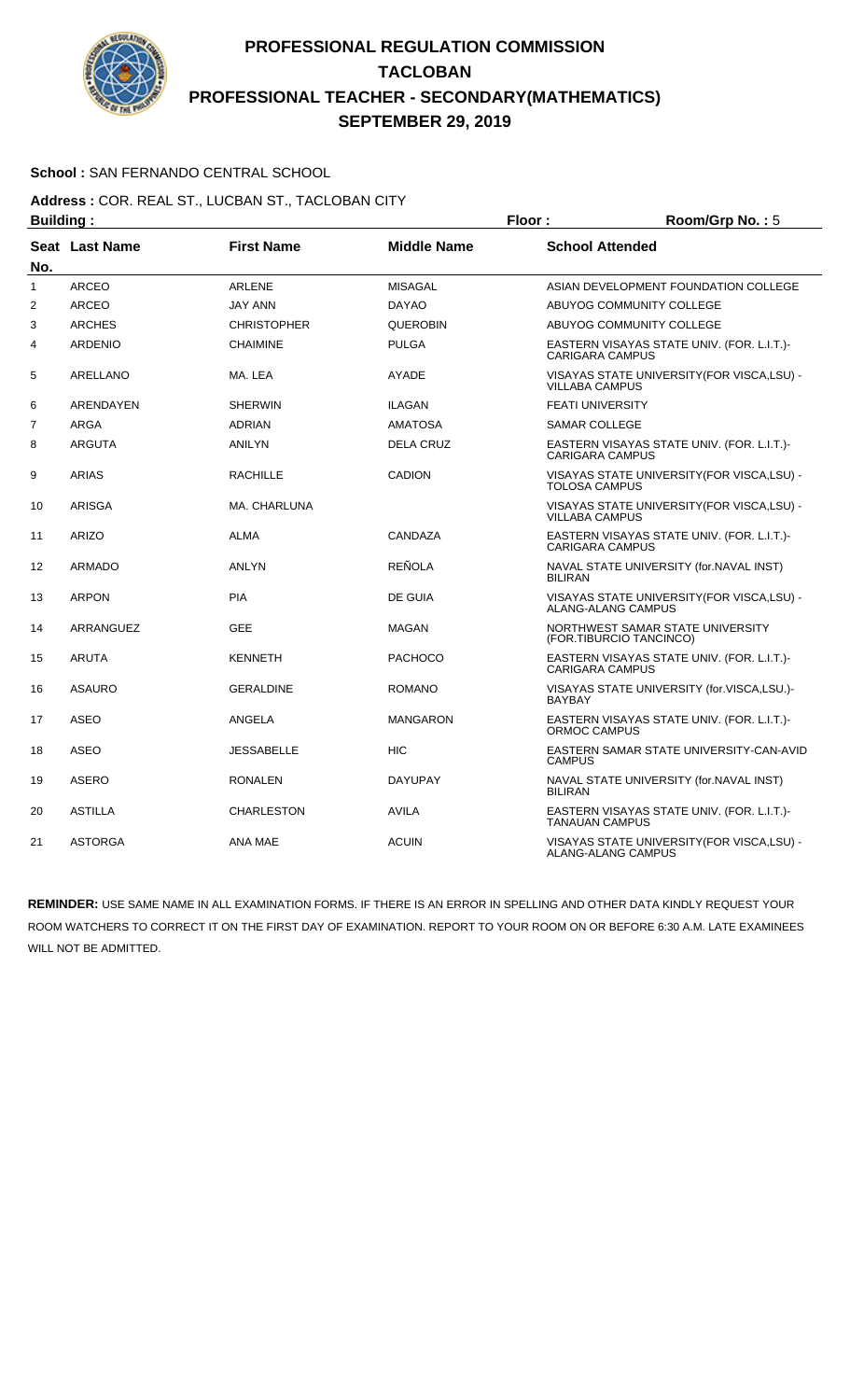

### **School :** SAN FERNANDO CENTRAL SCHOOL

**Address :** COR. REAL ST., LUCBAN ST., TACLOBAN CITY **Building : Floor : Room/Grp No. :** 6

| No.            | Seat Last Name    | <b>First Name</b>    | <b>Middle Name</b> | <b>School Attended</b>                                                 |  |
|----------------|-------------------|----------------------|--------------------|------------------------------------------------------------------------|--|
| 1              | <b>ATENCIO</b>    | <b>ERVIN</b>         | <b>AVILA</b>       | EASTERN VISAYAS STATE UNIV. (FOR. L.I.T.)-<br><b>BURAUEN CAMPUS</b>    |  |
| $\overline{2}$ | AY-AY             | <b>JONA</b>          | <b>JUNTILA</b>     | EASTERN VISAYAS STATE UNIVERSITY<br>(for.LIT)TACLOBAN                  |  |
| 3              | <b>AZORES</b>     | <b>EVALYN</b>        | <b>PORE</b>        | VISAYAS STATE UNIVERSITY (FOR VISCA, LSU) -<br>ALANG-ALANG CAMPUS      |  |
| 4              | <b>BABANTE</b>    | <b>CHARMINE MAE</b>  | <b>DACILLO</b>     | <b>LEYTE NORMAL UNIVERSITY</b>                                         |  |
| 5              | <b>BACALANGCO</b> | <b>ALVIN</b>         | <b>SABORDO</b>     | NAVAL STATE UNIVERSITY (for.NAVAL INST)<br><b>BILIRAN</b>              |  |
| 6              | <b>BACALLA</b>    | <b>BABIE LYN</b>     | <b>CERERA</b>      | NAVAL STATE UNIVERSITY (for.NAVAL INST)<br><b>BILIRAN</b>              |  |
| 7              | <b>BACALTOS</b>   | <b>MARAH</b>         | <b>MILO</b>        | EASTERN VISAYAS STATE UNIVERSITY<br>(for.LIT)TACLOBAN                  |  |
| 8              | <b>BACAYAN</b>    | <b>IRENE</b>         | <b>LOZADA</b>      | NAVAL STATE UNIVERSITY (for.NAVAL INST)<br><b>BILIRAN</b>              |  |
| 9              | <b>BACO</b>       | <b>ANALYN</b>        | <b>BORRINAGA</b>   | NAVAL STATE UNIVERSITY (for.NAVAL INST)-<br><b>NAVAL</b>               |  |
| 10             | <b>BACOLCOL</b>   | <b>BRANDY</b>        | <b>JAPZON</b>      | EASTERN VISAYAS STATE UNIVERSITY<br>(for.LIT)TACLOBAN                  |  |
| 11             | <b>BACOLOD</b>    | <b>HENDRE</b>        | <b>MACABENTA</b>   | SAMAR STATE UNIVERSITY (SAMAR S.P.C.)                                  |  |
| 12             | <b>BACORDO</b>    | <b>VICTOR ANDREW</b> | QUILESTE           | EASTERN VISAYAS STATE UNIV. (FOR. L.I.T.)-<br><b>CARIGARA CAMPUS</b>   |  |
| 13             | <b>BACSAL</b>     | <b>BELINDA</b>       | <b>BINDO</b>       | <b>SAMAR COLLEGE</b>                                                   |  |
| 14             | <b>BADOCDOC</b>   | <b>JANE ABEGAIL</b>  | <b>DUCHA</b>       | EASTERN SAMAR STATE UNIVERSITY-SALCEDO<br><b>CAMPUS</b>                |  |
| 15             | <b>BAGUNA</b>     | <b>RUMAR</b>         | <b>TOLEDO</b>      | NAVAL STATE UNIVERSITY (for.NAVAL INST)-<br><b>NAVAL</b>               |  |
| 16             | <b>BALAGA</b>     | <b>JOHN</b>          | <b>TISMO</b>       | EASTERN VISAYAS STATE UNIV. (FOR. L.I.T.)-<br><b>BURAUEN CAMPUS</b>    |  |
| 17             | <b>BALAIS</b>     | <b>JUMAR</b>         | <b>ZATA</b>        | EASTERN VISAYAS STATE UNIV. (FOR. L.I.T.)-<br><b>CARIGARA CAMPUS</b>   |  |
| 18             | <b>BALAIS</b>     | <b>MARIEL</b>        | <b>MARGALLO</b>    | VISAYAS STATE UNIVERSITY(FOR VISCA,LSU) -<br><b>ALANG-ALANG CAMPUS</b> |  |
| 19             | <b>BALARESIA</b>  | <b>JOAN</b>          | <b>MAURILLO</b>    | VISAYAS STATE UNIVERSITY (for.VISCA,LSU.)-<br><b>BAYBAY</b>            |  |
| 20             | <b>BALASTA</b>    | <b>MARY JANE</b>     | <b>GABRINO</b>     | SAMAR STATE UNIVERSITY (SAMAR S.P.C.)                                  |  |
| 21             | <b>BALBARINO</b>  | <b>MARIEL</b>        | А.                 | VISAYAS STATE UNIVERSITY (for.VISCA,LSU.)-<br><b>BAYBAY</b>            |  |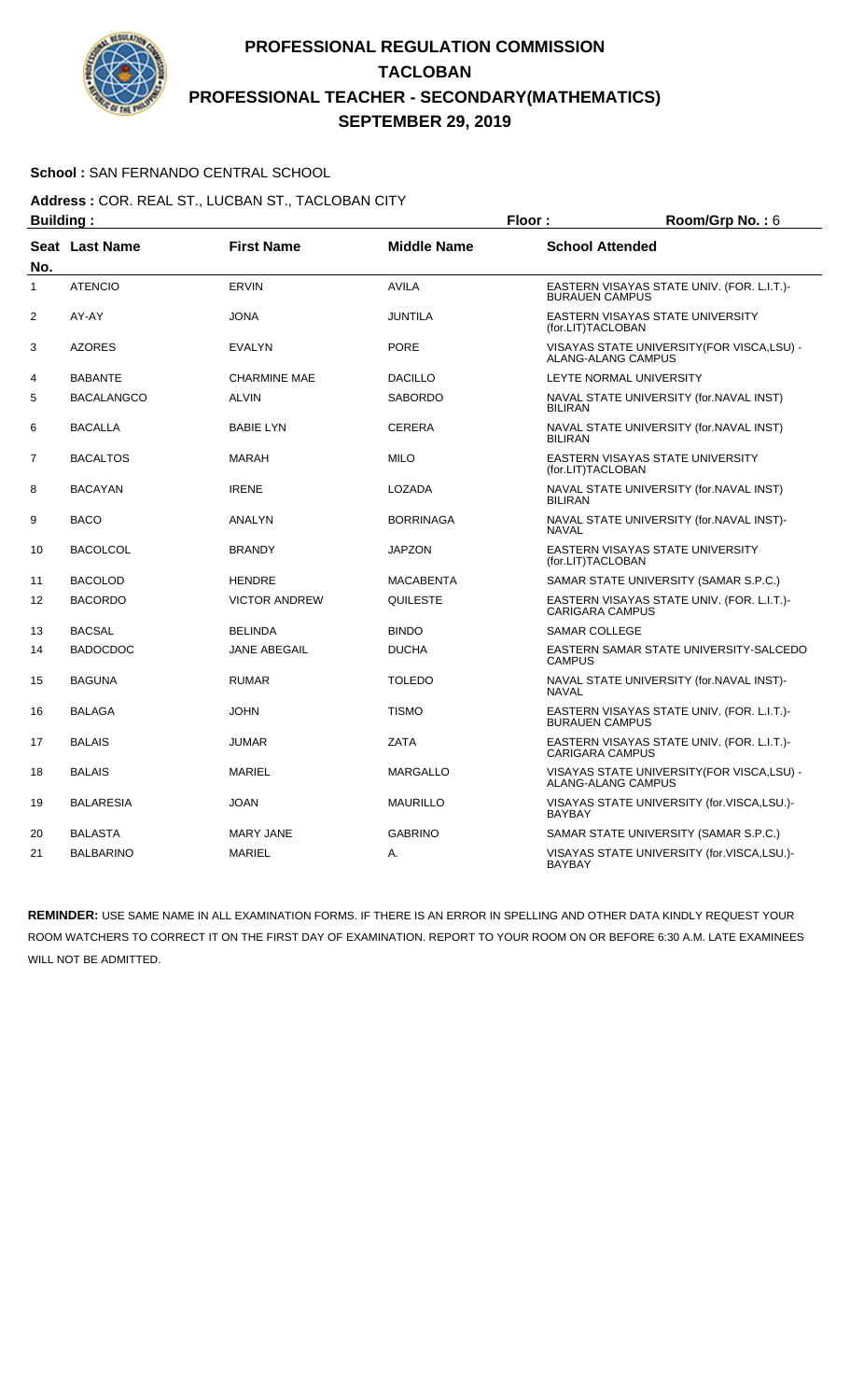

### **School :** SAN FERNANDO CENTRAL SCHOOL

**Address :** COR. REAL ST., LUCBAN ST., TACLOBAN CITY **Building : Floor : Room/Grp No. :** 7

| No.            | Seat Last Name    | <b>First Name</b>          | <b>Middle Name</b> | <b>School Attended</b>                                               |
|----------------|-------------------|----------------------------|--------------------|----------------------------------------------------------------------|
| $\mathbf{1}$   | <b>BALBARONA</b>  | <b>LEXLIE ANN</b>          | <b>DANIELES</b>    | EASTERN VISAYAS STATE UNIV. (FOR. L.I.T.)-<br>ORMOC CAMPUS           |
| $\overline{2}$ | <b>BALBOA</b>     | <b>CRISTINE JOY</b>        | <b>CERVANTES</b>   | LEYTE NORMAL UNIVERSITY                                              |
| 3              | <b>BALBOA</b>     | <b>GLENDA</b>              | <b>RAGSAG</b>      | EASTERN VISAYAS STATE UNIV. (FOR. L.I.T.)-<br><b>CARIGARA CAMPUS</b> |
| 4              | <b>BALDAGO</b>    | <b>NIÑO</b>                | <b>MENDEZ</b>      | EASTERN SAMAR STATE UNIVERSITY-BORONGAN                              |
| 5              | <b>BALIBALOS</b>  | <b>EFRELYN</b>             | <b>BALASE</b>      | EASTERN SAMAR STATE UNIVERSITY-CAN-AVID<br><b>CAMPUS</b>             |
| 6              | <b>BALIDA</b>     | <b>RINA</b>                | <b>MONTECASTRO</b> | EASTERN VISAYAS STATE UNIV. (FOR. L.I.T.)-<br><b>CARIGARA CAMPUS</b> |
| $\overline{7}$ | <b>BALIDA</b>     | SANDY                      | <b>BESA</b>        | VISAYAS STATE UNIVERSITY(FOR VISCA,LSU) -<br>ALANG-ALANG CAMPUS      |
| 8              | <b>BALITON</b>    | MA. FLOR                   | <b>CEBREROS</b>    | EASTERN SAMAR STATE UNIVERSITY-CAN-AVID<br><b>CAMPUS</b>             |
| 9              | BALLADARES        | ALBERTO JR                 | <b>GARCELAZO</b>   | EASTERN VISAYAS STATE UNIVERSITY<br>(for.LIT)TACLOBAN                |
| 10             | <b>BALLADARES</b> | <b>ALDRIAN</b>             | <b>GARCELAZO</b>   | EASTERN VISAYAS STATE UNIVERSITY<br>(for.LIT)TACLOBAN                |
| 11             | <b>BALLENA</b>    | LANI                       | <b>MAGALLANES</b>  | EASTERN VISAYAS STATE UNIV. (FOR. L.I.T.)-<br><b>BURAUEN CAMPUS</b>  |
| 12             | <b>BALLENA</b>    | LILIAN                     | CAGA               | <b>EASTERN VISAYAS STATE UNIVERSITY</b><br>(for.LIT)TACLOBAN         |
| 13             | <b>BALLENA</b>    | <b>MICHELLE</b>            | <b>NARCA</b>       | EASTERN VISAYAS STATE UNIV. (FOR. L.I.T.)-<br><b>BURAUEN CAMPUS</b>  |
| 14             | <b>BALOGBOG</b>   | <b>GERRALD</b>             |                    | LEYTE NORMAL UNIVERSITY                                              |
| 15             | <b>BANDILLA</b>   | <b>MARITES</b>             | <b>CORONADO</b>    | EASTERN VISAYAS STATE UNIVERSITY<br>(for.LIT)TACLOBAN                |
| 16             | <b>BANO</b>       | RODERICK ADRIAN            | <b>ABOY</b>        | EASTERN SAMAR STATE UNIVERSITY-CAN-AVID<br><b>CAMPUS</b>             |
| 17             | <b>BANTUGAN</b>   | <b>RALPH REXOR</b>         | <b>MACARAYAN</b>   | LEYTE NORMAL UNIVERSITY                                              |
| 18             | <b>BARANDINO</b>  | <b>RAQUEL</b>              | PIEDRAVERDE        | NORTHWEST SAMAR STATE UNIVERSITY<br>(FOR.TIBURCIO TANCINCO)          |
| 19             | <b>BARDA</b>      | <b>NHOVA</b>               | <b>CAÑETE</b>      | VISAYAS STATE UNIVERSITY (FOR VISCA, LSU) -<br><b>VILLABA CAMPUS</b> |
| 20             | <b>BARDIAGO</b>   | <b>RICA</b>                | <b>MACALALAG</b>   | EASTERN VISAYAS STATE UNIV. (FOR. L.I.T.)-<br><b>CARIGARA CAMPUS</b> |
| 21             | <b>BARILI</b>     | <b>MARIA KIMBERLY JEAN</b> | <b>MULLON</b>      | NAVAL STATE UNIVERSITY (for.NAVAL INST)<br><b>BILIRAN</b>            |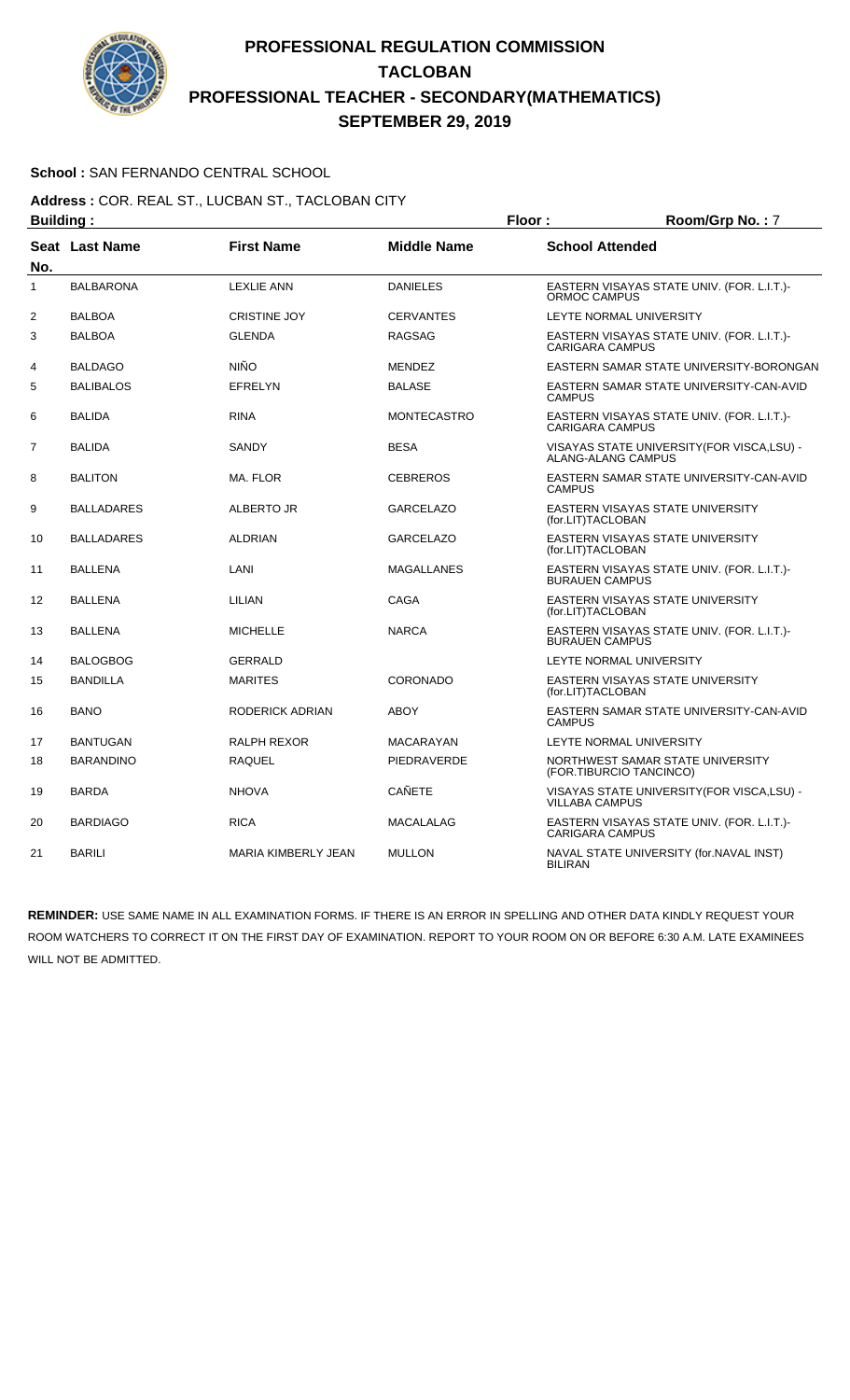

### **School :** SAN FERNANDO CENTRAL SCHOOL

#### **Address :** COR. REAL ST., LUCBAN ST., TACLOBAN CITY **Building : Floor : Room/Grp No. :** 8

| No. | Seat Last Name    | <b>First Name</b>      | <b>Middle Name</b> | <b>School Attended</b>                                               |
|-----|-------------------|------------------------|--------------------|----------------------------------------------------------------------|
| 1   | <b>BARQUIN</b>    | <b>ALEXIS</b>          | CALAMDAG           | ABUYOG COMMUNITY COLLEGE                                             |
| 2   | <b>BARQUIN</b>    | <b>JERWIN</b>          | <b>SILVANO</b>     | ABUYOG COMMUNITY COLLEGE                                             |
| 3   | <b>BARTOLINI</b>  | <b>DAISY DIAN</b>      | <b>SOSTINO</b>     | VISAYAS STATE UNIVERSITY (for.VISCA,LSU.)-<br><b>BAYBAY</b>          |
| 4   | <b>BASA</b>       | <b>ROZIEL ANNE</b>     | <b>ODIAS</b>       | VISAYAS STATE UNIVERSITY (for.VISCA,LSU.)-<br><b>BAYBAY</b>          |
| 5   | <b>BASALIO</b>    | <b>MICHELLYN</b>       | <b>ESCORIAL</b>    | EASTERN VISAYAS STATE UNIVERSITY<br>(for.LIT)TACLOBAN                |
| 6   | <b>BATAN</b>      | <b>ROMEO</b>           | <b>GAMBA</b>       | VISAYAS STATE UNIVERSITY (FOR VISCA, LSU) -<br>ALANG-ALANG CAMPUS    |
| 7   | <b>BAULA</b>      | RICARDO JR             | <b>ROSTATA</b>     | NAVAL STATE UNIVERSITY (for.NAVAL INST)<br><b>BILIRAN</b>            |
| 8   | BAUTISTA          | <b>ERICA</b>           | RAPAÑA             | VISAYAS STATE UNIVERSITY (FOR VISCA, LSU) -<br><b>TOLOSA CAMPUS</b>  |
| 9   | BAUTISTALLA       | <b>GRACE ANN</b>       | <b>VILLARMINO</b>  | PALOMPON INSTITUTE OF TECHNOLOGY-<br><b>PALOMPON</b>                 |
| 10  | <b>BEBANCO</b>    | ANGIE                  | <b>COSTAS</b>      | VISAYAS STATE UNIVERSITY(FOR VISCA,LSU) -<br><b>VILLABA CAMPUS</b>   |
| 11  | <b>BEBANCO</b>    | <b>MARJORIE</b>        |                    | VISAYAS STATE UNIVERSITY (FOR VISCA, LSU) -<br><b>ISABEL CAMPUS</b>  |
| 12  | <b>BELLO</b>      | <b>LIZA</b>            | <b>BERNABE</b>     | NORTHWEST SAMAR STATE UNIVERSITY<br>(FOR.TIBURCIO TANCINCO)          |
| 13  | <b>BELMONTE</b>   | <b>JEANETTE</b>        | <b>PELICANO</b>    | SAMAR STATE UNIVERSITY (SAMAR S.P.C.)                                |
| 14  | <b>BELONTA</b>    | <b>BELINDA</b>         | <b>PALMES</b>      | EASTERN VISAYAS STATE UNIV. (FOR. L.I.T.)-<br><b>CARIGARA CAMPUS</b> |
| 15  | <b>BELTRAN</b>    | <b>ESTEFHANIE</b>      | <b>INSIGNE</b>     | NAVAL STATE UNIVERSITY (for.NAVAL INST)-<br><b>NAVAL</b>             |
| 16  | <b>BENDANILLO</b> | <b>MARIA NATIVIDAD</b> | <b>BALLOS</b>      | EASTERN SAMAR STATE UNIVERSITY-BORONGAN                              |
| 17  | <b>BERNABE</b>    | ARWIN                  | CARANZO            | UNIVERSITY OF EASTERN PHILIPPINES-<br>CATARMAN                       |
| 18  | <b>BERONES</b>    | <b>JANICE</b>          | <b>NABONG</b>      | VISAYAS STATE UNIVERSITY(FOR VISCA,LSU) -<br><b>TOLOSA CAMPUS</b>    |
| 19  | <b>BIA</b>        | NILO JR                | LABADAN            | SAINT JOSEPH'S COLLEGE-MAASIN                                        |
| 20  | <b>BILLONES</b>   | <b>JUDY</b>            | <b>CABIBI</b>      | EASTERN VISAYAS STATE UNIV. (FOR. L.I.T.)-<br>ORMOC CAMPUS           |
| 21  | <b>BINGGOY</b>    | <b>JERALYN</b>         | <b>SALCEDO</b>     | EASTERN VISAYAS STATE UNIV. (FOR. L.I.T.)-<br>ORMOC CAMPUS           |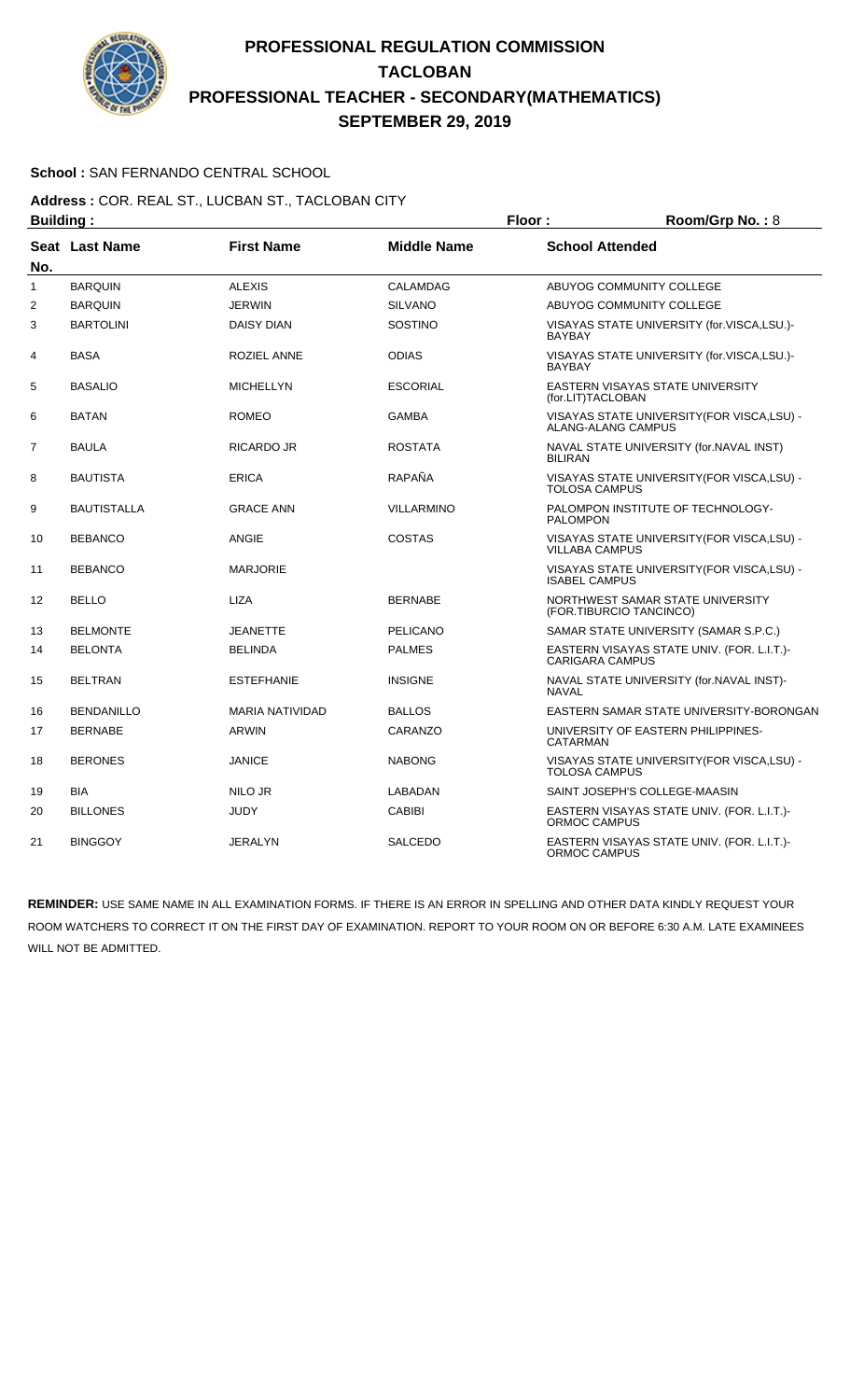

### **School :** SAN FERNANDO CENTRAL SCHOOL

#### **Address :** COR. REAL ST., LUCBAN ST., TACLOBAN CITY **Building : Floor : Floor : Room/Grp No. : 9**

| No. | <b>Seat Last Name</b> | <b>First Name</b>    | <b>Middle Name</b> | <b>School Attended</b>                                                   |
|-----|-----------------------|----------------------|--------------------|--------------------------------------------------------------------------|
| 1   | <b>BOHOL</b>          | <b>ARTHEM</b>        | <b>PACULBA</b>     | SOUTHERN LEYTE STATE UNIVERSITY-T.OPPUS                                  |
| 2   | <b>BOHOLST</b>        | <b>MARY ANN</b>      | <b>INOPEQUEZ</b>   | VISAYAS STATE UNIVERSITY (FOR VISCA, LSU) -<br><b>ISABEL CAMPUS</b>      |
| 3   | <b>BOLANTE</b>        | <b>LOVELY ROSE</b>   | <b>ASTORGA</b>     | SAMAR STATE UNIVERSITY (SAMAR S.P.C.)                                    |
| 4   | <b>BOLIVAR</b>        | <b>FLORIE LYN</b>    | <b>ACEBO</b>       | EASTERN VISAYAS STATE UNIV. (FOR. L.I.T.)-<br><b>CARIGARA CAMPUS</b>     |
| 5   | <b>BOLIVAR</b>        | <b>JENINE</b>        | <b>BALIS</b>       | VISAYAS STATE UNIVERSITY (FOR VISCA, LSU) -<br><b>ALANG-ALANG CAMPUS</b> |
| 6   | <b>BOLLICER</b>       | <b>MARIAN</b>        | <b>BADEO</b>       | VISAYAS STATE UNIVERSITY (FOR VISCA, LSU) -<br><b>ALANG-ALANG CAMPUS</b> |
| 7   | <b>BONGABONG</b>      | <b>REGIE</b>         | <b>LUBONG</b>      | SOUTHERN LEYTE STATE UNIVERSITY (SLSCST) -<br><b>HINUNANGAN CAMPUS</b>   |
| 8   | <b>BONITE</b>         | <b>JAHARA</b>        | <b>INOPIQUEZ</b>   | VISAYAS STATE UNIVERSITY(FOR VISCA,LSU) -<br><b>VILLABA CAMPUS</b>       |
| 9   | <b>BORDALLO</b>       | <b>GLADY NICE</b>    | VASQUEZ            | SAMAR STATE UNIVERSITY (SAMAR S.P.C.)                                    |
| 10  | <b>BORERES</b>        | <b>CHERYL</b>        | <b>BALDESCO</b>    | VISAYAS STATE UNIVERSITY (FOR VISCA, LSU) -<br>ALANG-ALANG CAMPUS        |
| 11  | <b>BRAVO</b>          | <b>DARYLL</b>        | <b>MAUPOY</b>      | SOUTHERN LEYTE STATE UNIVERSITY - SAN<br><b>JUAN CAMPUS</b>              |
| 12  | <b>BRIGILDO</b>       | <b>ALLAN MARTIN</b>  | <b>ROCHE</b>       | VISAYAS STATE UNIVERSITY (FOR VISCA, LSU) -<br><b>VILLABA CAMPUS</b>     |
| 13  | <b>BRILATA</b>        | <b>ALJON</b>         | <b>NARIDO</b>      | EASTERN VISAYAS STATE UNIV. (FOR. L.I.T.)-<br><b>CARIGARA CAMPUS</b>     |
| 14  | <b>BROZAS</b>         | <b>HELEN SHEENA</b>  | <b>SANTOS</b>      | VISAYAS STATE UNIVERSITY (FOR VISCA, LSU) -<br><b>ALANG-ALANG CAMPUS</b> |
| 15  | <b>BUENA</b>          | <b>LULITA</b>        | CAGARA             | EASTERN VISAYAS STATE UNIVERSITY<br>(for.LIT)TACLOBAN                    |
| 16  | <b>BUENO</b>          | <b>CLAUDINE MAE</b>  | CAGARA             | VISAYAS STATE UNIVERSITY (FOR VISCA, LSU) -<br><b>TOLOSA CAMPUS</b>      |
| 17  | <b>BUG-ATAN</b>       | <b>JERILINE</b>      | CASAS              | ABUYOG COMMUNITY COLLEGE                                                 |
| 18  | <b>BUGAIS</b>         | <b>MARIA THERESA</b> | <b>ALBARICO</b>    | EASTERN VISAYAS STATE UNIV. (FOR. L.I.T.)-<br><b>CARIGARA CAMPUS</b>     |
| 19  | <b>BUHAY</b>          | <b>NILDA</b>         | <b>ATENTA</b>      | HOLY CROSS COLLEGE OF CARIGARA                                           |
| 20  | <b>BULAGA</b>         | <b>JAYSON</b>        | <b>MAYOTE</b>      | <b>COLLEGE OF MAASIN</b>                                                 |
| 21  | <b>BULAN</b>          | <b>LYNDON</b>        | <b>EGUIA</b>       | SAMAR STATE UNIVERSITY (SAMAR S.P.C.)                                    |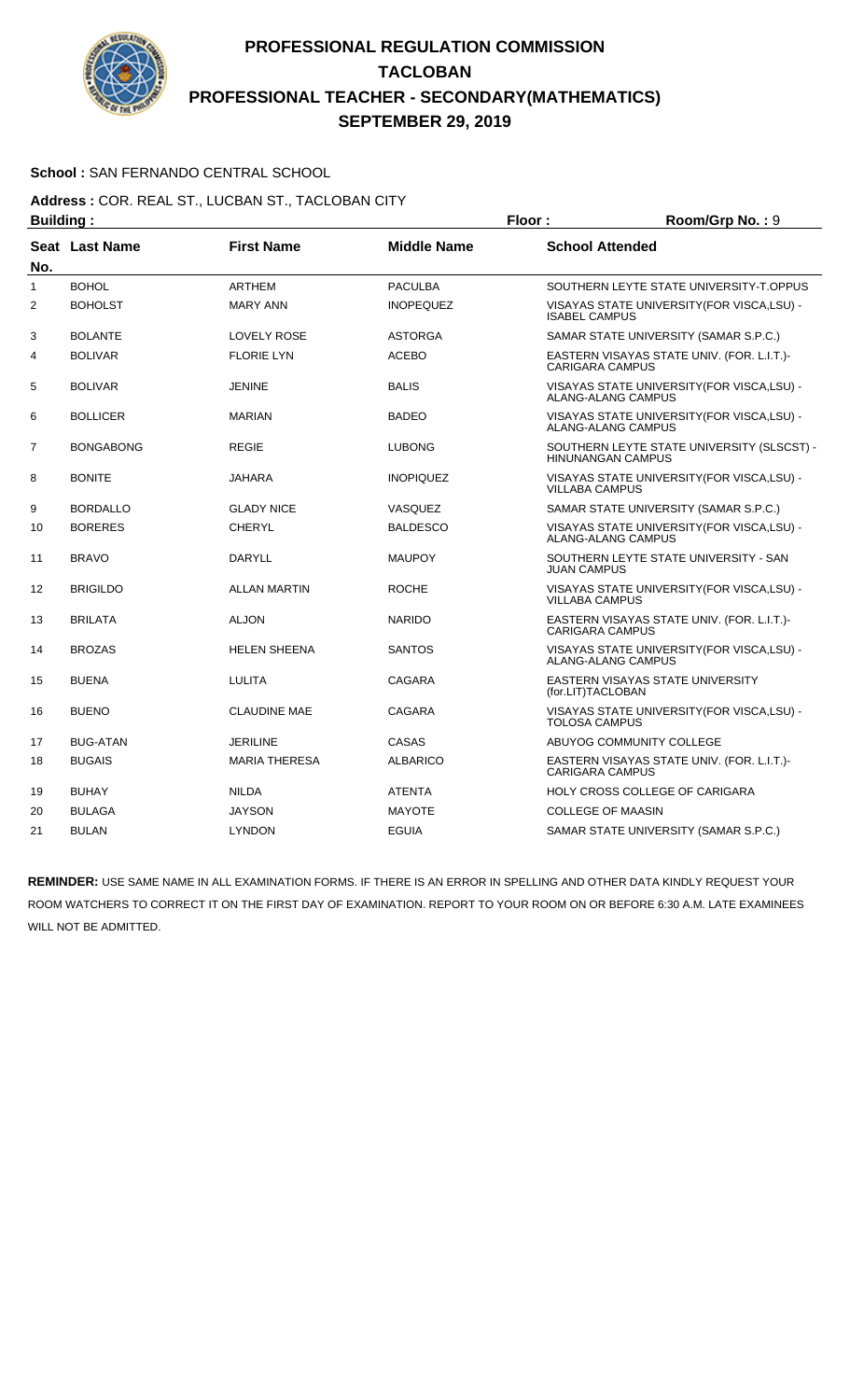

### **School :** SAN FERNANDO CENTRAL SCHOOL

#### **Address :** COR. REAL ST., LUCBAN ST., TACLOBAN CITY **Building : Floor : Floor : Room/Grp No. : 10**

| Pananig .      |                       |                       | .                  |                                                                          |
|----------------|-----------------------|-----------------------|--------------------|--------------------------------------------------------------------------|
| No.            | <b>Seat Last Name</b> | <b>First Name</b>     | <b>Middle Name</b> | <b>School Attended</b>                                                   |
| 1              | <b>BUNA</b>           | <b>PATRICK</b>        | <b>DURANO</b>      | SAINT MARY'S COLLEGE (ST. JOSEPH'S COLL.)-<br><b>BORONGAN</b>            |
| $\overline{2}$ | <b>CABANGUNAY</b>     | <b>REA</b>            | <b>LUMAGBAS</b>    | SAMAR STATE UNIVERSITY (SAMAR S.P.C.)                                    |
| 3              | <b>CABANGUNAY</b>     | <b>WILMA</b>          | <b>BACAYCAY</b>    | SAMAR STATE UNIVERSITY (SAMAR S.P.C.)                                    |
| 4              | <b>CABAOT</b>         | <b>JENEBEL</b>        | <b>VIÑAS</b>       | EASTERN VISAYAS STATE UNIVERSITY<br>(for.LIT)TACLOBAN                    |
| 5              | <b>CABAS</b>          | <b>KIMBERLY KATE</b>  | <b>ODRON</b>       | VISAYAS STATE UNIVERSITY (for.VISCA,LSU.)-<br><b>BAYBAY</b>              |
| 6              | <b>CABATINGAN</b>     | <b>MARY ROSE</b>      | <b>ABARCAR</b>     | SAMAR STATE UNIVERSITY (SAMAR S.P.C.)                                    |
| $\overline{7}$ | <b>CABELTIS</b>       | <b>ELOISA</b>         | <b>BAGUAN</b>      | EASTERN VISAYAS STATE UNIV. (FOR. L.I.T.)-<br><b>CARIGARA CAMPUS</b>     |
| 8              | <b>CABLAO</b>         | <b>RINA</b>           | <b>OGANIA</b>      | EASTERN SAMAR STATE UNIVERSITY-SALCEDO<br><b>CAMPUS</b>                  |
| 9              | <b>CABLING</b>        | <b>MAILYN</b>         | <b>LACAMBRA</b>    | HOLY VIRGIN OF SALVACION FOUNDATION<br>COLLEGE, INC                      |
| 10             | CABO                  | <b>MARY ROSE</b>      | <b>DILAO</b>       | EASTERN SAMAR STATE UNIVERSITY-BORONGAN                                  |
| 11             | <b>CABORAL</b>        | CARLO                 | <b>BABON</b>       | SAMAR STATE UNIVERSITY (SAMAR S.P.C.)                                    |
| 12             | <b>CABRERA</b>        | <b>ERICSON</b>        | <b>TUAZON</b>      | VISAYAS STATE UNIVERSITY (FOR VISCA, LSU) -<br><b>ALANG-ALANG CAMPUS</b> |
| 13             | CABUG-OS              | <b>HYDEE RAQUEL</b>   | <b>SILVESTRE</b>   | VISAYAS STATE UNIVERSITY (FOR VISCA, LSU) -<br><b>ALANG-ALANG CAMPUS</b> |
| 14             | <b>CABUNDOC</b>       | <b>ZYRA</b>           | <b>DIAZ</b>        | NORTHWEST SAMAR STATE UNIVERSITY<br>(FOR.TIBURCIO TANCINCO)              |
| 15             | <b>CADALIN</b>        | <b>RICHANNIE</b>      | <b>CRUZADA</b>     | SOUTHERN LEYTE STATE UNIVERSITY (SLSCST) -<br><b>HINUNANGAN CAMPUS</b>   |
| 16             | <b>CADORNA</b>        | <b>EFREN JR</b>       | <b>NAPOLES</b>     | EASTERN VISAYAS STATE UNIV. (FOR. L.I.T.)-<br><b>CARIGARA CAMPUS</b>     |
| 17             | <b>CAHINDE</b>        | <b>JUBETH</b>         | <b>SALAS</b>       | VISAYAS STATE UNIVERSITY (FOR VISCA, LSU) -<br><b>ALANG-ALANG CAMPUS</b> |
| 18             | <b>CAIMOY</b>         | <b>MICHELLE RHIZA</b> | <b>ABAD</b>        | EASTERN VISAYAS STATE UNIVERSITY<br>(for.LIT)TACLOBAN                    |
| 19             | <b>CAJEME</b>         | <b>KEIZYLLE ANN</b>   | <b>MEDRINA</b>     | NORTHWEST SAMAR STATE UNIVERSITY<br>(FOR.TIBURCIO TANCINCO)              |
| 20             | <b>CAJES</b>          | <b>RAMIL</b>          | <b>FERNANDEZ</b>   | NAVAL STATE UNIVERSITY (for.NAVAL INST)<br><b>BILIRAN</b>                |
| 21             | CALAGOS               | <b>RHEA MAE</b>       | <b>BALIBER</b>     | NORTHWEST SAMAR STATE UNIVERSITY<br>(FOR.TIBURCIO TANCINCO)              |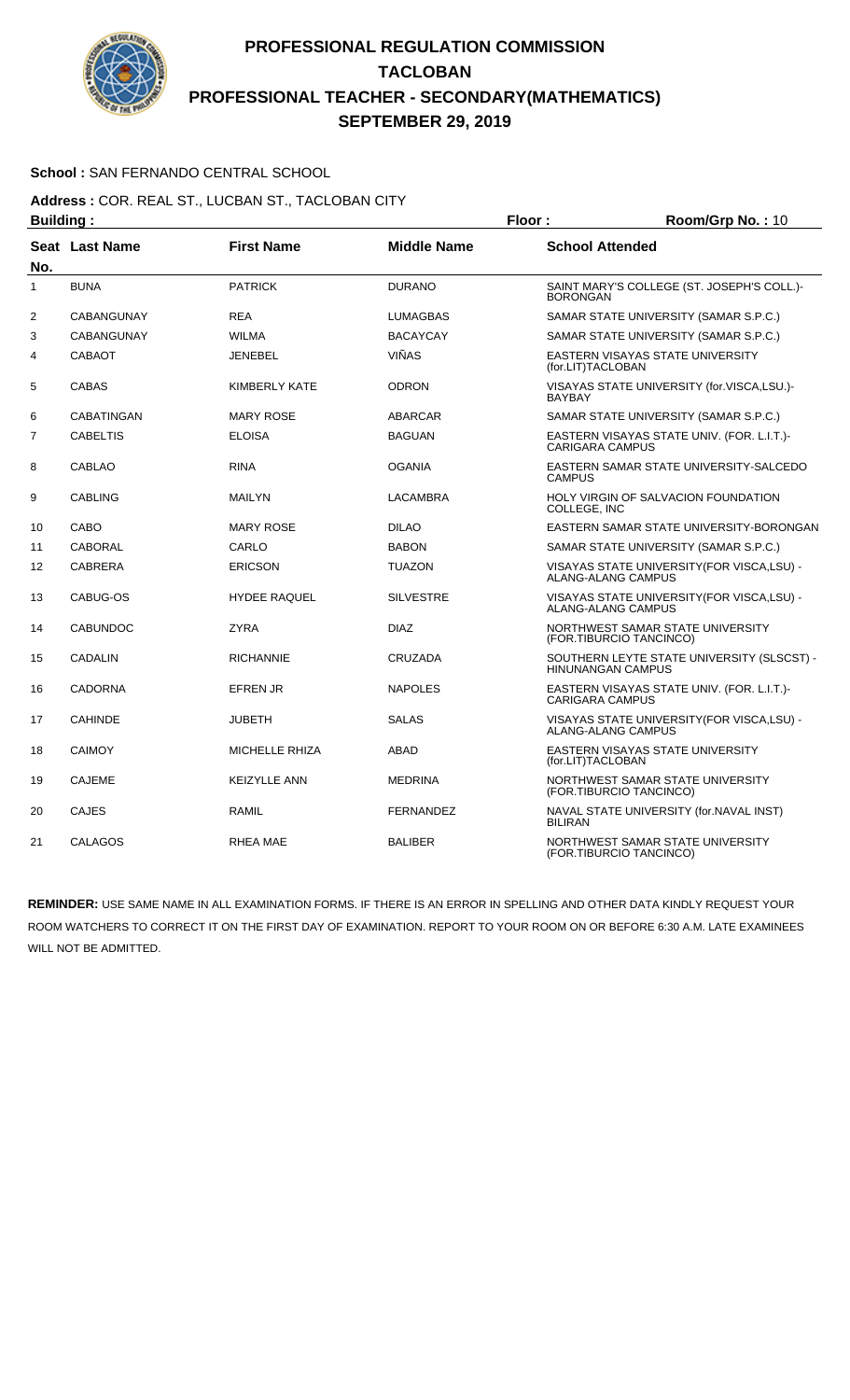

### **School :** SAN FERNANDO CENTRAL SCHOOL

**Address :** COR. REAL ST., LUCBAN ST., TACLOBAN CITY **Building : Floor : Floor : Room/Grp No. : 11** 

| Pananig .      |                   |                          | .                  |                                                                        |
|----------------|-------------------|--------------------------|--------------------|------------------------------------------------------------------------|
| No.            | Seat Last Name    | <b>First Name</b>        | <b>Middle Name</b> | <b>School Attended</b>                                                 |
| 1              | <b>CALDA</b>      | <b>ERICA MAE</b>         | <b>ADVINCULA</b>   | VISAYAS STATE UNIVERSITY(FOR VISCA,LSU) -<br><b>TOLOSA CAMPUS</b>      |
| $\overline{2}$ | <b>CALDOSA</b>    | ROXANNE JANE             | LABARRETE          | VISAYAS STATE UNIVERSITY (FOR VISCA, LSU) -<br>ALANG-ALANG CAMPUS      |
| 3              | <b>CALIM</b>      | <b>MERCEDITA ERWENDA</b> | <b>SANTOS</b>      | SAMAR STATE UNIVERSITY (SAMAR S.P.C.)                                  |
| 4              | CALINO            | <b>RONNIE</b>            |                    | VISAYAS STATE UNIVERSITY(FOR VISCA,LSU) -<br><b>VILLABA CAMPUS</b>     |
| 5              | <b>CALITES</b>    | <b>CHRISTY</b>           | LARIOQUE           | HOLY VIRGIN OF SALVACION FOUNDATION<br>COLLEGE, INC                    |
| 6              | CALUNGSOD         | ANNALIZA                 | <b>ROCULAS</b>     | SOUTHERN LEYTE STATE UNIVERSITY (SLSCST) -<br><b>HINUNANGAN CAMPUS</b> |
| $\overline{7}$ | <b>CALVADORES</b> | SALVADOR JR              | <b>ENCIO</b>       | EASTERN SAMAR STATE UNIVERSITY-SALCEDO<br><b>CAMPUS</b>                |
| 8              | <b>CALVEZ</b>     | <b>ED VINCES</b>         | <b>FAJARDO</b>     | NAVAL STATE UNIVERSITY (for.NAVAL INST)<br><b>BILIRAN</b>              |
| 9              | CALVO             | <b>RALPH MARTIN</b>      | <b>DURAN</b>       | EASTERN SAMAR STATE UNIVERSITY-SALCEDO<br><b>CAMPUS</b>                |
| 10             | <b>CALZITA</b>    | <b>ATANACIO</b>          | <b>AMARO</b>       | HOLY VIRGIN OF SALVACION FOUNDATION<br>COLLEGE, INC                    |
| 11             | <b>CAMIGAO</b>    | <b>ALRICH</b>            | <b>PILLE</b>       | VISAYAS STATE UNIVERSITY (FOR VISCA, LSU) -<br><b>TOLOSA CAMPUS</b>    |
| 12             | <b>CAMILLER</b>   | <b>JOEY</b>              | <b>TIBRE</b>       | VISAYAS STATE UNIVERSITY (FOR VISCA, LSU) -<br>ALANG-ALANG CAMPUS      |
| 13             | <b>CAMOGAO</b>    | ROSIE MYRNA              | <b>TOYCO</b>       | EASTERN VISAYAS STATE UNIV. (FOR. L.I.T.)-<br>ORMOC CAMPUS             |
| 14             | <b>CAMPO</b>      | JELLY                    | <b>GABRANG</b>     | VISAYAS STATE UNIVERSITY(FOR VISCA,LSU) -<br>ALANG-ALANG CAMPUS        |
| 15             | <b>CAMPO</b>      | <b>JEROME</b>            | <b>LUNA</b>        | EASTERN SAMAR STATE UNIVERSITY-SALCEDO<br><b>CAMPUS</b>                |
| 16             | <b>CAMPOSANO</b>  | <b>LYN</b>               | <b>SABIDO</b>      | EASTERN VISAYAS STATE UNIV. (FOR. L.I.T.)-<br><b>BURAUEN CAMPUS</b>    |
| 17             | CAÑADILLA         | <b>ART NIÑO</b>          | <b>DONGON</b>      | EASTERN VISAYAS STATE UNIV. (FOR. L.I.T.)-<br><b>CARIGARA CAMPUS</b>   |
| 18             | CANALEJA          | <b>RONALYN</b>           | LAGARTOS           | EASTERN VISAYAS STATE UNIV. (FOR. L.I.T.)-<br><b>TANAUAN CAMPUS</b>    |
| 19             | <b>CANALES</b>    | ARA JANE                 | <b>CANTALEJO</b>   | EASTERN VISAYAS STATE UNIV. (FOR. L.I.T.)-<br>ORMOC CAMPUS             |
| 20             | <b>CANALES</b>    | <b>VERNA</b>             | <b>SARTILLO</b>    | ABUYOG COMMUNITY COLLEGE                                               |
| 21             | CANALES           | <b>WINDEL</b>            | PEDRERO            | VISAYAS STATE UNIVERSITY (FOR VISCA, LSU) -<br>ALANG-ALANG CAMPUS      |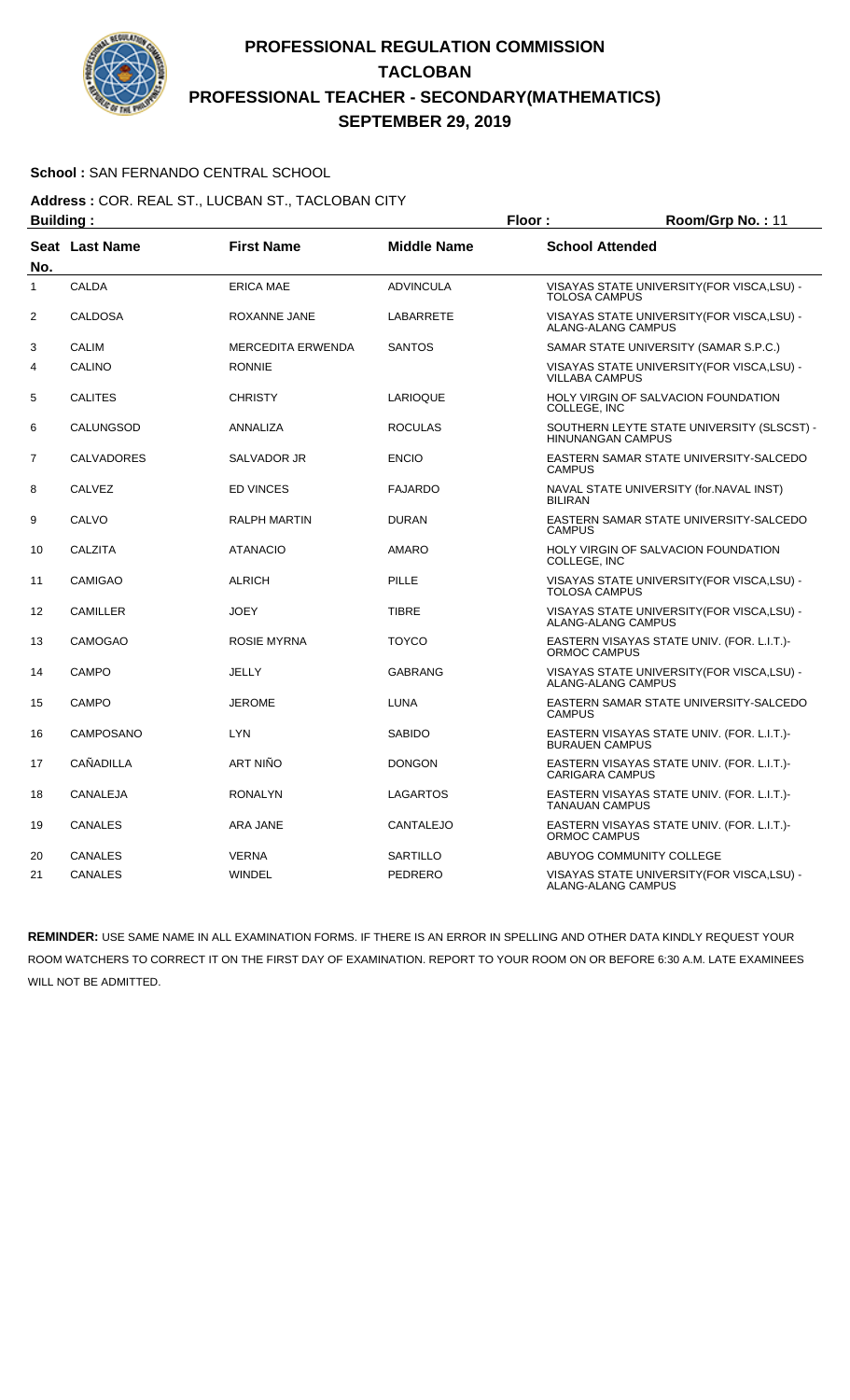

### **School :** SAN FERNANDO CENTRAL SCHOOL

**Address :** COR. REAL ST., LUCBAN ST., TACLOBAN CITY **Building : Floor : Floor : Room/Grp No. : 12** 

| Pananig .      |                  |                           | .                  | . <u>.</u>                                                               |
|----------------|------------------|---------------------------|--------------------|--------------------------------------------------------------------------|
| No.            | Seat Last Name   | <b>First Name</b>         | <b>Middle Name</b> | <b>School Attended</b>                                                   |
| 1              | <b>CANDELA</b>   | <b>EMY</b>                | <b>GARILLO</b>     | EASTERN VISAYAS STATE UNIVERSITY<br>(for.LIT)TACLOBAN                    |
| $\overline{2}$ | CANDELA          | <b>RUEL JR</b>            | <b>LAGAHIT</b>     | VISAYAS STATE UNIVERSITY (FOR VISCA, LSU) -<br><b>TOLOSA CAMPUS</b>      |
| 3              | CANDILA          | <b>ROMEL</b>              | <b>CAÑANES</b>     | VISAYAS STATE UNIVERSITY (FOR VISCA, LSU) -<br><b>TOLOSA CAMPUS</b>      |
| 4              | CAÑEDA           | DAVE JOEVAN               | <b>ZATA</b>        | EASTERN VISAYAS STATE UNIV. (FOR. L.I.T.)-<br><b>CARIGARA CAMPUS</b>     |
| 5              | CAÑETE           | ARRY                      | <b>ROSIALDA</b>    | NAVAL STATE UNIVERSITY (for.NAVAL INST)-<br><b>NAVAL</b>                 |
| 6              | <b>CAÑETE</b>    | EDEN DANAH MAE            | <b>FORNES</b>      | EASTERN VISAYAS STATE UNIV. (FOR. L.I.T.)-<br>ORMOC CAMPUS               |
| $\overline{7}$ | <b>CAÑETE</b>    | <b>JULITO</b>             | <b>ALTERADO</b>    | EASTERN VISAYAS STATE UNIV. (FOR. L.I.T.)-<br>ORMOC CAMPUS               |
| 8              | <b>CAÑETE</b>    | <b>LYKA</b>               | <b>BAGUNA</b>      | NAVAL STATE UNIVERSITY (for.NAVAL INST)-<br><b>NAVAL</b>                 |
| 9              | CANO             | <b>MARIANNE HONEY MAE</b> | ANGELIO            | EASTERN VISAYAS STATE UNIVERSITY<br>(for.LIT)TACLOBAN                    |
| 10             | CANO-OG          | LAIZA                     | <b>MAGDADARO</b>   | EASTERN VISAYAS STATE UNIV. (FOR. L.I.T.)-<br><b>ORMOC CAMPUS</b>        |
| 11             | <b>CANONCE</b>   | <b>DIVINA</b>             | <b>BELLO</b>       | EASTERN VISAYAS STATE UNIV. (FOR. L.I.T.)-<br><b>CARIGARA CAMPUS</b>     |
| 12             | <b>CANTABEJA</b> | <b>MECHELLE</b>           | <b>CENIZA</b>      | EASTERN VISAYAS STATE UNIV. (FOR. L.I.T.)-<br>ORMOC CAMPUS               |
| 13             | <b>CAONES</b>    | <b>RONEL</b>              | <b>SOLAÑA</b>      | VISAYAS STATE UNIVERSITY (FOR VISCA, LSU) -<br><b>ALANG-ALANG CAMPUS</b> |
| 14             | CAPANGPANGAN     | <b>AIMEE</b>              | <b>MORALES</b>     | EASTERN VISAYAS STATE UNIV. (FOR. L.I.T.)-<br><b>BURAUEN CAMPUS</b>      |
| 15             | CAPUYAYAN        | <b>JOJIE</b>              | <b>BEGOY</b>       | EASTERN VISAYAS STATE UNIV. (FOR. L.I.T.)-<br><b>BURAUEN CAMPUS</b>      |
| 16             | CARAMOL          | <b>MARIO JR</b>           | <b>BETER</b>       | EASTERN VISAYAS STATE UNIVERSITY<br>(for.LIT)TACLOBAN                    |
| 17             | <b>CARDINES</b>  | <b>ANNA MARIE</b>         | <b>DELA CRUZ</b>   | EASTERN VISAYAS STATE UNIV. (FOR. L.I.T.)-<br>CARIGARA CAMPUS            |
| 18             | <b>CARMEN</b>    | DANIE BOY                 | <b>BAYOT</b>       | NAVAL STATE UNIVERSITY (for.NAVAL INST)-<br><b>NAVAL</b>                 |
| 19             | <b>CARSON</b>    | <b>EDGAR</b>              | <b>PALACIO</b>     | EASTERN VISAYAS STATE UNIV. (FOR. L.I.T.)-<br><b>ORMOC CAMPUS</b>        |
| 20             | CASAÑA           | <b>JANICE PORTIA</b>      | <b>MORCILLA</b>    | ASIAN DEVELOPMENT FOUNDATION COLLEGE                                     |
| 21             | <b>CASAÑARES</b> | <b>RACHEL</b>             | <b>SEVILLA</b>     | EASTERN VISAYAS STATE UNIVERSITY<br>(for.LIT)TACLOBAN                    |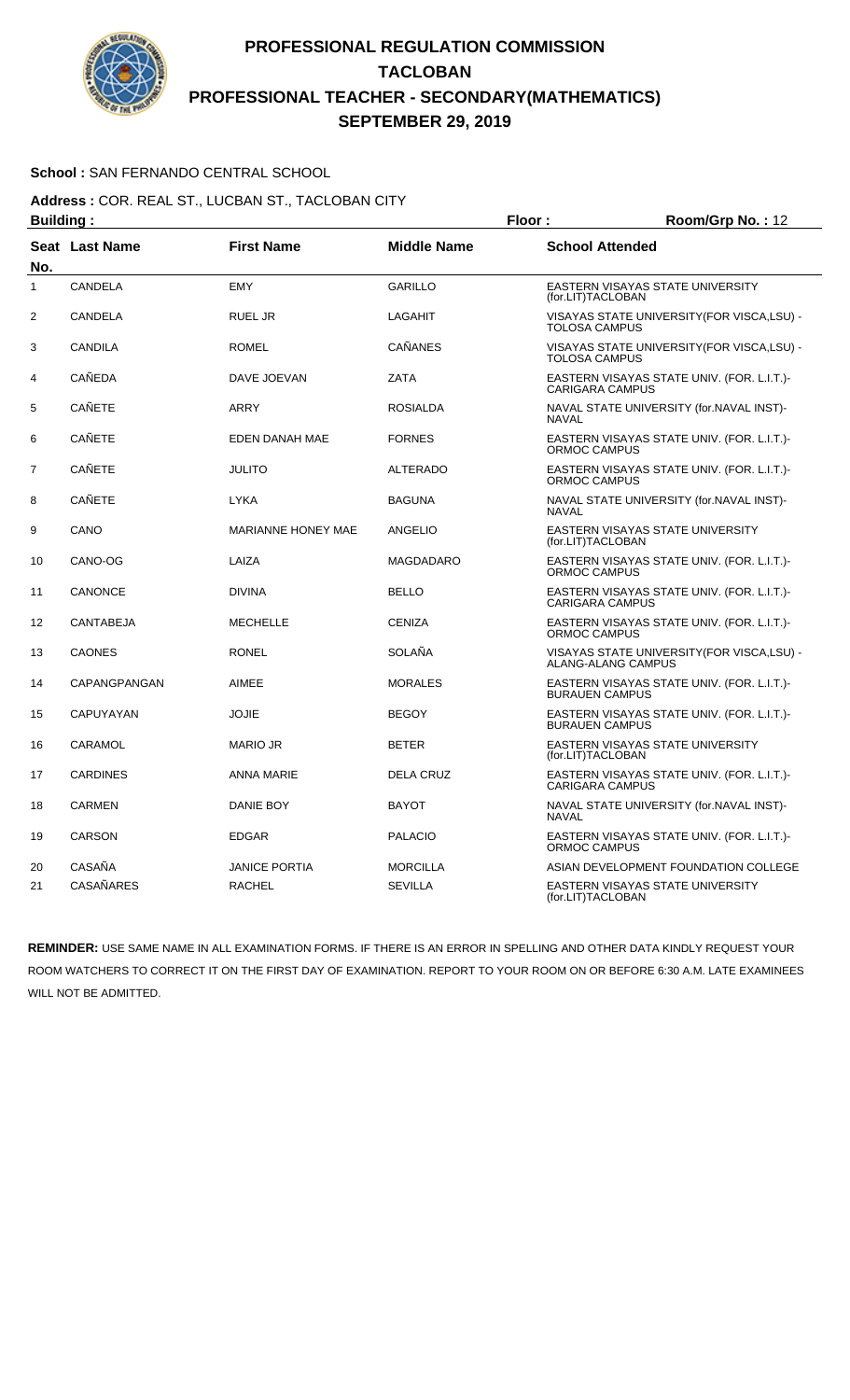

### **School :** SAN FERNANDO CENTRAL SCHOOL

**Address :** COR. REAL ST., LUCBAN ST., TACLOBAN CITY **Building : Floor : Room/Grp No. : 13** 

| No.            | Seat Last Name   | <b>First Name</b>   | <b>Middle Name</b> | <b>School Attended</b>                                                 |
|----------------|------------------|---------------------|--------------------|------------------------------------------------------------------------|
| 1              | <b>CASIBER</b>   | <b>ROSALINA</b>     | <b>NACIONAL</b>    | EASTERN VISAYAS STATE UNIVERSITY<br>(for.LIT)TACLOBAN                  |
| 2              | <b>CASINILLO</b> | <b>MILDRED</b>      | <b>TOREÑO</b>      | SOUTHERN LEYTE STATE UNIVERSITY - SAN<br><b>JUAN CAMPUS</b>            |
| 3              | <b>CASTIL</b>    | <b>JAMES RONALD</b> |                    | LEYTE NORMAL UNIVERSITY                                                |
| 4              | <b>CASTILLO</b>  | <b>JOY</b>          | <b>UMPAD</b>       | NAVAL STATE UNIVERSITY (for.NAVAL INST)-<br><b>NAVAL</b>               |
| 5              | CATAGCATAG       | <b>MARIAN</b>       | <b>GALLARDO</b>    | EASTERN VISAYAS STATE UNIV. (FOR. L.I.T.)-<br>ORMOC CAMPUS             |
| 6              | <b>CATALUÑA</b>  | <b>MELESSA</b>      | <b>TONIDO</b>      | VISAYAS STATE UNIVERSITY (FOR VISCA, LSU) -<br><b>TOLOSA CAMPUS</b>    |
| $\overline{7}$ | <b>CATAN</b>     | JUDY ANN            | <b>ARGOTA</b>      | EASTERN VISAYAS STATE UNIV. (FOR. L.I.T.)-<br><b>TANAUAN CAMPUS</b>    |
| 8              | CATAN            | <b>KRISTINE JOY</b> | <b>MAS</b>         | EASTERN VISAYAS STATE UNIV. (FOR. L.I.T.)-<br><b>TANAUAN CAMPUS</b>    |
| 9              | <b>CATAYONG</b>  | <b>JEFFREY</b>      | <b>CABIAS</b>      | EASTERN VISAYAS STATE UNIV. (FOR. L.I.T.)-<br><b>DULAG CAMPUS</b>      |
| 10             | <b>CATINA</b>    | <b>JENICA</b>       |                    | VISAYAS STATE UNIVERSITY(FOR VISCA,LSU) -<br>ALANG-ALANG CAMPUS        |
| 11             | <b>CEBALLOS</b>  | <b>CRISTY</b>       | CODOG              | UNIVERSITY OF CEBU                                                     |
| 12             | CEBU             | <b>CATHERINE</b>    | <b>CABARLES</b>    | CHRIST THE KING COLLEGE OF CALBAYOG                                    |
| 13             | <b>CELEDIO</b>   | <b>GRACE</b>        | <b>JUSAY</b>       | EASTERN VISAYAS STATE UNIV. (FOR. L.I.T.)-<br>ORMOC CAMPUS             |
| 14             | <b>CELMAR</b>    | <b>MARY GRACE</b>   |                    | VISAYAS STATE UNIVERSITY(FOR VISCA,LSU) -<br><b>ALANG-ALANG CAMPUS</b> |
| 15             | <b>CERBO</b>     | <b>EMILY</b>        | <b>CABANAS</b>     | SOUTHWESTERN UNIVERSITY                                                |
| 16             | <b>CERNA</b>     | <b>SANDRA</b>       | <b>ANG</b>         | SOUTHERN LEYTE STATE UNIVERSITY (SLSCST) -<br><b>HINUNANGAN CAMPUS</b> |
| 17             | <b>CERNEO</b>    | <b>BERNALYN</b>     | <b>ATENCIO</b>     | NORTHERN SAMAR ACADEMY                                                 |
| 18             | <b>CERO</b>      | <b>JOERIC</b>       | <b>HAYAHAY</b>     | NAVAL STATE UNIVERSITY (for.NAVAL INST)-<br><b>NAVAL</b>               |
| 19             | <b>CERVANTES</b> | <b>CECILLE</b>      | <b>ROBEDILLO</b>   | EASTERN VISAYAS STATE UNIVERSITY<br>(for.LIT)TACLOBAN                  |
| 20             | <b>CHIQUITO</b>  | <b>RHENA</b>        | ERO                | EASTERN SAMAR STATE UNIVERSITY-BORONGAN                                |
| 21             | <b>CIDRO</b>     | PETER ANTHONY       | <b>BALBIN</b>      | EASTERN SAMAR STATE UNIVERSITY-BORONGAN                                |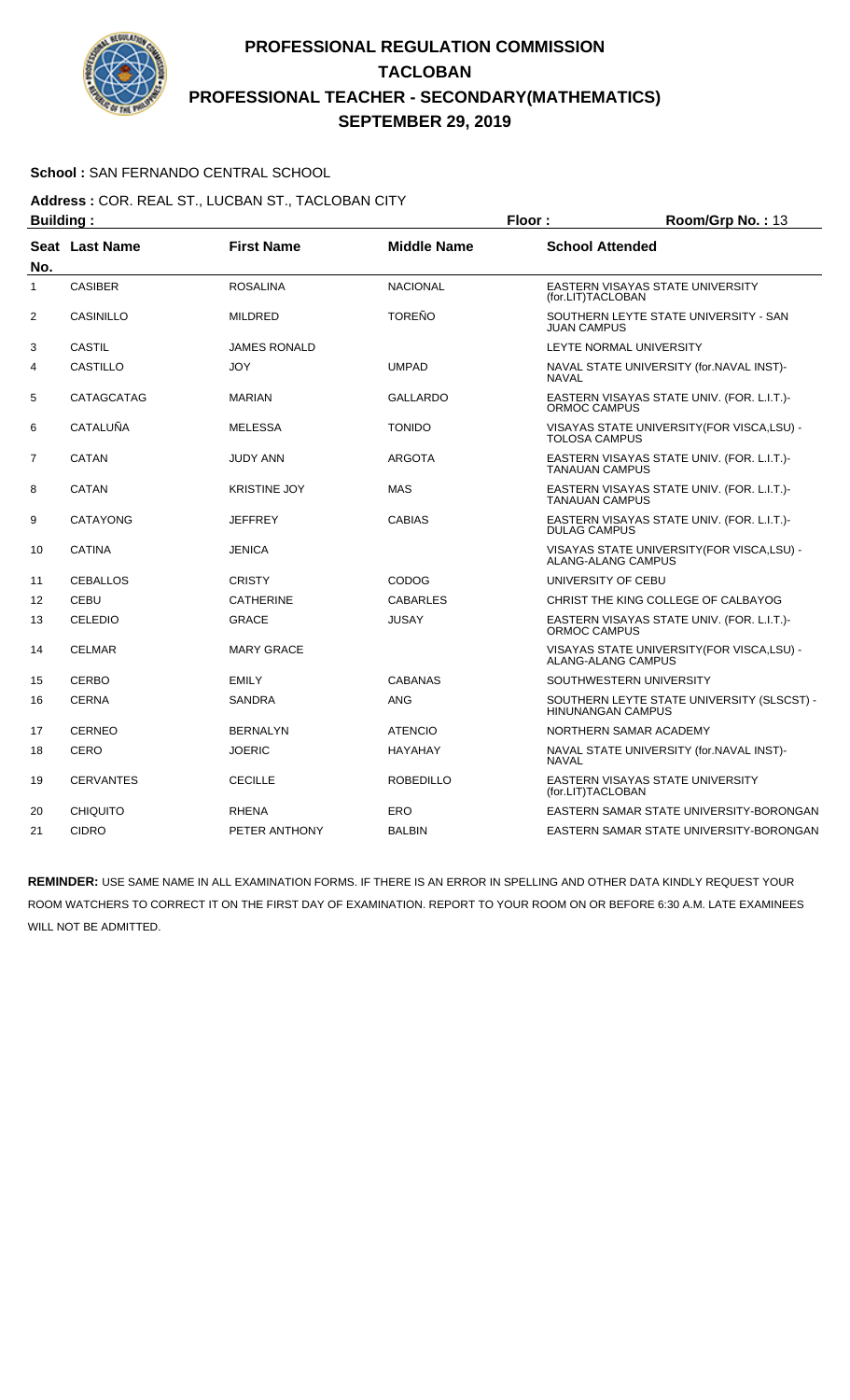

### **School :** SAN FERNANDO CENTRAL SCHOOL

**Address :** COR. REAL ST., LUCBAN ST., TACLOBAN CITY **Building : Floor : Floor : Room/Grp No. : 14** 

| No.               | Seat Last Name  | <b>First Name</b>           | <b>Middle Name</b> | <b>School Attended</b>                                                  |
|-------------------|-----------------|-----------------------------|--------------------|-------------------------------------------------------------------------|
| $\mathbf{1}$      | <b>CINCO</b>    | <b>ROSE MAY</b>             | <b>DUNGZAL</b>     | EASTERN VISAYAS STATE UNIV. (FOR. L.I.T.)-<br><b>DULAG CAMPUS</b>       |
| $\overline{2}$    | <b>CINTO</b>    | <b>JECHIEL</b>              | <b>CABODBOD</b>    | VISAYAS STATE UNIVERSITY (for.VISCA,LSU.)-<br><b>BAYBAY</b>             |
| 3                 | <b>CIONELO</b>  | <b>VIA</b>                  | <b>GOMEZ</b>       | LEYTE NORMAL UNIVERSITY                                                 |
| 4                 | <b>CIRERA</b>   | <b>CHARMAINE FAITH</b>      | <b>HINGPIS</b>     | EASTERN VISAYAS STATE UNIV. (FOR. L.I.T.)-<br><b>CARIGARA CAMPUS</b>    |
| 5                 | <b>CIRERA</b>   | <b>RECHELLE</b>             | <b>ADIZAS</b>      | EASTERN VISAYAS STATE UNIV. (FOR. L.I.T.)-<br><b>CARIGARA CAMPUS</b>    |
| 6                 | <b>CLARIDAD</b> | <b>MA. JADE NORCONSTANS</b> | CANO               | VISAYAS STATE UNIVERSITY (for.VISCA,LSU.)-<br><b>BAYBAY</b>             |
| $\overline{7}$    | <b>CLARITO</b>  | <b>JANICE</b>               | <b>PAGATPAT</b>    | EASTERN SAMAR STATE UNIVERSITY-BORONGAN                                 |
| 8                 | <b>CLAROS</b>   | <b>IMIE</b>                 | <b>ALA</b>         | EASTERN VISAYAS STATE UNIV. (FOR. L.I.T.)-<br><b>CARIGARA CAMPUS</b>    |
| 9                 | <b>CLAROS</b>   | PRINCESS PRAXEDES           | <b>CORRO</b>       | EASTERN VISAYAS STATE UNIV. (FOR. L.I.T.)-<br><b>CARIGARA CAMPUS</b>    |
| 10                | <b>CLEMENTE</b> | <b>RONIEL</b>               | В.                 | EASTERN VISAYAS STATE UNIV. (FOR. L.I.T.)-<br>ORMOC CAMPUS              |
| 11                | <b>CODILAN</b>  | <b>JOY</b>                  | <b>VALERA</b>      | ASIAN DEVELOPMENT FOUNDATION COLLEGE                                    |
| $12 \overline{ }$ | CODILAN         | <b>MICHELLE</b>             | <b>GUANZON</b>     | EASTERN SAMAR STATE UNIVERSITY-BORONGAN                                 |
| 13                | <b>CODILLA</b>  | <b>LEO</b>                  | <b>GONATO</b>      | EASTERN VISAYAS STATE UNIV. (FOR. L.I.T.)-<br>ORMOC CAMPUS              |
| 14                | <b>CODOY</b>    | <b>ROTHELY</b>              | <b>GLOBIO</b>      | EASTERN SAMAR STATE UNIVERSITY-BORONGAN                                 |
| 15                | <b>COLEBRA</b>  | <b>SARAGEN</b>              | <b>MONTUERTO</b>   | SAINT MARY'S COLLEGE OF CATBALOGAN<br>(SACRED HEART COLL.)              |
| 16                | COLES           | <b>IVY</b>                  | <b>ALCONABA</b>    | EASTERN SAMAR STATE UNIVERSITY-CAN-AVID<br><b>CAMPUS</b>                |
| 17                | <b>COLIBAO</b>  | ROXANNE JANE                | <b>URMENETA</b>    | EASTERN VISAYAS STATE UNIV. (FOR. L.I.T.)-<br><b>CARIGARA CAMPUS</b>    |
| 18                | <b>COLIMA</b>   | <b>KATHY</b>                | <b>ALCONABA</b>    | <b>EASTERN SAMAR STATE UNIVERSITY-</b><br>MAYDOLONG(for. MAYDOLONG NAS) |
| 19                | COLOCADO        | <b>FEDERICO</b>             | <b>BAYETAN</b>     | EASTERN SAMAR STATE UNIVERSITY-CAN-AVID<br><b>CAMPUS</b>                |
| 20                | <b>COMETA</b>   | <b>FEBIGEAN</b>             | <b>TICTIC</b>      | SOUTHERN LEYTE STATE UNIVERSITY (SLSCST) -<br>HINUNANGAN CAMPUS         |
| 21                | <b>COMILANG</b> | MA.RHEA                     | <b>NABUAL</b>      | NORTHWEST SAMAR STATE UNIVERSITY<br>(FOR.TIBURCIO TANCINCO)             |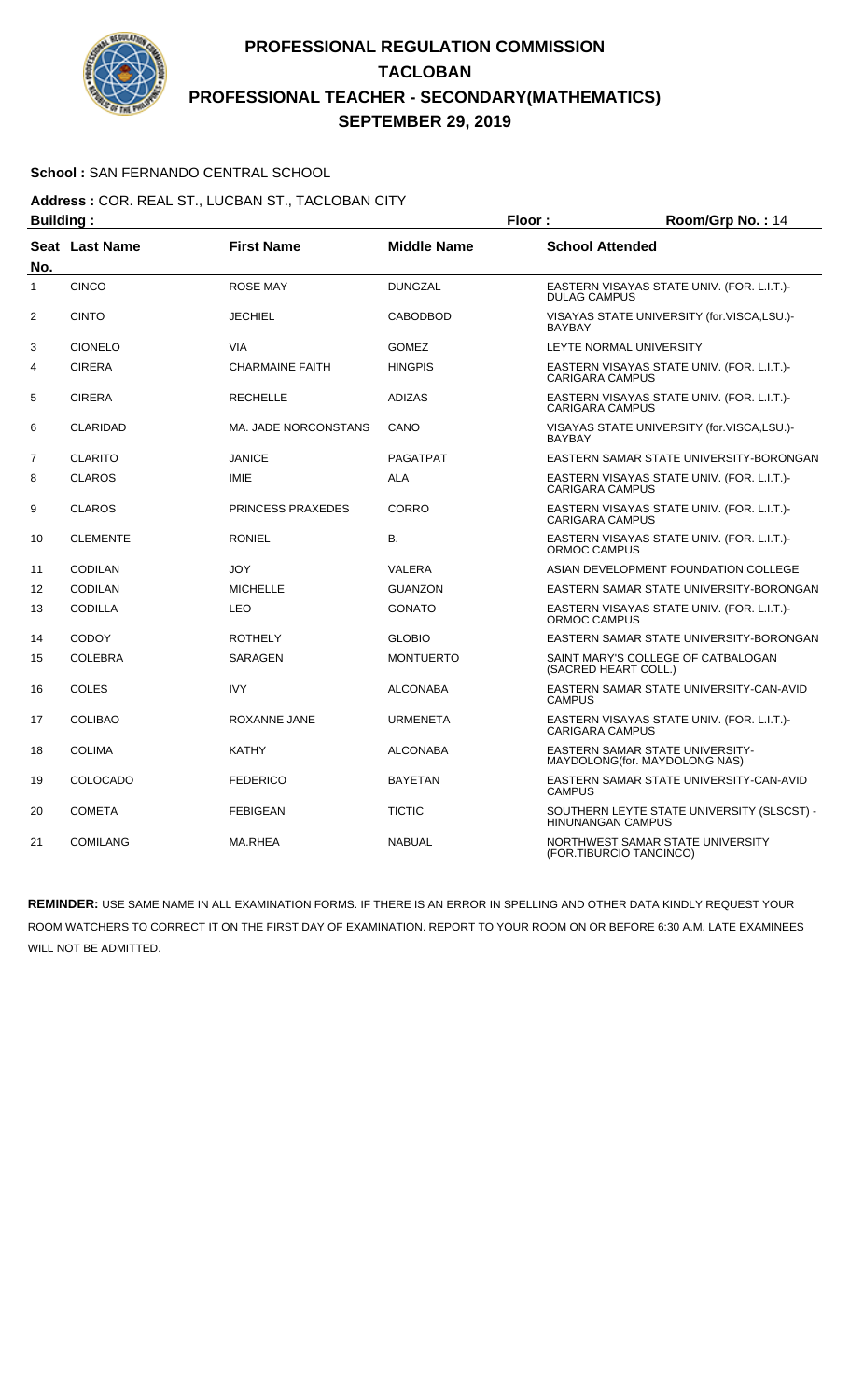

### **School :** SAN FERNANDO CENTRAL SCHOOL

**Address :** COR. REAL ST., LUCBAN ST., TACLOBAN CITY **Building : Floor : Floor : Room/Grp No. : 15** 

| No.            | Seat Last Name    | <b>First Name</b>          | <b>Middle Name</b> | <b>School Attended</b>                                               |
|----------------|-------------------|----------------------------|--------------------|----------------------------------------------------------------------|
| 1              | <b>CONDALOR</b>   | MA. LYN                    | OQUIÑO             | EASTERN VISAYAS STATE UNIV. (FOR. L.I.T.)-<br><b>CARIGARA CAMPUS</b> |
| $\overline{2}$ | CONDALOR          | MHANEXLYN JANE             | OQUIÑO             | EASTERN VISAYAS STATE UNIV. (FOR. L.I.T.)-<br><b>CARIGARA CAMPUS</b> |
| 3              | <b>CONDES</b>     | <b>ELIZA</b>               | LOYZAGA            | PALOMPON INSTITUTE OF TECHNOLOGY-<br><b>TABANGO CAMPUS</b>           |
| 4              | <b>CONEJOS</b>    | LOUELLA                    | <b>LADROMA</b>     | NORTHWEST SAMAR STATE UNIVERSITY<br>(FOR.TIBURCIO TANCINCO)          |
| 5              | CONQUILLO         | <b>CHRISTIAN</b>           | <b>AGBAN</b>       | NORTHWEST SAMAR STATE UNIVERSITY<br>(FOR.TIBURCIO TANCINCO)          |
| 6              | <b>COPIOSO</b>    | <b>ALDUIN</b>              | LORENZANA          | LEYTE NORMAL UNIVERSITY                                              |
| $\overline{7}$ | <b>CORMANES</b>   | <b>JOHN FERNANDO</b>       | <b>SACAY</b>       | EASTERN VISAYAS STATE UNIV. (FOR. L.I.T.)-<br>ORMOC CAMPUS           |
| 8              | <b>CORNELIO</b>   | <b>RUTHCEL</b>             | <b>GASPAN</b>      | EASTERN VISAYAS STATE UNIV. (FOR. L.I.T.)-<br><b>CARIGARA CAMPUS</b> |
| 9              | <b>CORNISTA</b>   | ROSE ANN                   | <b>AURELIO</b>     | VISAYAS STATE UNIVERSITY (FOR VISCA, LSU) -<br>ALANG-ALANG CAMPUS    |
| 10             | <b>CORRALEJO</b>  | <b>AILEEN</b>              | <b>GALLEGAR</b>    | SAMAR STATE UNIVERSITY (SAMAR S.P.C.)                                |
| 11             | <b>CORTEZ</b>     | <b>MERLYN</b>              | <b>LUARDO</b>      | FRANCISCAN COLLEGE OF THE IMMACULATE<br>CONCEPTION-BAYBAY            |
| 12             | <b>CORTON</b>     | <b>JESTER</b>              | LAGUMBAY           | EASTERN VISAYAS STATE UNIV. (FOR. L.I.T.)-<br><b>CARIGARA CAMPUS</b> |
| 13             | <b>COSMOD</b>     | <b>BONIFACIO JOEBEN JR</b> | <b>GALIT</b>       | SAMAR STATE UNIVERSITY (SAMAR S.P.C.)                                |
| 14             | <b>COSTAS</b>     | <b>MENIRVA</b>             | <b>GORGONIO</b>    | VISAYAS STATE UNIVERSITY(FOR VISCA,LSU) -<br><b>ISABEL CAMPUS</b>    |
| 15             | <b>COSTILLAS</b>  | <b>MARIVIC</b>             | <b>SEGOVIA</b>     | SOUTHERN LEYTE STATE UNIVERSITY-T.OPPUS                              |
| 16             | <b>COSTINIANO</b> | <b>ROXAS</b>               | <b>CENTINA</b>     | EASTERN VISAYAS STATE UNIV. (FOR. L.I.T.)-<br><b>TANAUAN CAMPUS</b>  |
| 17             | COYME             | <b>MARY ROSE</b>           | <b>SANORIA</b>     | EASTERN VISAYAS STATE UNIV. (FOR. L.I.T.)-<br>ORMOC CAMPUS           |
| 18             | <b>CUAYZON</b>    | ANALYN                     | <b>UBALDO</b>      | EASTERN VISAYAS STATE UNIV. (FOR. L.I.T.)-<br><b>BURAUEN CAMPUS</b>  |
| 19             | <b>CUENCO</b>     | <b>STEPHEN PAUL</b>        | <b>SAMBALILO</b>   | CHRIST THE KING COLLEGE OF CALBAYOG                                  |
| 20             | <b>CUEVAS</b>     | <b>FLORIBEL</b>            | <b>DULAY</b>       | CHRIST THE KING COLLEGE OF CALBAYOG                                  |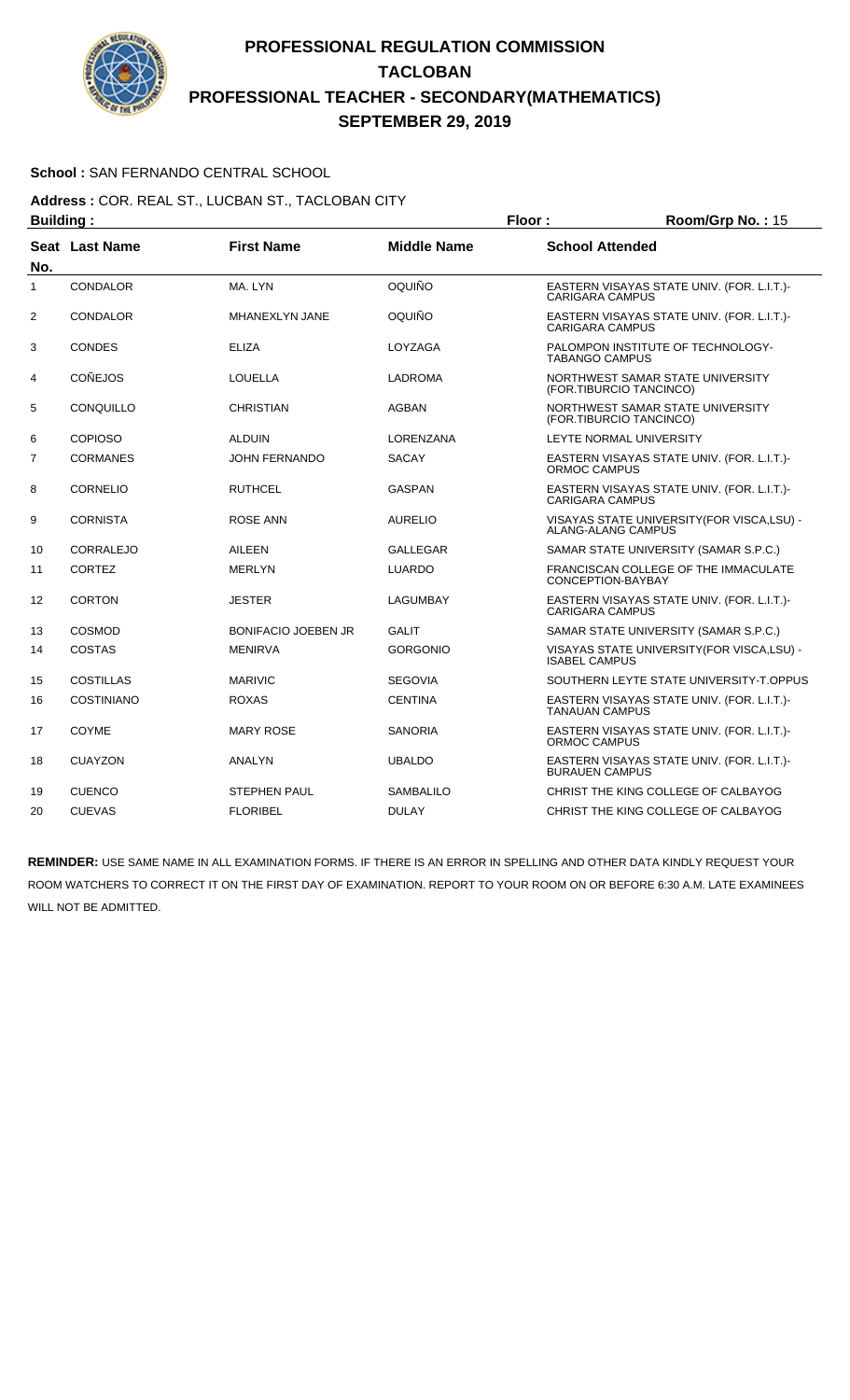

### **School :** SAN FERNANDO CENTRAL SCHOOL

#### **Address :** COR. REAL ST., LUCBAN ST., TACLOBAN CITY **Building : Floor : Floor : Room/Grp No. : 16**

| винишми г |                       |                     |                    |                                                                      |
|-----------|-----------------------|---------------------|--------------------|----------------------------------------------------------------------|
| No.       | <b>Seat Last Name</b> | <b>First Name</b>   | <b>Middle Name</b> | <b>School Attended</b>                                               |
| 1         | <b>CUEVAS</b>         | <b>GERALDINE</b>    | GOSOSO             | SAMAR STATE UNIVERSITY (SAMAR S.P.C.)                                |
| 2         | <b>CURATO</b>         | <b>JENNYFER</b>     | <b>ALGAS</b>       | <b>ADAMSON UNIVERSITY</b>                                            |
| 3         | <b>CURBITA</b>        | <b>GALSWENDY</b>    | PO                 | PHILIPPINE CHRISTIAN UNIVERSITY-MANILA                               |
| 4         | <b>CUROT</b>          | <b>ERVIN</b>        | <b>PEPITO</b>      | EASTERN VISAYAS STATE UNIV. (FOR. L.I.T.)-<br>ORMOC CAMPUS           |
| 5         | <b>CUSTODIO</b>       | <b>JANIEL</b>       | <b>ISAIAS</b>      | VISAYAS STATE UNIVERSITY (FOR VISCA, LSU) -<br><b>TOLOSA CAMPUS</b>  |
| 6         | <b>CUSTODIO</b>       | <b>JOMAR</b>        | <b>DONAYRE</b>     | EASTERN VISAYAS STATE UNIV. (FOR. L.I.T.)-<br><b>ORMOC CAMPUS</b>    |
| 7         | <b>CUYOS</b>          | <b>JENIFER</b>      | <b>BOLIBAR</b>     | EASTERN VISAYAS STATE UNIV. (FOR. L.I.T.)-<br><b>CARIGARA CAMPUS</b> |
| 8         | <b>DAANG</b>          | <b>GEORGE</b>       | <b>POSOS</b>       | VISAYAS STATE UNIVERSITY (FOR VISCA, LSU) -<br>ALANG-ALANG CAMPUS    |
| 9         | <b>DABUCOL</b>        | <b>EMELY</b>        | <b>BORGUITA</b>    | PALOMPON INSTITUTE OF TECHNOLOGY-<br><b>TABANGO CAMPUS</b>           |
| 10        | <b>DACLITAN</b>       | LENELYN             | <b>BALCE</b>       | EASTERN VISAYAS STATE UNIV. (FOR. L.I.T.)-<br>ORMOC CAMPUS           |
| 11        | <b>DACOME</b>         | <b>OLIVER</b>       | <b>GERMANES</b>    | EASTERN VISAYAS STATE UNIVERSITY<br>(for.LIT)TACLOBAN                |
| 12        | <b>DAGAMI</b>         | <b>HAROLD</b>       | <b>MALARAS</b>     | EASTERN VISAYAS STATE UNIV. (FOR. L.I.T.)-<br><b>CARIGARA CAMPUS</b> |
| 13        | <b>DAGAMI</b>         | JOVY ANN            | <b>ABIO</b>        | EASTERN VISAYAS STATE UNIVERSITY<br>(for.LIT)TACLOBAN                |
| 14        | <b>DAGSA</b>          | <b>MYLENE</b>       | QUINTANA           | EASTERN VISAYAS STATE UNIV. (FOR. L.I.T.)-<br><b>BURAUEN CAMPUS</b>  |
| 15        | <b>DAGUIL</b>         | JEMELYN             | <b>METODA</b>      | VISAYAS STATE UNIVERSITY(FOR VISCA,LSU) -<br><b>VILLABA CAMPUS</b>   |
| 16        | <b>DAGURO</b>         | <b>BEVERLY</b>      | <b>DISCAYA</b>     | EASTERN SAMAR STATE UNIVERSITY-BORONGAN                              |
| 17        | <b>DAHILOG</b>        | <b>SHEENA MARIE</b> | <b>ALMADIN</b>     | VISAYAS STATE UNIVERSITY (FOR VISCA, LSU) -<br><b>ISABEL CAMPUS</b>  |
| 18        | <b>DALIMOCON</b>      | <b>NILA</b>         | <b>LIGUTAN</b>     | EASTERN VISAYAS STATE UNIV. (FOR. L.I.T.)-<br><b>CARIGARA CAMPUS</b> |
| 19        | <b>DALIN</b>          | <b>JOHN WHIL</b>    | <b>ALMOSA</b>      | SOUTHERN LEYTE STATE UNIVERSITY (SLSCST) -<br>HINUNANGAN CAMPUS      |
| 20        | <b>DALODADO</b>       | MA. JOELIRCE        | <b>CABER</b>       | <b>SAMAR COLLEGE</b>                                                 |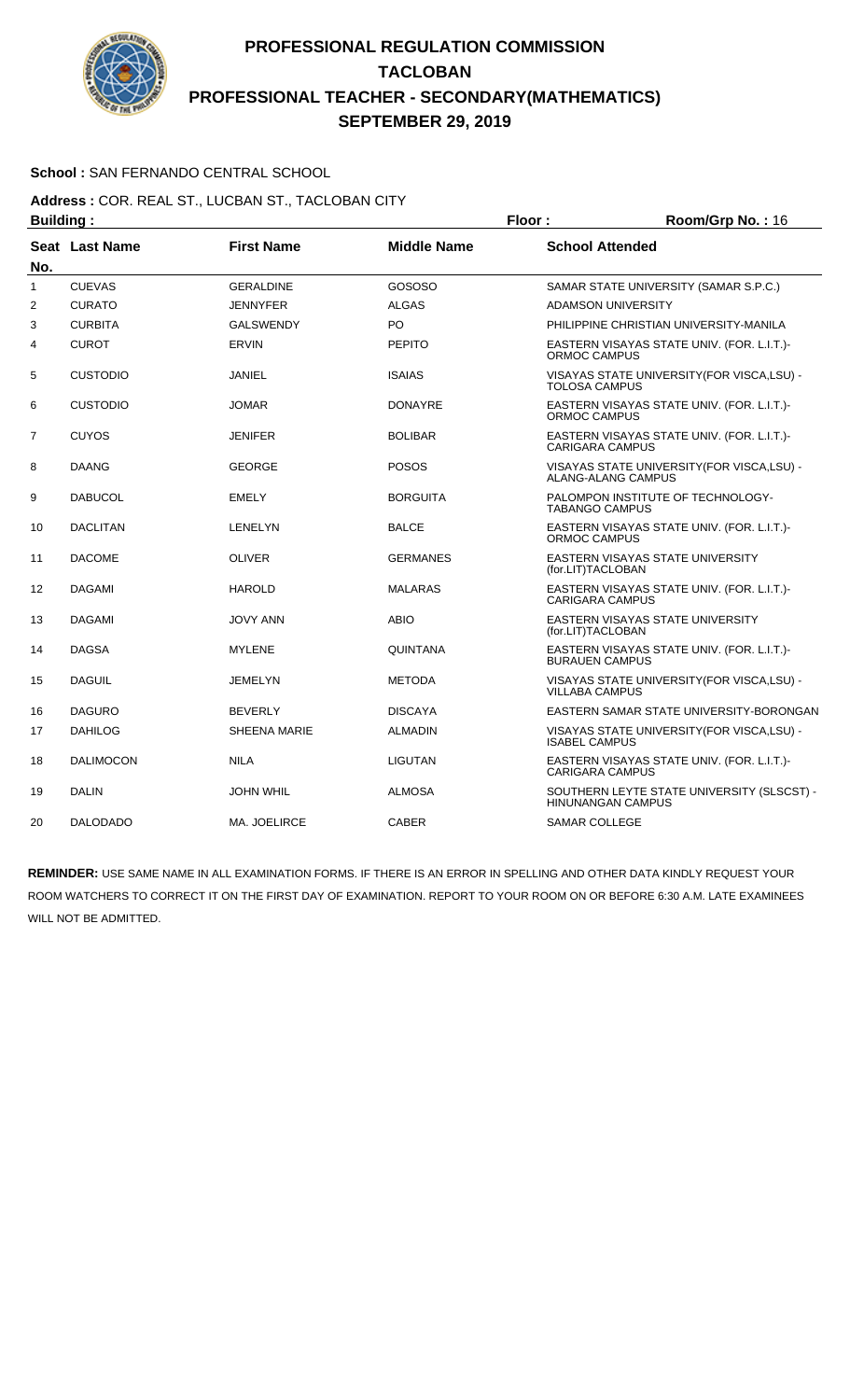

### **School :** SAN FERNANDO CENTRAL SCHOOL

#### **Address :** COR. REAL ST., LUCBAN ST., TACLOBAN CITY **Building : Floor : Floor : Room/Grp No. : 17**

|     | . <u>.</u> .      |                    |                    |                                                                          |
|-----|-------------------|--------------------|--------------------|--------------------------------------------------------------------------|
| No. | Seat Last Name    | <b>First Name</b>  | <b>Middle Name</b> | <b>School Attended</b>                                                   |
| 1   | <b>DAMAYO</b>     | <b>JENIFER</b>     | <b>DELA PIEZA</b>  | PALOMPON INSTITUTE OF TECHNOLOGY-<br><b>TABANGO CAMPUS</b>               |
| 2   | <b>DANTE</b>      | <b>MARISSA</b>     | <b>PAPILIRIN</b>   | ASIAN DEVELOPMENT FOUNDATION COLLEGE                                     |
| 3   | <b>DARANTINAO</b> | <b>ED LEXTER</b>   | DELA RAMA          | HOLY CROSS COLLEGE OF CARIGARA                                           |
| 4   | <b>DARANTINAO</b> | <b>JENNYLYN</b>    | <b>NARIDO</b>      | EASTERN VISAYAS STATE UNIV. (FOR. L.I.T.)-<br><b>CARIGARA CAMPUS</b>     |
| 5   | <b>DARLO</b>      | <b>MARRY GRACE</b> | <b>CADAG</b>       | SOUTHERN LEYTE STATE UNIVERSITY-T.OPPUS                                  |
| 6   | <b>DAROY</b>      | <b>JOCELYN</b>     | <b>CATAMORA</b>    | VISAYAS STATE UNIVERSITY (FOR VISCA, LSU) -<br><b>VILLABA CAMPUS</b>     |
| 7   | <b>DATAYLO</b>    | <b>RENIEVIE</b>    | <b>TUANDO</b>      | VISAYAS STATE UNIVERSITY (FOR VISCA, LSU) -<br><b>ALANG-ALANG CAMPUS</b> |
| 8   | <b>DAUPLO</b>     | <b>HENRY</b>       | <b>DINGCOL</b>     | EASTERN VISAYAS STATE UNIV. (FOR. L.I.T.)-<br><b>CARIGARA CAMPUS</b>     |
| 9   | <b>DAVID</b>      | <b>RONNIE</b>      | ARAÑAS             | NAVAL STATE UNIVERSITY (for.NAVAL INST)<br><b>BILIRAN</b>                |
| 10  | <b>DAWILI</b>     | <b>FLORINA</b>     | <b>CABALES</b>     | SOUTHERN LEYTE STATE UNIVERSITY-T.OPPUS                                  |
| 11  | <b>DAYA</b>       | <b>RYAYLIN JOY</b> | <b>RUTA</b>        | VISAYAS STATE UNIVERSITY (FOR VISCA, LSU) -<br><b>ISABEL CAMPUS</b>      |
| 12  | DE ARACHO         | <b>MARIA FE</b>    | CARIÑO             | VISAYAS STATE UNIVERSITY (FOR VISCA, LSU) -<br><b>VILLABA CAMPUS</b>     |
| 13  | DE DIOS           | ANA MAE            | <b>ALVAREZ</b>     | NORTHWEST SAMAR STATE UNIVERSITY<br>(FOR.TIBURCIO TANCINCO)              |
| 14  | DE GORIO          | <b>CLARITA</b>     | <b>OYAO</b>        | EASTERN VISAYAS STATE UNIV. (FOR. L.I.T.)-<br>ORMOC CAMPUS               |
| 15  | DE LA PEÑA        | <b>ROBERT</b>      | <b>AGERO</b>       | ASIAN DEVELOPMENT FOUNDATION COLLEGE                                     |
| 16  | DE LUNA           | <b>NOEL</b>        | <b>COMPA</b>       | SAMAR STATE UNIVERSITY (SAMAR S.P.C.)                                    |
| 17  | DE PAZ            | <b>ELTON REY</b>   | <b>VARONA</b>      | EASTERN VISAYAS STATE UNIV. (FOR. L.I.T.)-<br><b>DULAG CAMPUS</b>        |
| 18  | <b>DEBALUCOS</b>  | <b>BELENDA</b>     | <b>URMINITA</b>    | EASTERN VISAYAS STATE UNIVERSITY<br>(for.LIT)TACLOBAN                    |
| 19  | <b>DEL PILAR</b>  | <b>GARY</b>        | <b>ESPINOSA</b>    | EASTERN VISAYAS STATE UNIV. (FOR. L.I.T.)-<br><b>BURAUEN CAMPUS</b>      |
| 20  | <b>DEL PILAR</b>  | <b>JINKY</b>       | <b>CULAS</b>       | <b>EASTERN VISAYAS STATE UNIVERSITY</b><br>(for.LIT)TACLOBAN             |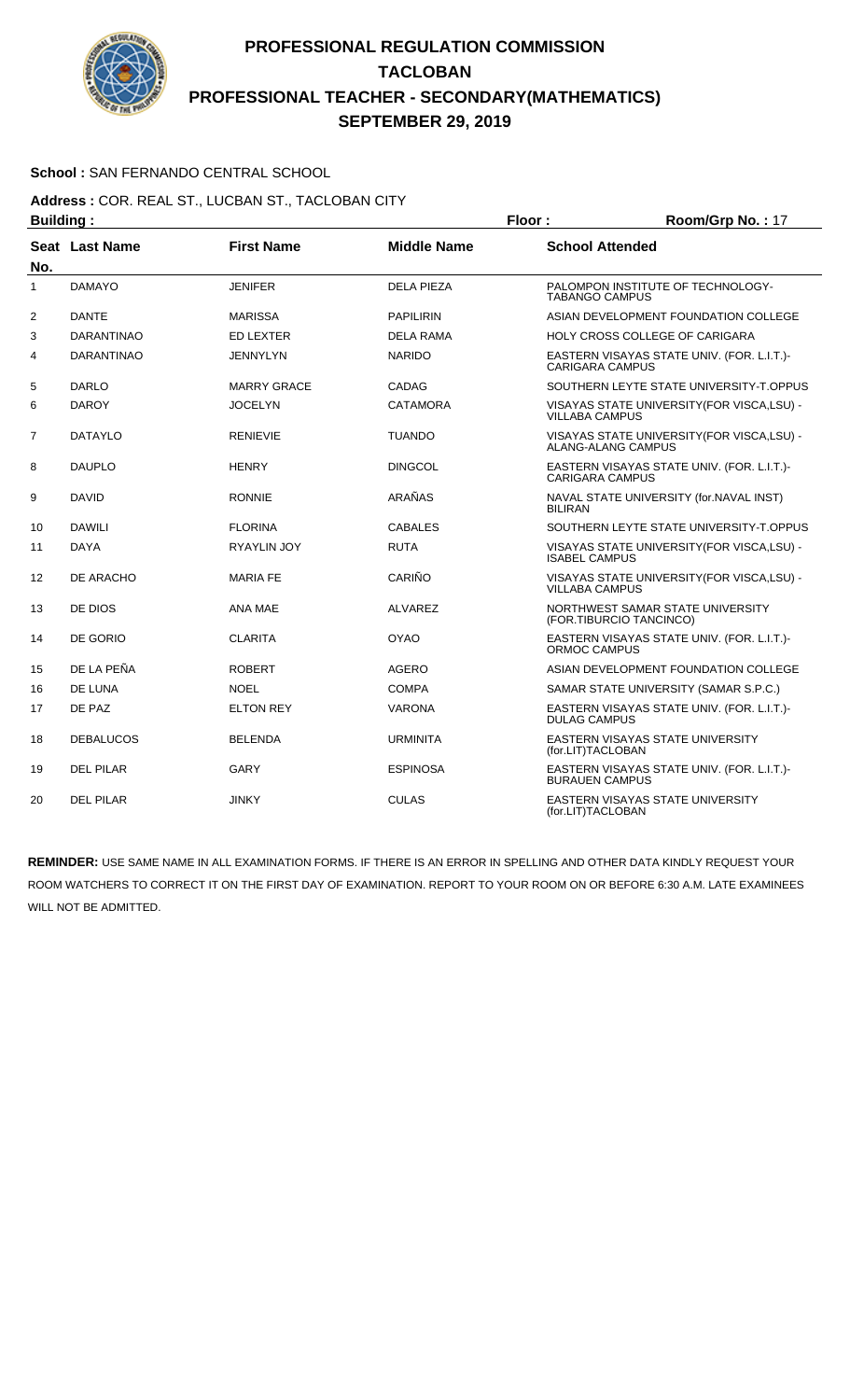

### **School :** SAN FERNANDO CENTRAL SCHOOL

**Address :** COR. REAL ST., LUCBAN ST., TACLOBAN CITY **Building : Floor : Room/Grp No. :** 18

| No.            | Seat Last Name    | <b>First Name</b>    | <b>Middle Name</b> | <b>School Attended</b>                                                 |
|----------------|-------------------|----------------------|--------------------|------------------------------------------------------------------------|
| $\mathbf{1}$   | <b>DELA BAJAN</b> | <b>JIMMY</b>         | <b>PICORRO</b>     | NORTHWEST SAMAR STATE UNIVERSITY<br>(FOR.TIBURCIO TANCINCO)            |
| 2              | <b>DELA CRUZ</b>  | <b>CHARLYN</b>       | <b>ROSAROSO</b>    | NAVAL STATE UNIVERSITY (for.NAVAL INST)-<br><b>NAVAL</b>               |
| 3              | <b>DELA ROSA</b>  | <b>JESSA</b>         | RAMIREZ            | SAINT MARY'S COLLEGE (ST. JOSEPH'S COLL.)-<br><b>BORONGAN</b>          |
| 4              | <b>DELA TORRE</b> | <b>GEMEL</b>         | <b>REAS</b>        | ABUYOG COMMUNITY COLLEGE                                               |
| 5              | <b>DELADIA</b>    | <b>MERY JOY</b>      | <b>COSTALES</b>    | EASTERN SAMAR STATE UNIVERSITY-SALCEDO<br><b>CAMPUS</b>                |
| 6              | <b>DELALAMON</b>  | <b>ARVEN DANIELL</b> | ANGELIO            | EASTERN VISAYAS STATE UNIV. (FOR. L.I.T.)-<br><b>ORMOC CAMPUS</b>      |
| $\overline{7}$ | <b>DELFIN</b>     | MA. OLIVIA           | QUINES             | LEYTE NORMAL UNIVERSITY                                                |
| 8              | <b>DELORIA</b>    | <b>RITCHE</b>        | <b>REGIS</b>       | ABUYOG COMMUNITY COLLEGE                                               |
| 9              | <b>DELUTA</b>     | <b>RUTH</b>          | <b>VINA</b>        | SOUTHERN LEYTE STATE UNIVERSITY (SLSCST) -<br><b>HINUNANGAN CAMPUS</b> |
| 10             | <b>DEMAIN</b>     | <b>ALJUBERT</b>      | <b>INSIGNE</b>     | EASTERN VISAYAS STATE UNIV. (FOR. L.I.T.)-<br><b>CARIGARA CAMPUS</b>   |
| 11             | <b>DEMATE</b>     | <b>MA. APRILLE</b>   | <b>DELADIA</b>     | EASTERN SAMAR STATE UNIVERSITY-SALCEDO<br><b>CAMPUS</b>                |
| 12             | <b>DEMETERIO</b>  | <b>GREGORIO JR</b>   | MALAZARTE          | EASTERN VISAYAS STATE UNIV. (FOR. L.I.T.)-<br>ORMOC CAMPUS             |
| 13             | <b>DEMICILLO</b>  | <b>EASTER KAREN</b>  | MONZERRATA         | EASTERN VISAYAS STATE UNIVERSITY<br>(for.LIT)TACLOBAN                  |
| 14             | <b>DEPALCO</b>    | <b>MARICAR</b>       | <b>EJERCITO</b>    | EASTERN SAMAR STATE UNIVERSITY-SALCEDO<br><b>CAMPUS</b>                |
| 15             | <b>DESABILLE</b>  | <b>JOSEPHINE</b>     | CATARUS            | NORTHWEST SAMAR STATE UNIVERSITY<br>(FOR.TIBURCIO TANCINCO)            |
| 16             | <b>DESCALLAR</b>  | <b>MARJORIE RUTH</b> | ONG                | NORTHWEST SAMAR STATE UNIVERSITY<br>(FOR.TIBURCIO TANCINCO)            |
| 17             | <b>DIANA</b>      | <b>JENNIFER</b>      | <b>BASBAS</b>      | SAMAR STATE UNIVERSITY (SAMAR S.P.C.)                                  |
| 18             | <b>DIANO</b>      | <b>SHEILA MARIE</b>  | CABALAN            | EASTERN VISAYAS STATE UNIV. (FOR. L.I.T.)-<br><b>ORMOC CAMPUS</b>      |
| 19             | <b>DIAZ</b>       | <b>EDWIN</b>         |                    | NAVAL STATE UNIVERSITY (for.NAVAL INST)<br><b>BILIRAN</b>              |
| 20             | <b>DIMSON</b>     | <b>CARLOS JR</b>     | <b>SISTER</b>      | EASTERN VISAYAS STATE UNIV. (FOR. L.I.T.)-<br><b>CARIGARA CAMPUS</b>   |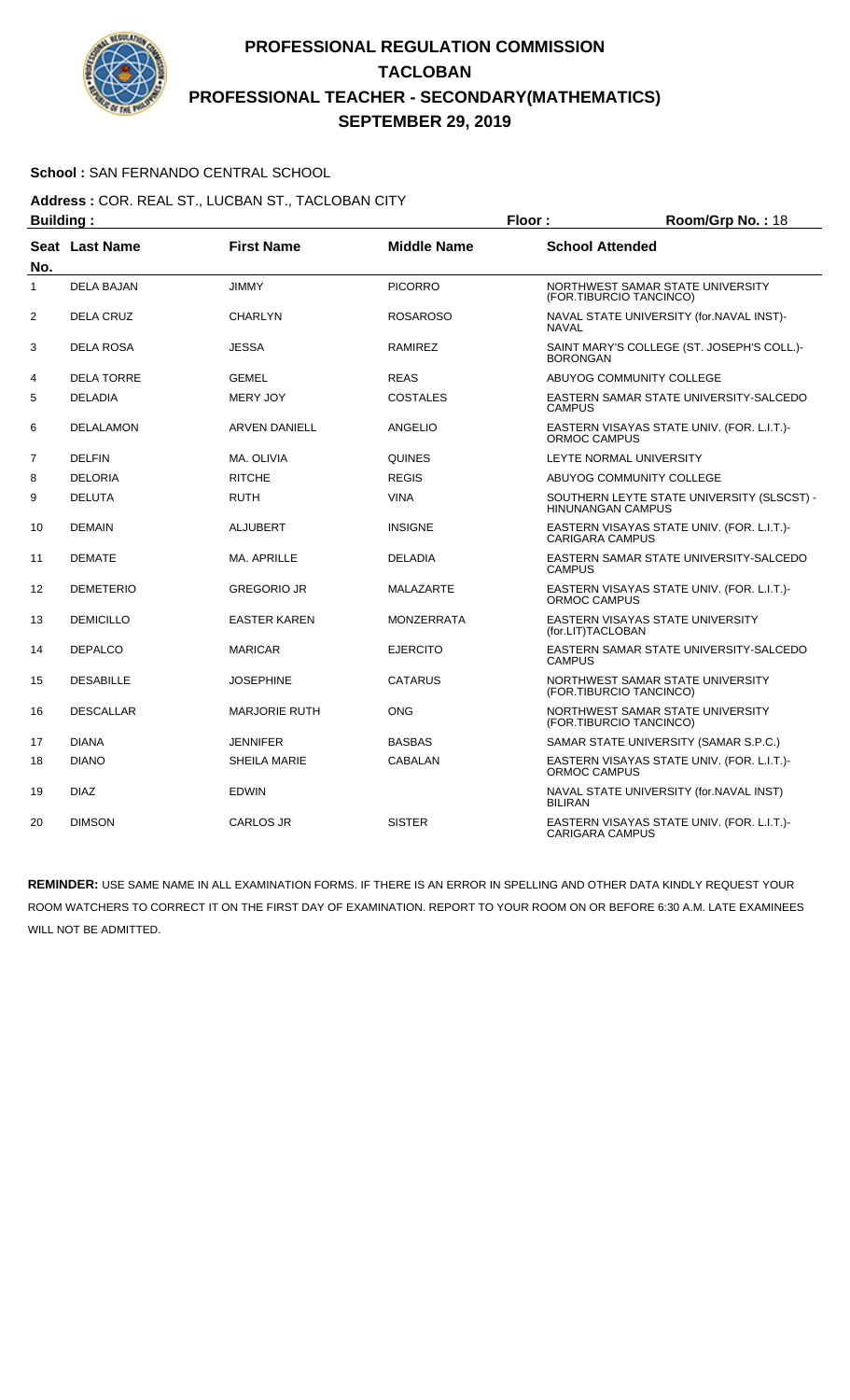

### **School :** SAN FERNANDO CENTRAL SCHOOL

#### **Address :** COR. REAL ST., LUCBAN ST., TACLOBAN CITY **Building : Floor : Room/Grp No. : 19**

| винишми г      |                       |                    |                    |                                                                          |
|----------------|-----------------------|--------------------|--------------------|--------------------------------------------------------------------------|
| No.            | <b>Seat Last Name</b> | <b>First Name</b>  | <b>Middle Name</b> | <b>School Attended</b>                                                   |
| 1              | <b>DIOCTON</b>        | <b>JOSE</b>        | <b>BARONGO</b>     | SAMAR STATE UNIVERSITY (SAMAR S.P.C.)                                    |
| $\overline{2}$ | <b>DIOLOLA</b>        | <b>JAY ABEGAIL</b> | <b>PLANA</b>       | ICCT COLLEGES FOUNDATION, INC(INST.OF<br><b>CREATIVE COMP TECH INC)</b>  |
| 3              | <b>DIONALDO</b>       | <b>ANTONETTE</b>   | <b>BILLOTE</b>     | VISAYAS STATE UNIVERSITY (FOR VISCA, LSU) -<br><b>ALANG-ALANG CAMPUS</b> |
| 4              | <b>DIONSON</b>        | <b>RAMON</b>       | YARE               | EASTERN VISAYAS STATE UNIV. (FOR. L.I.T.)-<br><b>ORMOC CAMPUS</b>        |
| 5              | <b>DISOMIMBA</b>      | <b>ANICEL</b>      | <b>CUPAT</b>       | NORTHERN ILOILO POLYTECHNIC STATE<br>COLLEGE-ESTANCIA                    |
| 6              | <b>DIU</b>            | <b>MA. LOURDES</b> | <b>ATENCIO</b>     | UNIVERSITY OF EASTERN PHILIPPINES-LAOANG<br><b>CAMPUS</b>                |
| $\overline{7}$ | <b>DIVA</b>           | <b>MEMARLYN</b>    | <b>PONCE</b>       | EASTERN VISAYAS STATE UNIV. (FOR. L.I.T.)-<br>ORMOC CAMPUS               |
| 8              | <b>DIZON</b>          | <b>ODESSA</b>      | <b>MAALA</b>       | SOUTHERN LEYTE STATE UNIVERSITY - SAN<br><b>JUAN CAMPUS</b>              |
| 9              | <b>DOGUILES</b>       | <b>RIZALINO</b>    | <b>VILLOS</b>      | SAINT MICHAEL COLLEGE-HINDANG, LEYTE                                     |
| 10             | <b>DOÑA</b>           | <b>JENESCHIEL</b>  | <b>TROYO</b>       | VISAYAS STATE UNIVERSITY (FOR VISCA, LSU) -<br><b>ISABEL CAMPUS</b>      |
| 11             | <b>DONAYRE</b>        | <b>JENNELYN</b>    | <b>BARCELLANO</b>  | SOUTHERN LEYTE STATE UNIVERSITY (SLSCST) -<br><b>HINUNANGAN CAMPUS</b>   |
| 12             | <b>DUCENTES</b>       | <b>JESSICA</b>     | <b>NABOYA</b>      | EASTERN VISAYAS STATE UNIV. (FOR. L.I.T.)-<br><b>BURAUEN CAMPUS</b>      |
| 13             | <b>DUCENTES</b>       | ROSE LYN           | <b>VILLALINO</b>   | EASTERN VISAYAS STATE UNIV. (FOR. L.I.T.)-<br><b>BURAUEN CAMPUS</b>      |
| 14             | <b>DULFO</b>          | ERIC               | <b>GELENA</b>      | SAINT MARY'S COLLEGE (ST. JOSEPH'S COLL.)-<br><b>BORONGAN</b>            |
| 15             | <b>DUMAHIL</b>        | <b>ELISA</b>       | <b>AYO</b>         | VISAYAS STATE UNIVERSITY (FOR VISCA, LSU) -<br><b>ALANG-ALANG CAMPUS</b> |
| 16             | <b>DURANO</b>         | <b>MARIEL</b>      | <b>LOPEZ</b>       | EASTERN VISAYAS STATE UNIV. (FOR. L.I.T.)-<br><b>ORMOC CAMPUS</b>        |
| 17             | <b>EBUENGA</b>        | <b>EMIL JOSHUA</b> | <b>RIVERA</b>      | EASTERN SAMAR STATE UNIVERSITY-BORONGAN                                  |
| 18             | <b>EDER</b>           | <b>JOSE LENIN</b>  | <b>RUERAS</b>      | LEYTE COLLEGES                                                           |
| 19             | <b>EDILLO</b>         | <b>FERDINAND</b>   | <b>ELARDO</b>      | SOUTHERN LEYTE STATE UNIVERSITY-T.OPPUS                                  |
| 20             | <b>EGUILLOS</b>       | <b>ERRON</b>       | <b>YEPES</b>       | EASTERN VISAYAS STATE UNIVERSITY<br>(for.LIT)TACLOBAN                    |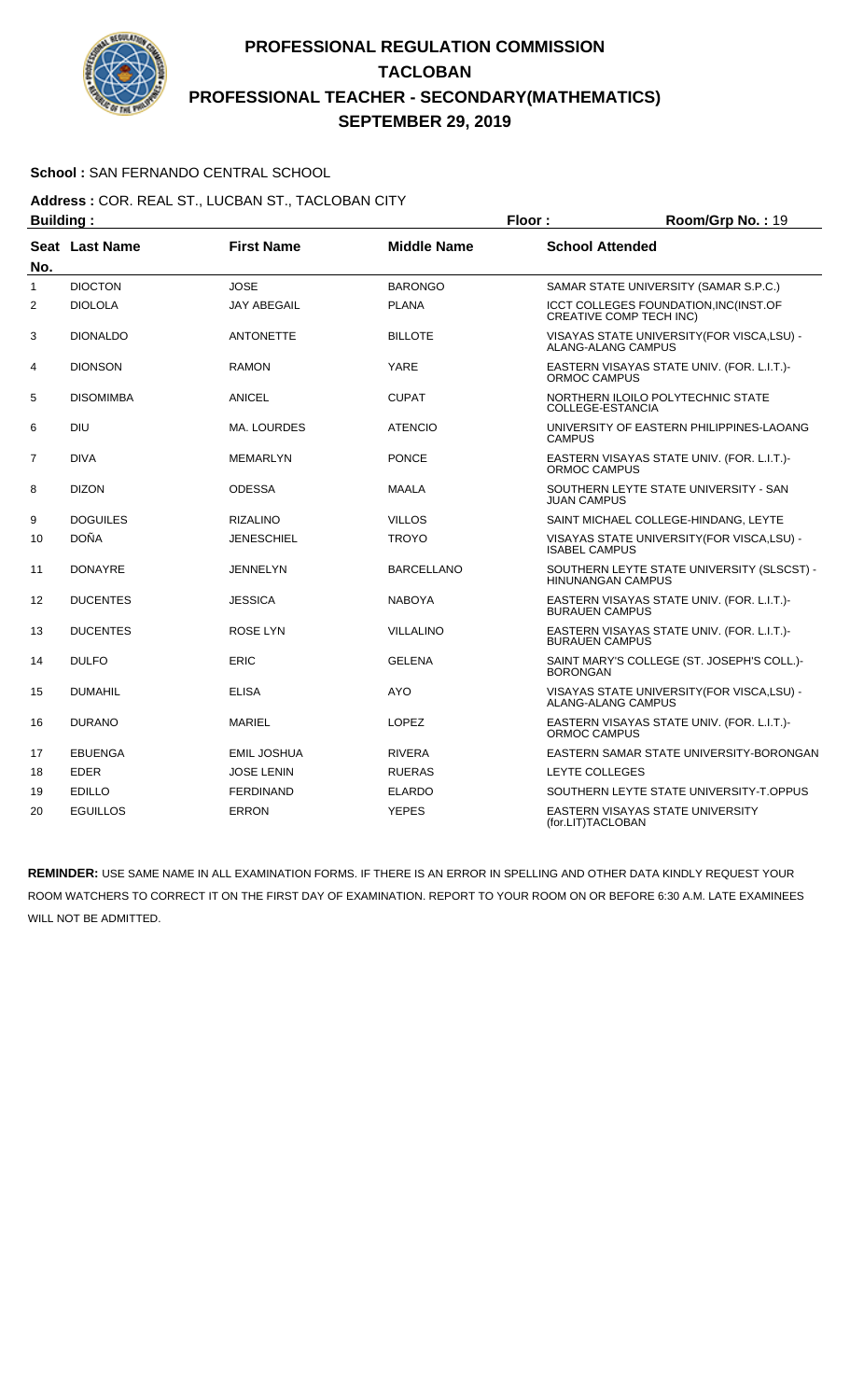

### **School :** SAN FERNANDO CENTRAL SCHOOL

**Address :** COR. REAL ST., LUCBAN ST., TACLOBAN CITY **Building : Floor : Room/Grp No. :** 20

| No.            | <b>Seat Last Name</b> | <b>First Name</b>    | <b>Middle Name</b> | <b>School Attended</b>                                                 |
|----------------|-----------------------|----------------------|--------------------|------------------------------------------------------------------------|
| 1              | <b>EJORCADAS</b>      | <b>GINA</b>          | <b>BESOYO</b>      | NAVAL STATE UNIVERSITY (for.NAVAL INST)-<br><b>NAVAL</b>               |
| $\overline{2}$ | <b>EJORCADAS</b>      | <b>JAY ANN</b>       | <b>ESPINOSA</b>    | NAVAL STATE UNIVERSITY (for.NAVAL INST)<br><b>BILIRAN</b>              |
| 3              | <b>ELACION</b>        | <b>DIORICO</b>       | <b>BASE</b>        | EASTERN SAMAR STATE UNIVERSITY-SALCEDO<br><b>CAMPUS</b>                |
| 4              | <b>ELADO</b>          | AMABELLE             | <b>RIN</b>         | SOUTHERN LEYTE STATE UNIVERSITY (SLSCST) -<br><b>HINUNANGAN CAMPUS</b> |
| 5              | <b>ELOGARIO</b>       | <b>ELIZABETH</b>     | <b>CATORCE</b>     | EASTERN SAMAR STATE UNIVERSITY-SALCEDO<br><b>CAMPUS</b>                |
| 6              | <b>ENALES</b>         | <b>ALLEA MAY</b>     | <b>CABARUBIAS</b>  | VISAYAS STATE UNIVERSITY (FOR VISCA, LSU) -<br>ALANG-ALANG CAMPUS      |
| $\overline{7}$ | <b>ENERLAN</b>        | <b>IMMARIE</b>       | <b>MADRAZO</b>     | FRANCISCAN COLLEGE OF THE IMMACULATE<br>CONCEPTION-BAYBAY              |
| 8              | <b>ENGAO</b>          | <b>MICKEE</b>        | CALLEJA            | LEYTE NORMAL UNIVERSITY                                                |
| 9              | <b>ERMAC</b>          | <b>JEIANN</b>        | <b>SARINO</b>      | VISAYAS STATE UNIVERSITY (for.VISCA,LSU.)-<br><b>BAYBAY</b>            |
| 10             | <b>ESCUDERO</b>       | <b>ERNIE</b>         | <b>ARICA</b>       | <b>HOLY VIRGIN OF SALVACION FOUNDATION</b><br>COLLEGE, INC             |
| 11             | <b>ESMEJARDA</b>      | <b>FLORA MAE</b>     | <b>APOLE</b>       | SOUTHERN LEYTE STATE UNIVERSITY - SAN<br><b>JUAN CAMPUS</b>            |
| 12             | <b>ESPENILLA</b>      | APPLE GRACE          | TABERARA           | EASTERN VISAYAS STATE UNIV. (FOR. L.I.T.)-<br><b>CARIGARA CAMPUS</b>   |
| 13             | <b>ESPINA</b>         | <b>JONALYN</b>       | CAÑADA             | VISAYAS STATE UNIVERSITY(FOR VISCA,LSU) -<br><b>TOLOSA CAMPUS</b>      |
| 14             | <b>ESPINA</b>         | <b>MARICAR</b>       | <b>DEGORIO</b>     | SOUTHERN LEYTE STATE UNIVERSITY-T.OPPUS                                |
| 15             | <b>ESPINA</b>         | <b>ROWERICK</b>      |                    | VISAYAS STATE UNIVERSITY(FOR VISCA,LSU) -<br><b>TOLOSA CAMPUS</b>      |
| 16             | <b>ESPINOSA</b>       | <b>MICHAEL</b>       | PONFERRADA         | EASTERN VISAYAS STATE UNIV. (FOR. L.I.T.)-<br><b>CARIGARA CAMPUS</b>   |
| 17             | <b>ESPINOZA</b>       | <b>DESSIRRE LYLE</b> | STA, ROMANA        | NAVAL STATE UNIVERSITY (for.NAVAL INST)<br><b>BILIRAN</b>              |
| 18             | <b>ESPLAGO</b>        | <b>GIANNE</b>        | <b>TINAPAN</b>     | EASTERN SAMAR STATE UNIVERSITY-CAN-AVID<br><b>CAMPUS</b>               |
| 19             | <b>ESTIL</b>          | <b>MARIA ELLA</b>    | AMAGA              | NAVAL STATE UNIVERSITY (for.NAVAL INST)<br><b>BILIRAN</b>              |
| 20             | <b>ESTRANO</b>        | <b>ROSALIE</b>       | <b>ROCA</b>        | VISAYAS STATE UNIVERSITY (FOR VISCA, LSU) -<br>ALANG-ALANG CAMPUS      |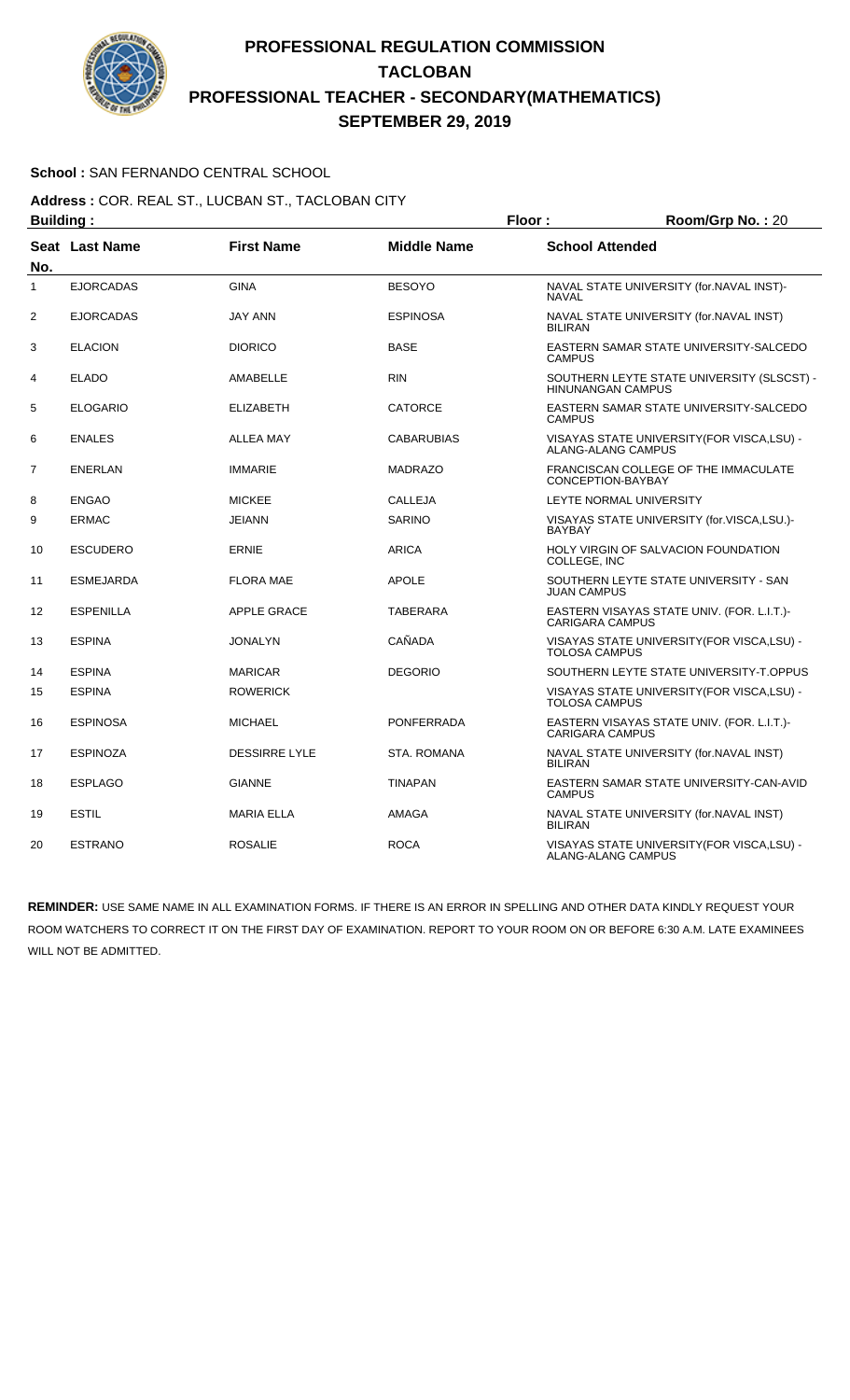

### **School :** SAN FERNANDO CENTRAL SCHOOL

#### **Address :** COR. REAL ST., LUCBAN ST., TACLOBAN CITY **Building : Floor : Room/Grp No. :** 21

| No. | Seat Last Name    | <b>First Name</b>      | <b>Middle Name</b> | <b>School Attended</b>                                                   |
|-----|-------------------|------------------------|--------------------|--------------------------------------------------------------------------|
| 1   | <b>ESTRERA</b>    | <b>MARDION</b>         | <b>TAJOR</b>       | STI COLLEGE - ORMOC                                                      |
| 2   | <b>EVALDEZ</b>    | <b>CHRISTIAN JASON</b> | <b>BAIS</b>        | SOUTHERN LEYTE STATE UNIVERSITY - SAN<br><b>JUAN CAMPUS</b>              |
| 3   | <b>EVALLA</b>     | ARMEE JOY              | <b>AYES</b>        | EASTERN VISAYAS STATE UNIV. (FOR. L.I.T.)-<br><b>CARIGARA CAMPUS</b>     |
| 4   | <b>FABELLA</b>    | <b>MENALYN</b>         | <b>EDER</b>        | <b>LEYTE COLLEGES</b>                                                    |
| 5   | <b>FABILLOREN</b> | <b>SHERWIN</b>         | <b>GABIANA</b>     | SAMAR STATE UNIVERSITY (SAMAR S.P.C.)                                    |
| 6   | <b>FADUHILAO</b>  | <b>ARNEL</b>           | <b>AURE</b>        | VISAYAS STATE UNIVERSITY (FOR VISCA, LSU) -<br><b>ALANG-ALANG CAMPUS</b> |
| 7   | <b>FALLERA</b>    | <b>JENNIFER</b>        | <b>SINANGOTE</b>   | NAVAL STATE UNIVERSITY (for.NAVAL INST)-<br><b>NAVAL</b>                 |
| 8   | <b>FEDERICOS</b>  | <b>STEPHANIE BLASE</b> | <b>SULIT</b>       | EASTERN VISAYAS STATE UNIV. (FOR. L.I.T.)-<br>ORMOC CAMPUS               |
| 9   | <b>FERNANDEZ</b>  | JO ED                  | <b>CATAPAL</b>     | EASTERN VISAYAS STATE UNIVERSITY<br>(for.LIT)TACLOBAN                    |
| 10  | <b>FERNANDEZ</b>  | <b>MIRA</b>            | CARRILLO           | EASTERN VISAYAS STATE UNIV. (FOR. L.I.T.)-<br><b>ORMOC CAMPUS</b>        |
| 11  | <b>FIEL</b>       | <b>ROVIELYN</b>        | <b>QUILATON</b>    | NAVAL STATE UNIVERSITY (for.NAVAL INST)-<br><b>NAVAL</b>                 |
| 12  | <b>FLANDEZ</b>    | <b>ELIZELL</b>         | <b>ASTORGA</b>     | AMA COMPUTER COLLEGE-DAVAO CITY                                          |
| 13  | <b>FLORDELIS</b>  | <b>ERIC KENT</b>       | <b>BUZON</b>       | UNIVERSITY OF SAN JOSE-RECOLETOS                                         |
| 14  | <b>FLORES</b>     | <b>MARVIN</b>          | <b>CADORNA</b>     | EASTERN VISAYAS STATE UNIV. (FOR. L.I.T.)-<br><b>CARIGARA CAMPUS</b>     |
| 15  | <b>FLORES</b>     | <b>MILBERT</b>         | <b>ARGUELLES</b>   | LEYTE NORMAL UNIVERSITY                                                  |
| 16  | <b>FLORES</b>     | <b>VERONICA</b>        | <b>PANAL</b>       | VISAYAS STATE UNIVERSITY (FOR VISCA, LSU) -<br><b>VILLABA CAMPUS</b>     |
| 17  | <b>FONTANOZA</b>  | <b>ALDWEN</b>          | <b>DACLES</b>      | SAMAR STATE UNIVERSITY (SAMAR S.P.C.)                                    |
| 18  | <b>FONTANOZA</b>  | <b>LAURENS</b>         | <b>DACLES</b>      | SAMAR STATE UNIVERSITY (SAMAR S.P.C.)                                    |
| 19  | <b>FRANCISCO</b>  | JENALYN                | <b>MONTE</b>       | VISAYAS STATE UNIVERSITY (FOR VISCA, LSU) -<br><b>ALANG-ALANG CAMPUS</b> |
| 20  | <b>FRANCISCO</b>  | <b>ROLLY</b>           | <b>CABAS</b>       | VISAYAS STATE UNIVERSITY (for.VISCA,LSU.)-<br><b>BAYBAY</b>              |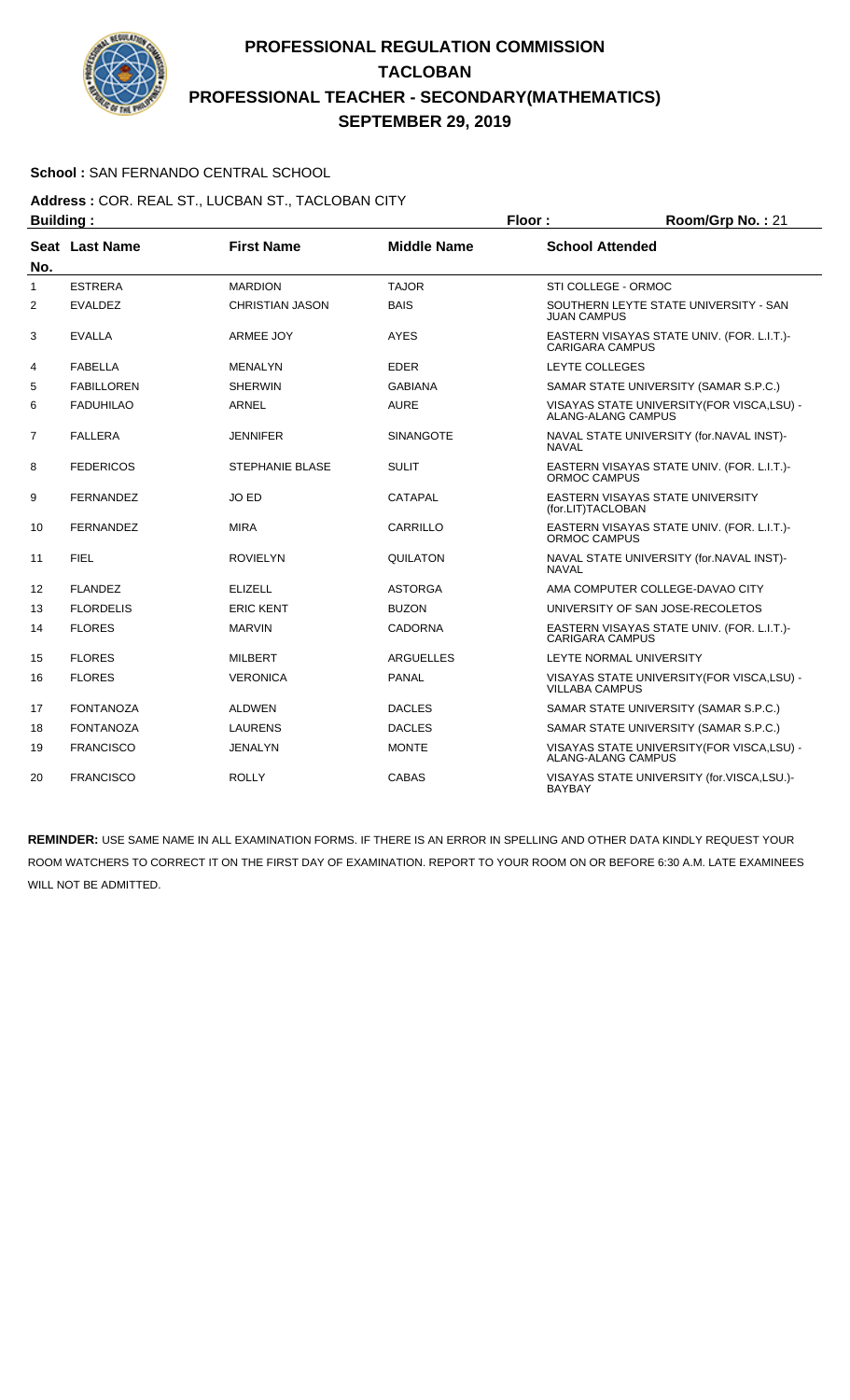

### **School :** SAN FERNANDO CENTRAL SCHOOL

**Address :** COR. REAL ST., LUCBAN ST., TACLOBAN CITY **Building : Floor : Room/Grp No. :** 22

| No. | Seat Last Name   | <b>First Name</b>     | <b>Middle Name</b> | <b>School Attended</b>                                                         |
|-----|------------------|-----------------------|--------------------|--------------------------------------------------------------------------------|
| 1   | <b>FRIAS</b>     | <b>JOY</b>            | <b>ANACTA</b>      | EASTERN SAMAR STATE UNIVERSITY-CAN-AVID<br><b>CAMPUS</b>                       |
| 2   | <b>FUENTES</b>   | ANNIESA               | <b>MENGOTE</b>     | SAMAR STATE UNIVERSITY (SAMAR S.P.C.)                                          |
| 3   | <b>FUMAR</b>     | <b>EDWIN GILBERT</b>  | <b>PONTESOR</b>    | LEYTE COLLEGES                                                                 |
| 4   | <b>GABIANA</b>   | <b>LEMUEL</b>         | <b>LABONG</b>      | SAMAR STATE UNIVERSITY (SAMAR S.P.C.)                                          |
| 5   | <b>GABON</b>     | <b>MANILYN</b>        | <b>BAA</b>         | SAMAR STATE UNIVERSITY (SAMAR S.P.C.)                                          |
| 6   | <b>GABON</b>     | <b>MARLON</b>         | <b>JABAAN</b>      | SAMAR STATE UNIVERSITY (SAMAR S.P.C.)                                          |
| 7   | <b>GABRIELES</b> | <b>MARJORIE</b>       | <b>SUELA</b>       | LEYTE NORMAL UNIVERSITY                                                        |
| 8   | <b>GACUMO</b>    | <b>RALPH</b>          | <b>CONDE</b>       | SAMAR STATE UNIVERSITY (SAMAR S.P.C.)                                          |
| 9   | <b>GADE</b>      | <b>MARIA MELISINT</b> | <b>CULATA</b>      | EASTERN VISAYAS STATE UNIV. (FOR. L.I.T.)-<br><b>CARIGARA CAMPUS</b>           |
| 10  | <b>GADIN</b>     | <b>JAKE LESTER</b>    | <b>ODEVILAS</b>    | LEYTE NORMAL UNIVERSITY                                                        |
| 11  | GAGAP            | <b>JOSEFA</b>         | <b>GAYLON</b>      | <b>ICCT COLLEGES FOUNDATION, INC(INST.OF</b><br><b>CREATIVE COMP TECH INC)</b> |
| 12  | <b>GALABO</b>    | <b>JUDITH JANE</b>    | <b>MASDO</b>       | NORTHWEST SAMAR STATE UNIVERSITY<br>(FOR.TIBURCIO TANCINCO)                    |
| 13  | <b>GALANG</b>    | <b>ARKISTH</b>        | <b>CABUTIL</b>     | <b>SAMAR COLLEGE</b>                                                           |
| 14  | <b>GALANZA</b>   | MAE EUNICE JOY        | <b>LUBIO</b>       | VISAYAS STATE UNIVERSITY (FOR VISCA, LSU) -<br><b>TOLOSA CAMPUS</b>            |
| 15  | <b>GALARIO</b>   | DIANA JOY             | <b>PAROJINOG</b>   | NAVAL STATE UNIVERSITY (for.NAVAL INST)<br><b>BILIRAN</b>                      |
| 16  | <b>GALES</b>     | <b>AXEL JAMES</b>     | <b>JULIANES</b>    | EASTERN SAMAR STATE UNIVERSITY-CAN-AVID<br><b>CAMPUS</b>                       |
| 17  | <b>GALIMBA</b>   | <b>JESSEL</b>         | <b>ELAN</b>        | SOUTHERN LEYTE STATE UNIVERSITY-T.OPPUS                                        |
| 18  | <b>GALLAMASO</b> | <b>MARY GRACE</b>     | <b>ELLE</b>        | SOUTHERN LEYTE STATE UNIVERSITY - SAN<br><b>JUAN CAMPUS</b>                    |
| 19  | <b>GALLANO</b>   | <b>GINA</b>           | QUINTANA           | LEYTE COLLEGES                                                                 |
| 20  | <b>GALVEZ</b>    | <b>ROSELYN</b>        | <b>MELGAZO</b>     | <b>SAN NICOLAS COLLEGE</b>                                                     |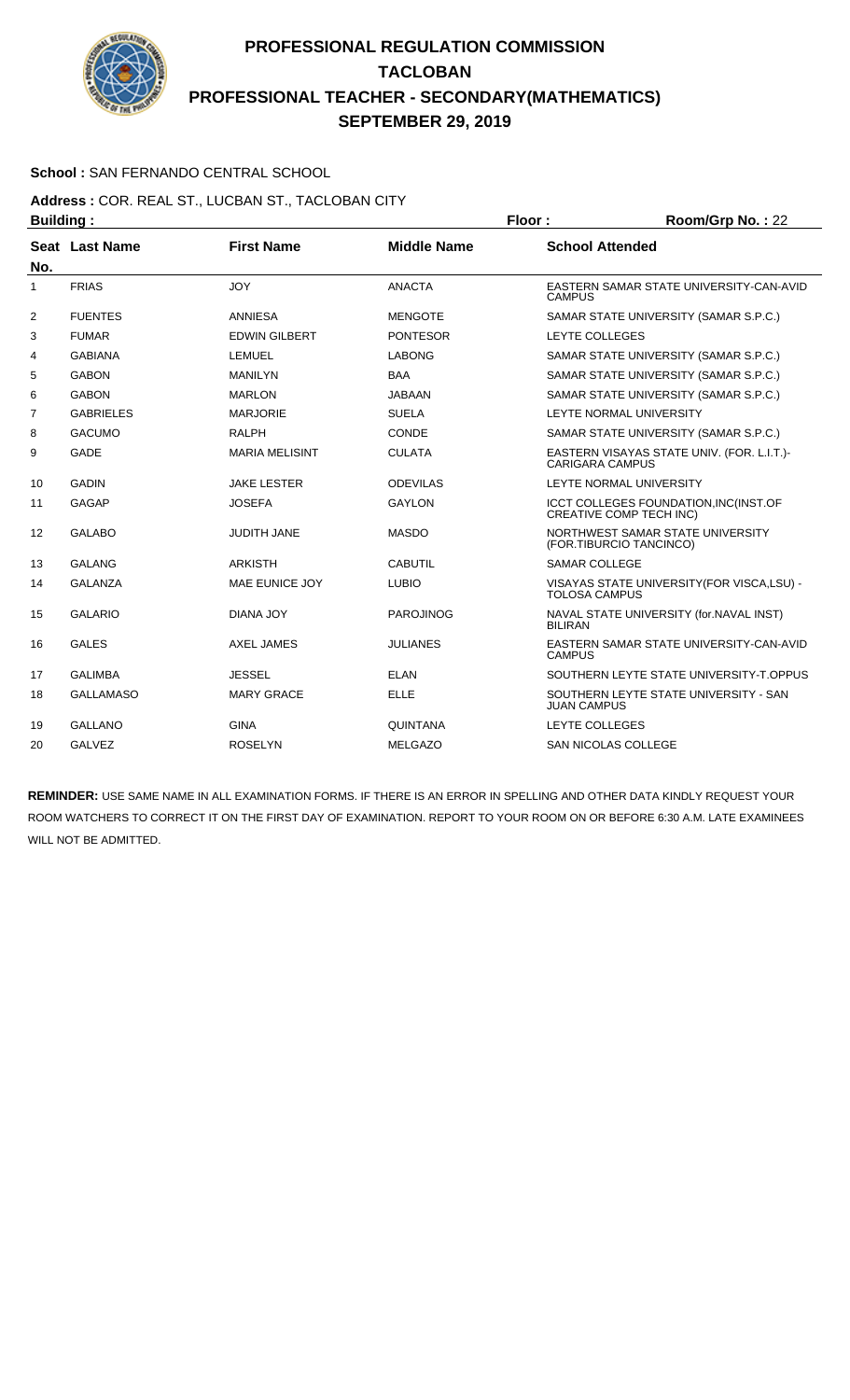

### **School :** SAN FERNANDO CENTRAL SCHOOL

**Address :** COR. REAL ST., LUCBAN ST., TACLOBAN CITY **Building : Floor : Room/Grp No. :** 23

| No. | <b>Seat Last Name</b> | <b>First Name</b>       | <b>Middle Name</b> | <b>School Attended</b>                                                   |
|-----|-----------------------|-------------------------|--------------------|--------------------------------------------------------------------------|
| 1   | <b>GAPATE</b>         | <b>SARAH CLAIRE</b>     | <b>ORTIGUESA</b>   | EASTERN SAMAR STATE UNIVERSITY-SALCEDO<br><b>CAMPUS</b>                  |
| 2   | <b>GARCIA</b>         | <b>LEAH MARIE</b>       | <b>ORIAS</b>       | UNIVERSITY OF SAN JOSE-RECOLETOS                                         |
| 3   | <b>GARCISO</b>        | <b>JENNYLYN</b>         | <b>PANTA</b>       | EASTERN VISAYAS STATE UNIV. (FOR. L.I.T.)-<br>ORMOC CAMPUS               |
| 4   | <b>GARING</b>         | <b>JEFFERSON</b>        | ORZAL              | NAVAL STATE UNIVERSITY (for.NAVAL INST)<br><b>BILIRAN</b>                |
| 5   | GASAL                 | <b>ELMER</b>            | YONGCO             | SAINT PETER'S COLLEGE OF ORMOC                                           |
| 6   | <b>GASPAN</b>         | LAIZA                   | <b>ACHASO</b>      | ASIAN DEVELOPMENT FOUNDATION COLLEGE                                     |
| 7   | <b>GATELA</b>         | <b>ELMER</b>            | CAÑEDA             | EASTERN VISAYAS STATE UNIV. (FOR. L.I.T.)-<br><b>CARIGARA CAMPUS</b>     |
| 8   | <b>GATELA</b>         | SHEENA MAE              | <b>BARRION</b>     | VISAYAS STATE UNIVERSITY (FOR VISCA, LSU) -<br>ALANG-ALANG CAMPUS        |
| 9   | GAYAS                 | <b>MICHAEL</b>          | <b>REMILLO</b>     | VISAYAS STATE UNIVERSITY(FOR VISCA,LSU) -<br><b>ALANG-ALANG CAMPUS</b>   |
| 10  | <b>GELIZON</b>        | <b>JESSA MAE</b>        | <b>CORPIN</b>      | NAVAL STATE UNIVERSITY (for. NAVAL INST)<br><b>BILIRAN</b>               |
| 11  | <b>GENISTON</b>       | <b>GRETCHEN VANESSA</b> | <b>GALES</b>       | EASTERN SAMAR STATE UNIVERSITY-CAN-AVID<br><b>CAMPUS</b>                 |
| 12  | <b>GENISTON</b>       | <b>SHERDAN</b>          | <b>GALES</b>       | EASTERN SAMAR STATE UNIVERSITY-CAN-AVID<br><b>CAMPUS</b>                 |
| 13  | <b>GENOGUIN</b>       | <b>DARYL</b>            | <b>TUMULAK</b>     | EASTERN VISAYAS STATE UNIV. (FOR. L.I.T.)-<br>CARIGARA CAMPUS            |
| 14  | <b>GENSON</b>         | <b>JOHN RHEA</b>        |                    | EASTERN VISAYAS STATE UNIV. (FOR. L.I.T.)-<br>ORMOC CAMPUS               |
| 15  | <b>GERALDO</b>        | <b>MERSIE</b>           | <b>ENITES</b>      | EASTERN VISAYAS STATE UNIV. (FOR. L.I.T.)-<br><b>CARIGARA CAMPUS</b>     |
| 16  | <b>GERONILLA</b>      | <b>JERRY JR</b>         | ASIS               | VISAYAS STATE UNIVERSITY (FOR VISCA, LSU) -<br><b>ALANG-ALANG CAMPUS</b> |
| 17  | <b>GEROY</b>          | <b>CLARENCE JEAN</b>    | <b>ALBOS</b>       | SAMAR STATE UNIVERSITY (SAMAR S.P.C.)                                    |
| 18  | <b>GETIGAN</b>        | <b>GINALYN</b>          | <b>CAADLAWON</b>   | NORTHWEST SAMAR STATE UNIVERSITY<br>(FOR.TIBURCIO TANCINCO)              |
| 19  | <b>GETIGAN</b>        | <b>NIL JAY</b>          | LAVENDIA           | NORTHWEST SAMAR STATE UNIVERSITY<br>(FOR.TIBURCIO TANCINCO)              |
| 20  | <b>GILBER</b>         | <b>ESIDRO</b>           | AWA-AO             | EASTERN SAMAR STATE UNIVERSITY-SALCEDO<br><b>CAMPUS</b>                  |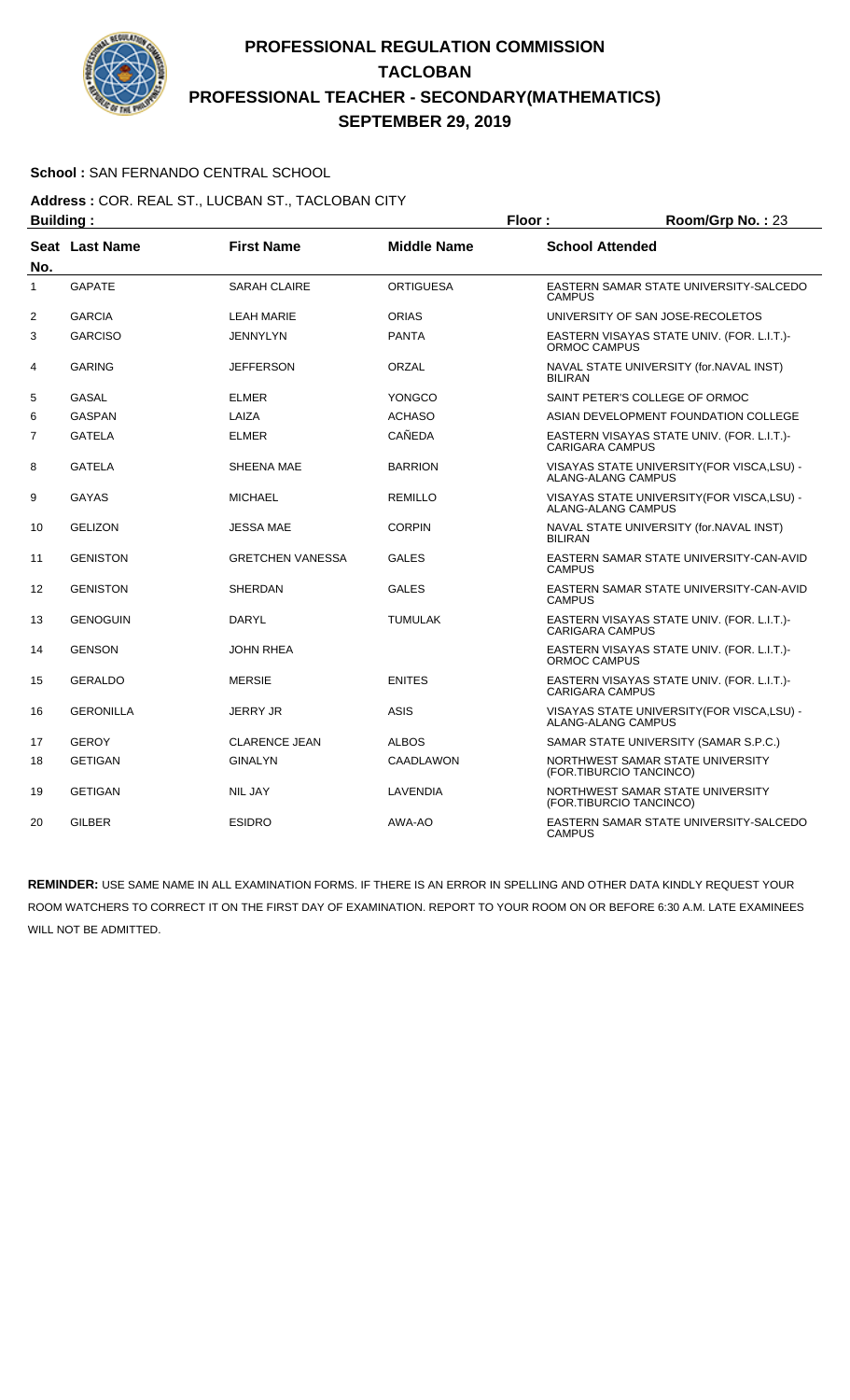

### **School :** SAN FERNANDO CENTRAL SCHOOL

**Address :** COR. REAL ST., LUCBAN ST., TACLOBAN CITY **Building : Floor : Room/Grp No. :** 24

| No.            | Seat Last Name    | <b>First Name</b>    | <b>Middle Name</b> | <b>School Attended</b>                                                 |
|----------------|-------------------|----------------------|--------------------|------------------------------------------------------------------------|
| 1              | <b>GILBUENA</b>   | LANNY                | <b>ESPONGA</b>     | SAMAR STATE UNIVERSITY (SAMAR S.P.C.)                                  |
| $\overline{2}$ | <b>GILHANG</b>    | <b>LHINEVER</b>      | <b>TUBAT</b>       | <b>LEYTE NORMAL UNIVERSITY</b>                                         |
| 3              | <b>GINGCO</b>     | <b>KATRINKA JANE</b> | <b>DULACA</b>      | VISAYAS STATE UNIVERSITY (for.VISCA,LSU.)-<br><b>BAYBAY</b>            |
| 4              | GIO               | <b>LESLEY ANNE</b>   | <b>PARADO</b>      | VISAYAS STATE UNIVERSITY (FOR VISCA, LSU) -<br><b>TOLOSA CAMPUS</b>    |
| 5              | <b>GITANES</b>    | <b>JENIE</b>         | <b>HINAMPAS</b>    | SOUTHERN LEYTE STATE UNIVERSITY-T.OPPUS                                |
| 6              | <b>GODEN</b>      | <b>FRANKLIN</b>      | <b>BALIAT</b>      | PALOMPON INSTITUTE OF TECHNOLOGY-<br><b>PALOMPON</b>                   |
| $\overline{7}$ | <b>GOLONG</b>     | <b>MARISOL</b>       | <b>AVILA</b>       | LEYTE NORMAL UNIVERSITY                                                |
| 8              | <b>GOLONG</b>     | <b>ROSALINA</b>      | <b>RAMIREZ</b>     | SAMAR STATE UNIVERSITY (SAMAR S.P.C.)                                  |
| 9              | <b>GOMERA</b>     | <b>JESSICA</b>       | <b>GALERA</b>      | SOUTHERN LEYTE STATE UNIVERSITY-T.OPPUS                                |
| 10             | <b>GONZAGA</b>    | ANGELITO             | QUITO              | VISAYAS STATE UNIVERSITY (FOR VISCA, LSU) -<br><b>ISABEL CAMPUS</b>    |
| 11             | <b>GONZAGA</b>    | <b>DIOSANIE</b>      | <b>GABUT</b>       | SOUTHERN LEYTE STATE UNIVERSITY (SLSCST) -<br><b>HINUNANGAN CAMPUS</b> |
| 12             | <b>GOPET</b>      | <b>ESTEPANIE</b>     | <b>TIO</b>         | LEYTE NORMAL UNIVERSITY                                                |
| 13             | <b>GORON</b>      | <b>DIANNE GRACE</b>  | <b>ESCUADRA</b>    | SOUTHERN LEYTE STATE UNIVERSITY-T.OPPUS                                |
| 14             | <b>GRAFIL</b>     | <b>JOY STEPHANIE</b> | <b>BABATIO</b>     | SAMAR STATE UNIVERSITY (SAMAR S.P.C.)                                  |
| 15             | <b>GRAMPA</b>     | <b>WENNIE</b>        | <b>CINCO</b>       | EASTERN VISAYAS STATE UNIV. (FOR. L.I.T.)-<br><b>CARIGARA CAMPUS</b>   |
| 16             | <b>GRANADEROS</b> | <b>EDIZA</b>         | <b>REAZON</b>      | PALOMPON INSTITUTE OF TECHNOLOGY-<br><b>PALOMPON</b>                   |
| 17             | <b>GUARINO</b>    | <b>JOCELYN</b>       | LAGANA             | EASTERN SAMAR STATE UNIVERSITY-BORONGAN                                |
| 18             | <b>GUIA</b>       | <b>KARYL</b>         | <b>SABILLO</b>     | <b>EASTERN VISAYAS STATE UNIVERSITY</b><br>(for.LIT)TACLOBAN           |
| 19             | <b>GUILLENO</b>   | <b>LORNA</b>         | <b>SIAR</b>        | EASTERN SAMAR STATE UNIVERSITY-BORONGAN                                |
| 20             | <b>GUISANDO</b>   | <b>CANDY</b>         | LONZAGA            | LEYTE NORMAL UNIVERSITY                                                |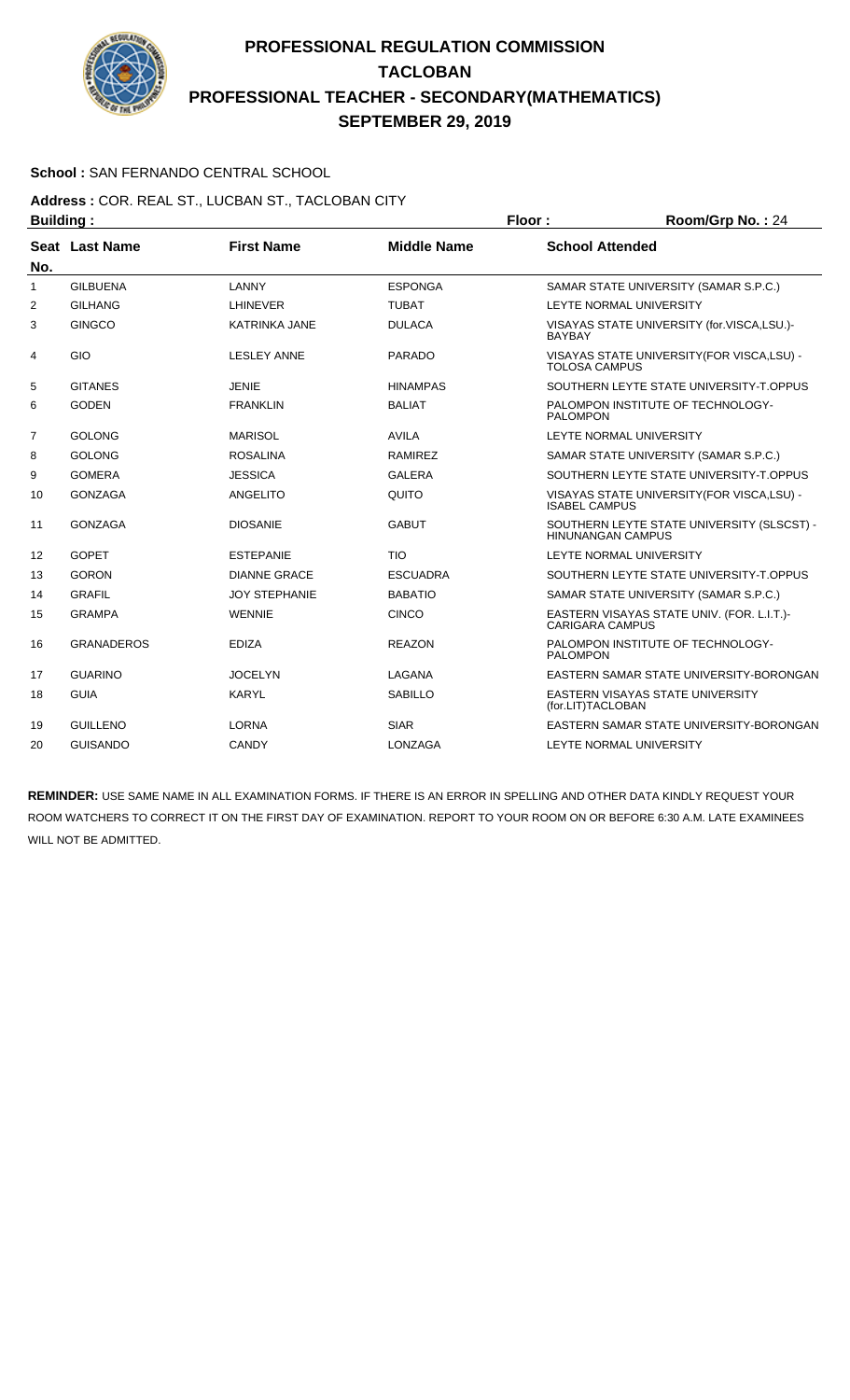

### **School :** SAN FERNANDO CENTRAL SCHOOL

#### **Address :** COR. REAL ST., LUCBAN ST., TACLOBAN CITY **Building : Floor : Room/Grp No. :** 25

| . <u>.</u>     |                   |                      |                    |                                                                        |
|----------------|-------------------|----------------------|--------------------|------------------------------------------------------------------------|
| No.            | Seat Last Name    | <b>First Name</b>    | <b>Middle Name</b> | <b>School Attended</b>                                                 |
| $\mathbf{1}$   | <b>GULLA</b>      | <b>JUANCHO JR</b>    | <b>NAVALES</b>     | SAMAR STATE UNIVERSITY (SAMAR S.P.C.)                                  |
| 2              | <b>HADLOCON</b>   | <b>ARCELL</b>        | <b>ROSARIO</b>     | SOUTHERN LEYTE STATE UNIVERSITY (SLSCST) -<br><b>HINUNANGAN CAMPUS</b> |
| 3              | <b>HEMPLO</b>     | <b>MARICON</b>       | CONDE              | SAMAR STATE UNIVERSITY (SAMAR S.P.C.)                                  |
| 4              | <b>HERMOSO</b>    | MA. GERALDINE        | <b>GACAYAN</b>     | PALOMPON INSTITUTE OF TECHNOLOGY-<br><b>PALOMPON</b>                   |
| 5              | <b>HILARIA</b>    | <b>CLEFFORD JOHN</b> | <b>LANONTE</b>     | EASTERN VISAYAS STATE UNIVERSITY<br>(for.LIT)TACLOBAN                  |
| 6              | <b>HINUNANGAN</b> | <b>EDMARVI</b>       | <b>ALENZUAS</b>    | ABUYOG COMMUNITY COLLEGE                                               |
| $\overline{7}$ | <b>HOLARES</b>    | LALYN                | CORILLO            | LEYTE NORMAL UNIVERSITY                                                |
| 8              | <b>HOMEREZ</b>    | <b>ARIANNE</b>       | <b>NALDA</b>       | UNIVERSITY OF THE PHILIPPINES-VISAYAS-<br><b>TACLOBAN CITY</b>         |
| 9              | <b>HOMEREZ</b>    | <b>MELECIO</b>       | <b>CHENIDO</b>     | NAVAL STATE UNIVERSITY (for.NAVAL INST)<br><b>BILIRAN</b>              |
| 10             | <b>HONDOLERO</b>  | <b>RUTH</b>          | <b>NEDRUDA</b>     | LEYTE COLLEGES                                                         |
| 11             | <b>HOYUMPA</b>    | <b>SINDY</b>         | <b>SALINAS</b>     | EASTERN VISAYAS STATE UNIVERSITY<br>(for.LIT)TACLOBAN                  |
| 12             | <b>HULAR</b>      | <b>JORDAN</b>        | <b>SANTIAGO</b>    | NORTHWEST SAMAR STATE UNIVERSITY<br>(FOR.TIBURCIO TANCINCO)            |
| 13             | <b>IBAÑEZ</b>     | MILDRED ANN          | <b>FUENTES</b>     | SAINT MARY'S COLLEGE OF CATBALOGAN<br>(SACRED HEART COLL.)             |
| 14             | <b>IGANO</b>      | <b>MARK RHAYNOLD</b> | <b>CORPIN</b>      | NAVAL STATE UNIVERSITY (for.NAVAL INST)-<br><b>NAVAL</b>               |
| 15             | <b>IGNACIO</b>    | <b>NORIEL</b>        | <b>CABARUBIAS</b>  | <b>HOLY CROSS COLLEGE OF CARIGARA</b>                                  |
| 16             | <b>IMUS</b>       | <b>ARFIE</b>         | <b>MIAO</b>        | EASTERN VISAYAS STATE UNIV. (FOR. L.I.T.)-<br><b>CARIGARA CAMPUS</b>   |
| 17             | <b>INOCALAN</b>   | <b>IMIE JOYCE</b>    | <b>BOCABOC</b>     | EASTERN VISAYAS STATE UNIVERSITY<br>(for.LIT)TACLOBAN                  |
| 18             | <b>INOCENCIO</b>  | <b>JULIUS</b>        | <b>ESPINA</b>      | EASTERN VISAYAS STATE UNIVERSITY<br>(for.LIT)TACLOBAN                  |
| 19             | <b>INOPIQUEZ</b>  | <b>KEN</b>           | <b>RIVERA</b>      | EASTERN VISAYAS STATE UNIV. (FOR. L.I.T.)-<br>ORMOC CAMPUS             |
| 20             | <b>IRASGA</b>     | <b>ENDEL DAVE</b>    | <b>TABO</b>        | EASTERN SAMAR STATE UNIVERSITY-CAN-AVID<br><b>CAMPUS</b>               |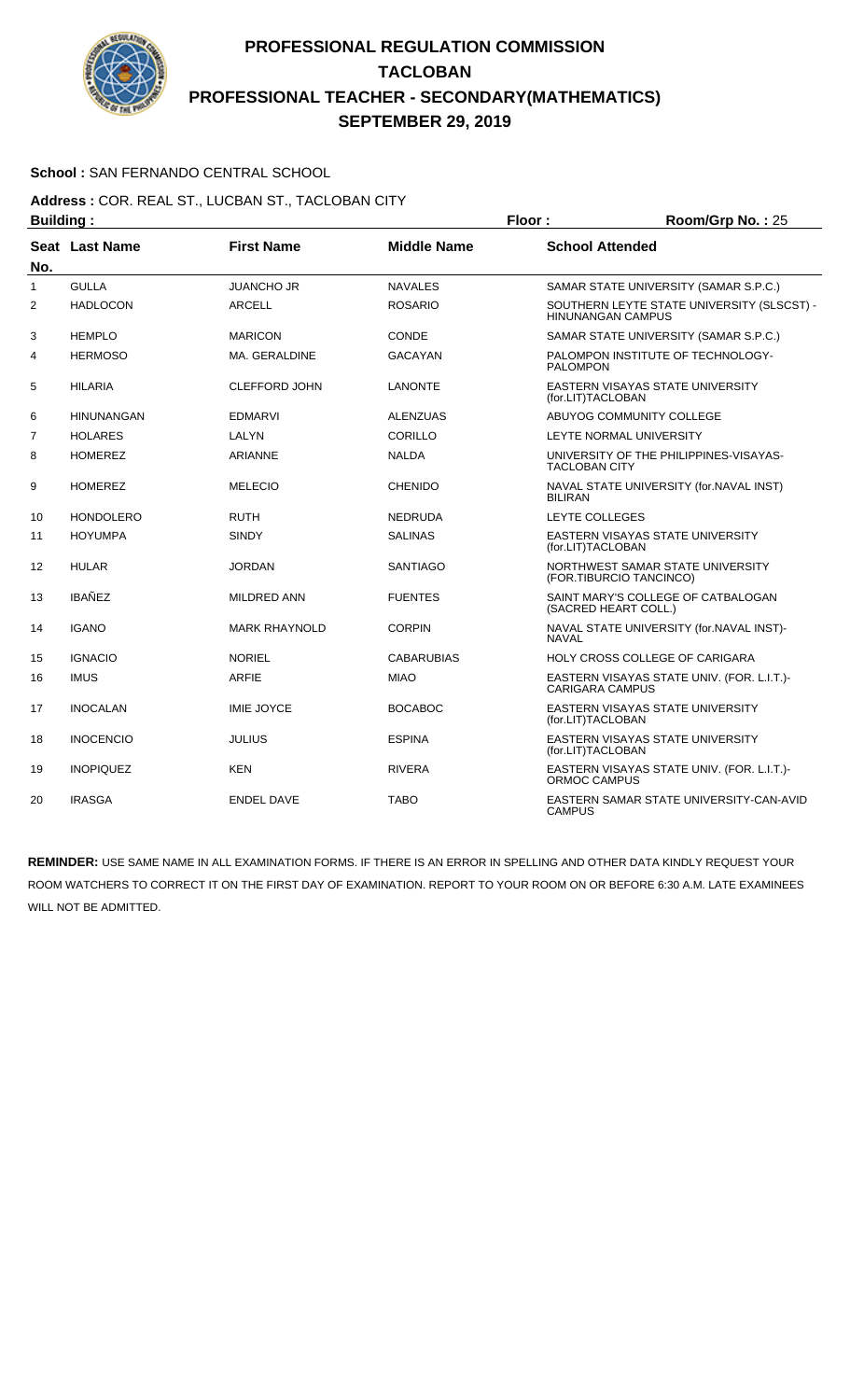

### **School :** SAN FERNANDO CENTRAL SCHOOL

**Address :** COR. REAL ST., LUCBAN ST., TACLOBAN CITY **Building : Floor : Room/Grp No. :** 26

| No.            | Seat Last Name  | <b>First Name</b>      | <b>Middle Name</b> | <b>School Attended</b>                                               |
|----------------|-----------------|------------------------|--------------------|----------------------------------------------------------------------|
| 1              | <b>IRASGA</b>   | <b>JAINA JEAN</b>      | PEROL              | EASTERN SAMAR STATE UNIVERSITY-CAN-AVID<br><b>CAMPUS</b>             |
| $\overline{2}$ | <b>ITOL</b>     | <b>ANNA LUISA</b>      | <b>SALILI</b>      | EASTERN VISAYAS STATE UNIV. (FOR. L.I.T.)-<br><b>ORMOC CAMPUS</b>    |
| 3              | <b>JABALLA</b>  | <b>GABRIEL MAXIMO</b>  | <b>BULAWAN</b>     | VISAYAS STATE UNIVERSITY (FOR VISCA, LSU) -<br><b>ISABEL CAMPUS</b>  |
| 4              | <b>JABIEN</b>   | <b>CATHERINE</b>       | <b>RELADOR</b>     | VISAYAS STATE UNIVERSITY (FOR VISCA, LSU) -<br>ALANG-ALANG CAMPUS    |
| 5              | <b>JABON</b>    | MA. ROCHELLE           | <b>ROMANA</b>      | SAMAR STATE UNIVERSITY (SAMAR S.P.C.)                                |
| 6              | <b>JABONERO</b> | <b>MARILYN</b>         | <b>PALANAS</b>     | <b>SAMAR COLLEGE</b>                                                 |
| 7              | <b>JABONETE</b> | <b>MARQUESSA</b>       | <b>SOLAYAO</b>     | SAMAR STATE UNIVERSITY (SAMAR S.P.C.)                                |
| 8              | <b>JADLOC</b>   | <b>IRENE</b>           | <b>CABANTAC</b>    | EASTERN VISAYAS STATE UNIVERSITY<br>(for.LIT)TACLOBAN                |
| 9              | <b>JADLOCON</b> | <b>WENCYLENE GAYLE</b> | <b>VALERIO</b>     | UNIVERSITY OF SAN JOSE-RECOLETOS                                     |
| 10             | <b>JALBAY</b>   | <b>JIVIE</b>           | <b>MADERA</b>      | EASTERN SAMAR STATE UNIVERSITY-SALCEDO<br><b>CAMPUS</b>              |
| 11             | <b>JANOYAN</b>  | ZARA MAE               | <b>MANAYAGA</b>    | <b>MOUNTAIN VIEW COLLEGE</b>                                         |
| 12             | <b>JAPAG</b>    | <b>ISAGANI</b>         | <b>WAEL</b>        | LEYTE COLLEGES                                                       |
| 13             | <b>JAPZON</b>   | <b>ANGEL FAITH</b>     |                    | <b>COLLEGE OF MAASIN</b>                                             |
| 14             | <b>JASMIN</b>   | <b>IRENE</b>           | <b>LABOC</b>       | <b>SAMAR COLLEGE</b>                                                 |
| 15             | <b>JAULA</b>    | <b>RAYMUND</b>         | <b>CUSTAN</b>      | SOUTHERN LEYTE STATE UNIVERSITY - SAN<br><b>JUAN CAMPUS</b>          |
| 16             | <b>JAURIQUE</b> | <b>JASMIN CLAIRE</b>   | <b>NICDAO</b>      | LEYTE NORMAL UNIVERSITY                                              |
| 17             | <b>JAVINES</b>  | <b>ANNA MAY</b>        | <b>FALGUERA</b>    | EASTERN VISAYAS STATE UNIV. (FOR. L.I.T.)-<br><b>CARIGARA CAMPUS</b> |
| 18             | JERUSALEM       | EUGENA MARIE           | <b>MANONGTONG</b>  | SAMAR STATE UNIVERSITY (SAMAR S.P.C.)                                |
| 19             | <b>JOMADIAO</b> | <b>LEA ROSE</b>        | <b>GARRATA</b>     | VISAYAS STATE UNIVERSITY (FOR VISCA, LSU) -<br>ALANG-ALANG CAMPUS    |
| 20             | JULI            | <b>LUIS</b>            | SORIANO            | EASTERN VISAYAS STATE UNIV. (FOR. L.I.T.)-<br><b>CARIGARA CAMPUS</b> |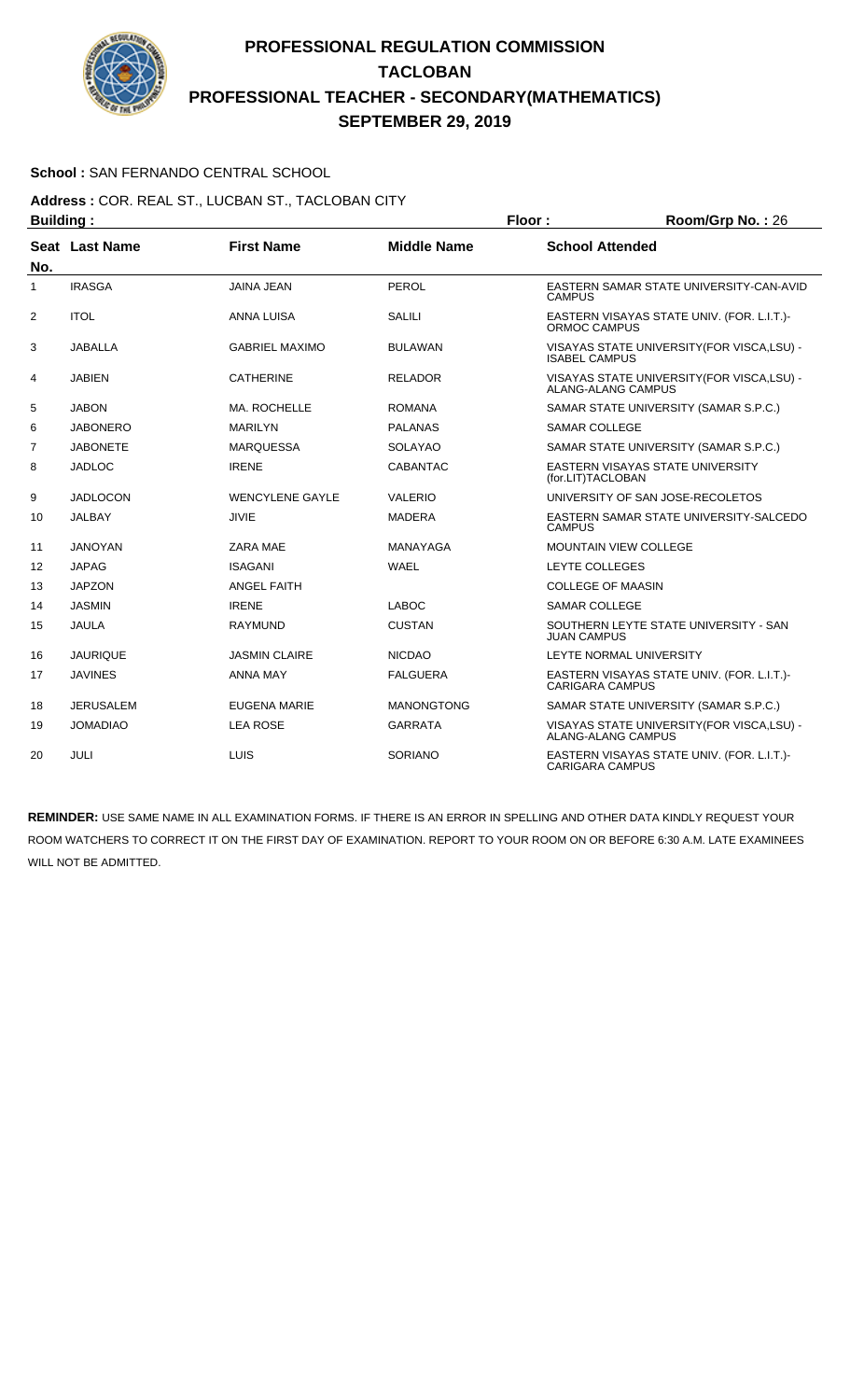

### **School :** SAN FERNANDO CENTRAL SCHOOL

**Address :** COR. REAL ST., LUCBAN ST., TACLOBAN CITY **Building : Floor : Floor : Room/Grp No. : 27** 

| No.            | Seat Last Name    | <b>First Name</b>    | <b>Middle Name</b> | <b>School Attended</b>                                              |
|----------------|-------------------|----------------------|--------------------|---------------------------------------------------------------------|
| $\mathbf{1}$   | <b>JUNTONG</b>    | <b>NICO RAPHAEL</b>  | <b>POLIDO</b>      | EASTERN VISAYAS STATE UNIV. (FOR. L.I.T.)-<br>ORMOC CAMPUS          |
| 2              | <b>KEMPIS</b>     | <b>CATHERINE JOY</b> | <b>BARCELON</b>    | VISAYAS STATE UNIVERSITY (FOR VISCA, LSU) -<br><b>TOLOSA CAMPUS</b> |
| 3              | <b>KEMPIS</b>     | MARIBEL              | <b>SERNIO</b>      | EASTERN VISAYAS STATE UNIV. (FOR. L.I.T.)-<br><b>DULAG CAMPUS</b>   |
| 4              | <b>KILAT</b>      | <b>JOSEPH</b>        | MAGSANAY           | NAVAL STATE UNIVERSITY (for.NAVAL INST)<br><b>BILIRAN</b>           |
| 5              | <b>KININAHAN</b>  | <b>ARNETH</b>        | <b>JOVITA</b>      | ABUYOG COMMUNITY COLLEGE                                            |
| 6              | <b>LABAJO</b>     | SHERYL KATE          | <b>MANOOS</b>      | EASTERN VISAYAS STATE UNIV. (FOR. L.I.T.)-<br><b>ORMOC CAMPUS</b>   |
| $\overline{7}$ | <b>LABANG</b>     | <b>CRISTINE</b>      | <b>OMAMBAC</b>     | EASTERN VISAYAS STATE UNIV. (FOR. L.I.T.)-<br>ORMOC CAMPUS          |
| 8              | <b>LABASTIDA</b>  | <b>JECHANE MAE</b>   | LANGUIDO           | VISAYAS STATE UNIVERSITY(FOR VISCA,LSU) -<br><b>VILLABA CAMPUS</b>  |
| 9              | <b>LABIDES</b>    | <b>WILSIE</b>        | <b>MADULA</b>      | VISAYAS STATE UNIVERSITY (for.VISCA,LSU.)-<br><b>BAYBAY</b>         |
| 10             | <b>LABINE</b>     | <b>VALENTINO</b>     | <b>TIZON</b>       | SAMAR STATE UNIVERSITY (SAMAR S.P.C.)                               |
| 11             | <b>LABONITE</b>   | <b>ANNA VIA</b>      | <b>GUARDA</b>      | NORTHWEST SAMAR STATE UNIVERSITY<br>(FOR.TIBURCIO TANCINCO)         |
| 12             | <b>LABONITE</b>   | <b>JAMINE</b>        | <b>ALABADO</b>     | NORTHWEST SAMAR STATE UNIVERSITY<br>(FOR.TIBURCIO TANCINCO)         |
| 13             | <b>LABRADORES</b> | <b>MARIMAR</b>       | CARIJUTAN          | NORTHWEST SAMAR STATE UNIVERSITY<br>(FOR.TIBURCIO TANCINCO)         |
| 14             | <b>LABRAGUE</b>   | ANNAMAE              | <b>BACARRA</b>     | SAMAR STATE UNIVERSITY (SAMAR S.P.C.)                               |
| 15             | LACANARIA         | <b>RODOLFO</b>       | <b>ALOTA</b>       | QUEZON MEMORIAL COLLEGE                                             |
| 16             | LACANARIA         | <b>ROME</b>          | <b>PLATON</b>      | EASTERN SAMAR STATE UNIVERSITY-SALCEDO<br><b>CAMPUS</b>             |
| 17             | <b>LACBAYEN</b>   | <b>MELANIE</b>       | <b>ROBES</b>       | EASTERN SAMAR STATE UNIVERSITY-SALCEDO<br><b>CAMPUS</b>             |
| 18             | <b>LACDAO</b>     | <b>GLOR</b>          | <b>RAMOS</b>       | EASTERN VISAYAS STATE UNIV. (FOR. L.I.T.)-<br><b>DULAG CAMPUS</b>   |
| 19             | <b>LACDAO</b>     | <b>RENALYN</b>       | <b>FIEL</b>        | EASTERN SAMAR STATE UNIVERSITY-SALCEDO<br><b>CAMPUS</b>             |
| 20             | <b>LADERA</b>     | <b>JONAS</b>         | <b>RAYMUNDO</b>    | EASTERN SAMAR STATE UNIVERSITY-CAN-AVID<br><b>CAMPUS</b>            |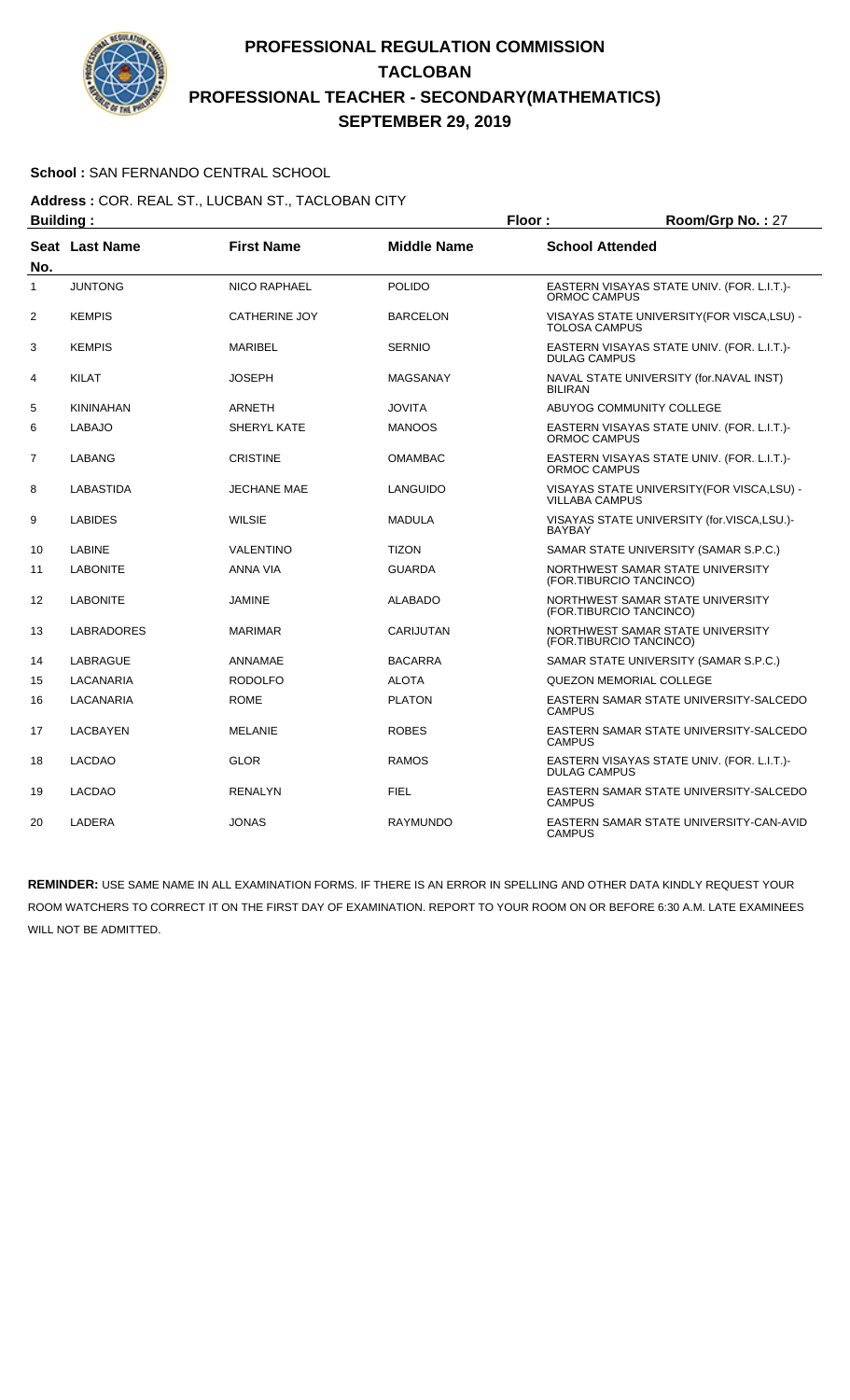

### **School :** SAN FERNANDO CENTRAL SCHOOL

**Address :** COR. REAL ST., LUCBAN ST., TACLOBAN CITY **Building : Floor : Room/Grp No. :** 28

| No. | Seat Last Name   | <b>First Name</b>  | <b>Middle Name</b> | <b>School Attended</b>                                              |
|-----|------------------|--------------------|--------------------|---------------------------------------------------------------------|
| 1   | <b>LAGUNA</b>    | <b>LESLIE</b>      | <b>LATORZA</b>     | VISAYAS STATE UNIVERSITY(FOR VISCA,LSU) -<br><b>ISABEL CAMPUS</b>   |
| 2   | LAGUNZAD         | ANGELICA           | <b>ASIS</b>        | VISAYAS STATE UNIVERSITY(FOR VISCA,LSU) -<br><b>TOLOSA CAMPUS</b>   |
| 3   | <b>LAMOSTE</b>   | <b>JULLIE</b>      | <b>AGANG</b>       | NAVAL STATE UNIVERSITY (for.NAVAL INST)<br><b>BILIRAN</b>           |
| 4   | LAMSEN           | VALERIE            | <b>PAYOT</b>       | VISAYAS STATE UNIVERSITY (FOR VISCA, LSU) -<br><b>TOLOSA CAMPUS</b> |
| 5   | LANUEVO          | <b>ARNEL</b>       | <b>PAGADORA</b>    | EASTERN SAMAR STATE UNIVERSITY-SALCEDO<br><b>CAMPUS</b>             |
| 6   | <b>LAPIDARIO</b> | <b>GUIBON</b>      | <b>ROXAS</b>       | PALOMPON INSTITUTE OF TECHNOLOGY-<br><b>PALOMPON</b>                |
| 7   | <b>LATO</b>      | <b>GERALDINE</b>   | <b>MONTESEVEN</b>  | MARCELINO R. VELOSO NATIONAL POLYTECHNIC<br><b>COLLEGE</b>          |
| 8   | LATORRE          | <b>JOVY</b>        | <b>ABANG</b>       | <b>SAMAR COLLEGE</b>                                                |
| 9   | LAUDE            | <b>PERLA</b>       | <b>RAMIREZ</b>     | NAVAL STATE UNIVERSITY (for.NAVAL INST)-<br><b>NAVAL</b>            |
| 10  | LAUDIZA          | <b>MARIVIC</b>     | <b>BALUGO</b>      | EASTERN VISAYAS STATE UNIV. (FOR. L.I.T.)-<br>ORMOC CAMPUS          |
| 11  | LAWAS            | <b>SHIERYL</b>     | <b>DEOCAMPO</b>    | EASTERN VISAYAS STATE UNIV. (FOR. L.I.T.)-<br><b>ORMOC CAMPUS</b>   |
| 12  | LAZAR            | <b>KLYRILE</b>     | <b>NOVIO</b>       | VISAYAS STATE UNIVERSITY (FOR VISCA, LSU) -<br><b>TOLOSA CAMPUS</b> |
| 13  | <b>LEBRIL</b>    | <b>NAR JOHN</b>    | <b>ALIMA</b>       | NAVAL STATE UNIVERSITY (for.NAVAL INST)-<br><b>NAVAL</b>            |
| 14  | <b>LEGALISA</b>  | <b>NEIL ADRIAN</b> | <b>CORTEL</b>      | NORTHWEST SAMAR STATE UNIVERSITY<br>(FOR.TIBURCIO TANCINCO)         |
| 15  | <b>LEGASPI</b>   | <b>DONALAINE</b>   | CAGARA             | VISAYAS STATE UNIVERSITY(FOR VISCA,LSU) -<br><b>TOLOSA CAMPUS</b>   |
| 16  | <b>LEGATUB</b>   | <b>EUGENE</b>      | <b>CERBITO</b>     | UNIVERSITY OF EASTERN PHILIPPINES-LAOANG<br><b>CAMPUS</b>           |
| 17  | <b>LIBORES</b>   | <b>RAMEL</b>       | <b>DONAYRE</b>     | PALOMPON INSTITUTE OF TECHNOLOGY-<br><b>PALOMPON</b>                |
| 18  | LINDE            | <b>EMILIO JR</b>   | CANDALO            | DAVAO ORIENTAL STATE COLLEGE OF SCIENCE<br>& TECHNOLOGY             |
| 19  | <b>LIPORADA</b>  | <b>MARIBETH</b>    | <b>SOFIA</b>       | VISAYAS STATE UNIVERSITY (for.VISCA,LSU.)-<br><b>BAYBAY</b>         |
| 20  | LLANAS           | <b>NOYETTE</b>     | <b>MONTEVEROS</b>  | <b>EASTERN VISAYAS STATE UNIVERSITY</b><br>(for.LIT)TACLOBAN        |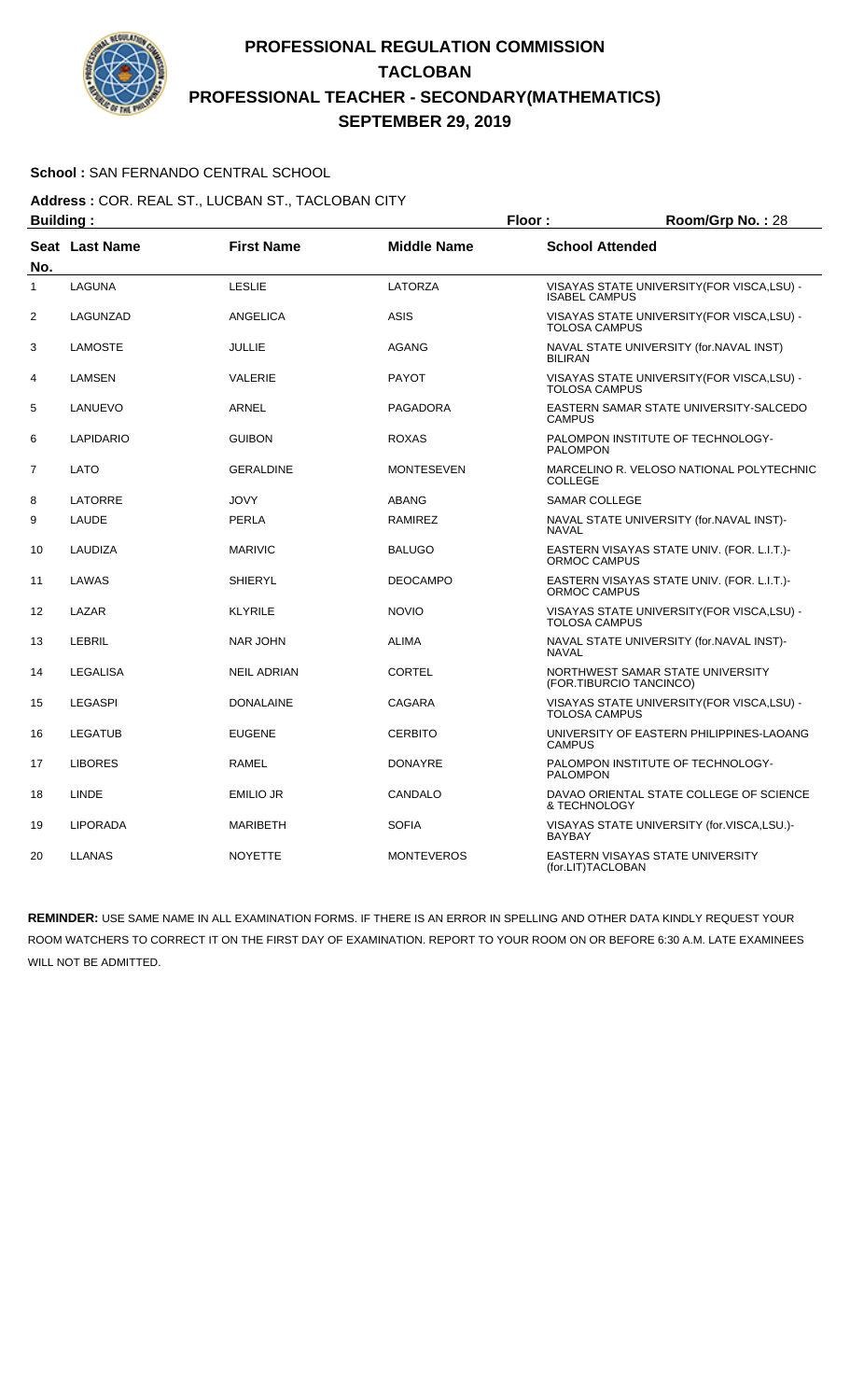

### **School :** SAN FERNANDO CENTRAL SCHOOL

#### **Address :** COR. REAL ST., LUCBAN ST., TACLOBAN CITY **Building : Floor : Room/Grp No. :** 29

| oununiy .      |                 |                    |                    | .<br>1100111101101101120                                             |
|----------------|-----------------|--------------------|--------------------|----------------------------------------------------------------------|
| No.            | Seat Last Name  | <b>First Name</b>  | <b>Middle Name</b> | <b>School Attended</b>                                               |
| 1              | <b>LLANETA</b>  | <b>NORMA</b>       | <b>HORCA</b>       | VISAYAS STATE UNIVERSITY (FOR VISCA, LSU) -<br>ALANG-ALANG CAMPUS    |
| $\overline{2}$ | <b>LLANTOS</b>  | MA. PAULA JOY      | <b>BELOSO</b>      | SAMAR STATE UNIVERSITY (SAMAR S.P.C.)                                |
| 3              | <b>LLARENAS</b> | <b>FERNANDO JR</b> | <b>JOSOL</b>       | SAMAR STATE UNIVERSITY (SAMAR S.P.C.)                                |
| 4              | <b>LLAUDER</b>  | <b>JISSEL JOY</b>  | <b>EBIAS</b>       | SAMAR STATE UNIVERSITY (SAMAR S.P.C.)                                |
| 5              | <b>LLAVORE</b>  | <b>SUZANNE</b>     | <b>CORDETA</b>     | EASTERN VISAYAS STATE UNIV. (FOR. L.I.T.)-<br><b>CARIGARA CAMPUS</b> |
| 6              | <b>LLOVIA</b>   | <b>DANIEL</b>      | <b>LAO</b>         | EASTERN VISAYAS STATE UNIV. (FOR. L.I.T.)-<br><b>CARIGARA CAMPUS</b> |
| 7              | <b>LOBERITA</b> | <b>CLYDE NIñO</b>  | <b>PUJANTE</b>     | UNIVERSITY OF EASTERN PHILIPPINES-<br><b>CATARMAN</b>                |
| 8              | LOMUNTAD        | <b>MANDY</b>       | <b>LABONG</b>      | SAMAR STATE UNIVERSITY (SAMAR S.P.C.)                                |
| 9              | <b>LONGCOP</b>  | <b>SHARMIN</b>     | <b>PALCONIT</b>    | NAVAL STATE UNIVERSITY (for.NAVAL INST)<br><b>BILIRAN</b>            |
| 10             | <b>LORENO</b>   | <b>CRISTEL JOY</b> |                    | EASTERN VISAYAS STATE UNIV. (FOR. L.I.T.)-<br><b>BURAUEN CAMPUS</b>  |
| 11             | <b>LOSORATA</b> | <b>SAMUEL</b>      | DE LOS REYES       | VISAYAS STATE UNIVERSITY (FOR VISCA, LSU) -<br><b>VILLABA CAMPUS</b> |
| 12             | LOYOLA          | <b>RICARDO JR</b>  | CANO               | <b>SAMAR COLLEGE</b>                                                 |
| 13             | LOZANO          | <b>ERNESTO</b>     |                    | FRANCISCAN COLLEGE OF THE IMMACULATE<br>CONCEPTION-BAYBAY            |
| 14             | LOZANO          | <b>GLADYS</b>      | <b>ANDOYO</b>      | SAMAR STATE UNIVERSITY (SAMAR S.P.C.)                                |
| 15             | <b>LUBAT</b>    | <b>ERICO</b>       | <b>GILLESANIA</b>  | EASTERN SAMAR STATE UNIVERSITY-BORONGAN                              |
| 16             | LUCAÑAS         | <b>MARIETHEL</b>   | <b>DUGOS</b>       | SOUTHERN LEYTE STATE UNIVERSITY - SAN<br><b>JUAN CAMPUS</b>          |
| 17             | <b>LUCENIO</b>  | <b>SHAIRA</b>      | <b>BAISA</b>       | EASTERN VISAYAS STATE UNIV. (FOR. L.I.T.)-<br><b>CARIGARA CAMPUS</b> |
| 18             | LUCIO           | <b>NIKKI</b>       | <b>GARCELAZO</b>   | EASTERN VISAYAS STATE UNIV. (FOR. L.I.T.)-<br><b>BURAUEN CAMPUS</b>  |
| 19             | <b>LUMAPAK</b>  | <b>JOCEL</b>       | CASTRO             | EASTERN VISAYAS STATE UNIV. (FOR. L.I.T.)-<br>ORMOC CAMPUS           |
| 20             | <b>LUMAPAS</b>  | MARIAN CLAIRE NIÑA | <b>MAURO</b>       | EASTERN VISAYAS STATE UNIV. (FOR. L.I.T.)-<br>ORMOC CAMPUS           |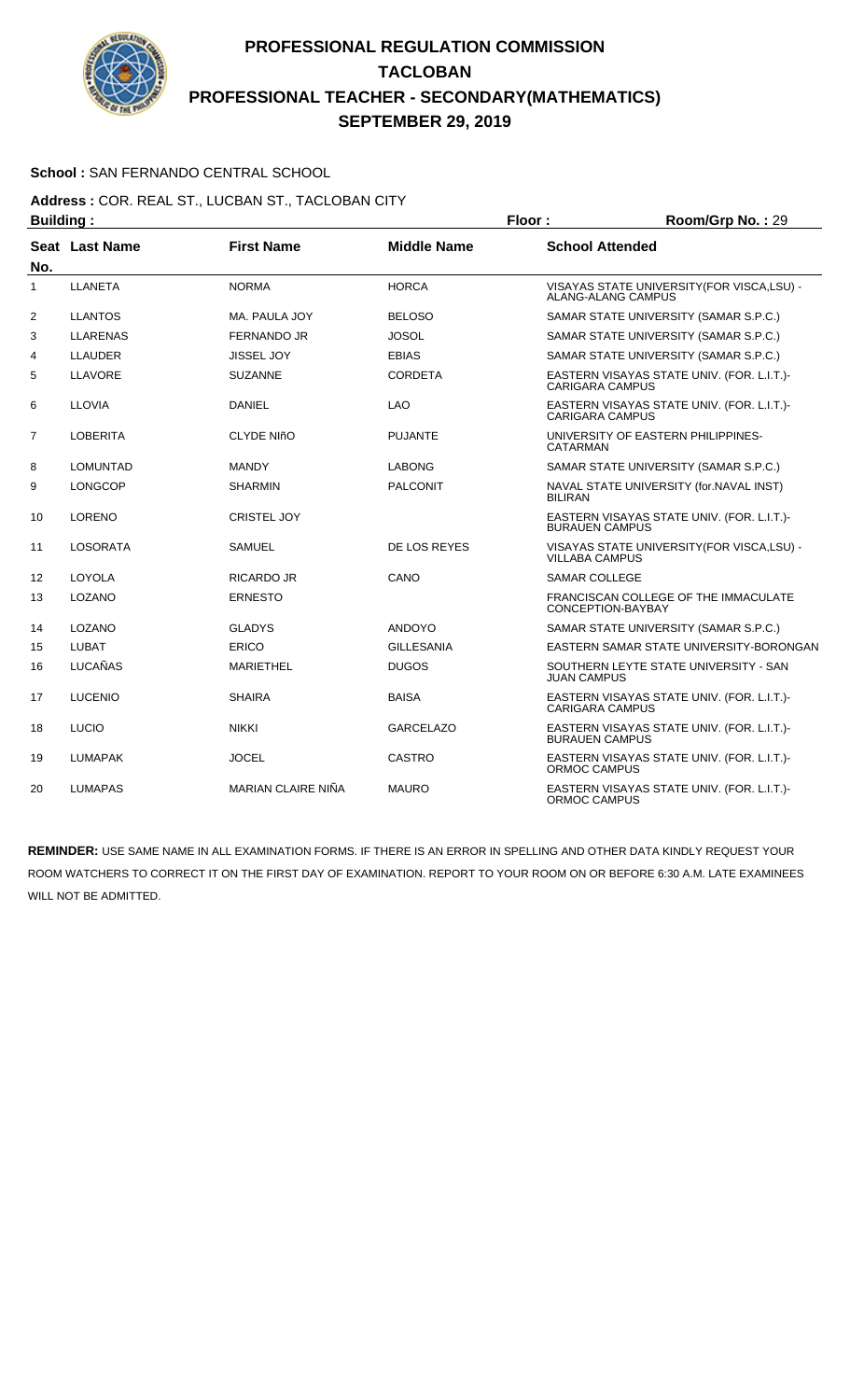

### **School :** SAN FERNANDO CENTRAL SCHOOL

**Address :** COR. REAL ST., LUCBAN ST., TACLOBAN CITY **Building : Floor : Floor : Room/Grp No. : 30** 

| No.            | Seat Last Name    | <b>First Name</b> | <b>Middle Name</b> | <b>School Attended</b>                                               |
|----------------|-------------------|-------------------|--------------------|----------------------------------------------------------------------|
| 1              | <b>LURA</b>       | <b>KRIZZA MAE</b> | <b>PACHECO</b>     | EASTERN VISAYAS STATE UNIV. (FOR. L.I.T.)-<br><b>BURAUEN CAMPUS</b>  |
| $\overline{2}$ | <b>MAAT</b>       | MARY JOY          | <b>ARTUGUE</b>     | VISAYAS STATE UNIVERSITY (FOR VISCA, LSU) -<br><b>TOLOSA CAMPUS</b>  |
| 3              | <b>MABINGNAY</b>  | ARNEL             | <b>BABON</b>       | PATEROS TECHNOLOGICAL COLLEGE                                        |
| 4              | <b>MABINGNAY</b>  | <b>JEHDEIAH</b>   | <b>BAQUILOD</b>    | SAMAR STATE UNIVERSITY (SAMAR S.P.C.)                                |
| 5              | <b>MABINI</b>     | <b>JOBEN</b>      | <b>BOLECHE</b>     | <b>HOLY INFANT COLLEGE</b>                                           |
| 6              | <b>MABINI</b>     | <b>SARAH JEAN</b> | <b>TANOCAN</b>     | EASTERN VISAYAS STATE UNIV. (FOR. L.I.T.)-<br><b>ORMOC CAMPUS</b>    |
| 7              | <b>MABULAC</b>    | <b>MELCHOR</b>    | <b>PACANAN</b>     | SAMAR STATE UNIVERSITY (SAMAR S.P.C.)                                |
| 8              | <b>MABULAC</b>    | <b>ROSE ANN</b>   | <b>ABELLANIDA</b>  | SAMAR STATE UNIVERSITY (SAMAR S.P.C.)                                |
| 9              | <b>MABULAY</b>    | <b>RONA</b>       | <b>IGLOSO</b>      | SAMAR STATE UNIVERSITY (SAMAR S.P.C.)                                |
| 10             | <b>MACABANSAG</b> | NIÑO PAUL MICO    | <b>DARNAYLA</b>    | LEYTE NORMAL UNIVERSITY                                              |
| 11             | <b>MACABUTAS</b>  | <b>REZIEL</b>     | <b>BANADO</b>      | JE MONDEJAR COMPUTER COLLEGE                                         |
| 12             | <b>MACALALAD</b>  | <b>MARY LOU</b>   | <b>VERTERRA</b>    | SAINT MARY'S COLLEGE OF CATBALOGAN<br>(SACRED HEART COLL.)           |
| 13             | <b>MACALALAG</b>  | <b>AVENIX</b>     | <b>NARBONITA</b>   | EASTERN VISAYAS STATE UNIV. (FOR. L.I.T.)-<br><b>CARIGARA CAMPUS</b> |
| 14             | <b>MACALALAG</b>  | <b>JOHN</b>       | <b>FAMOR</b>       | HOLY CROSS COLLEGE OF CARIGARA                                       |
| 15             | <b>MACAPIOT</b>   | <b>BERNADETTE</b> | <b>AMPES</b>       | SAMAR STATE UNIVERSITY (SAMAR S.P.C.)                                |
| 16             | <b>MACARAYA</b>   | <b>JULIAN</b>     | <b>MONTAJES</b>    | UNIVERSITY OF CEBU                                                   |
| 17             | <b>MACASPAG</b>   | <b>JOHN RAY</b>   | ABALELE            | SAMAR STATE UNIVERSITY (SAMAR S.P.C.)                                |
| 18             | <b>MACASPAG</b>   | <b>KIM</b>        | <b>BUCATCAT</b>    | SAINT MARY'S COLLEGE OF CATBALOGAN<br>(SACRED HEART COLL.)           |
| 19             | <b>MACATUMPAG</b> | <b>CATHYRINE</b>  | <b>SAYSON</b>      | NAVAL STATE UNIVERSITY (for.NAVAL INST)<br><b>BILIRAN</b>            |
| 20             | <b>MACATUMPAG</b> | JEAN              | <b>DONATO</b>      | NAVAL STATE UNIVERSITY (for.NAVAL INST)<br><b>BILIRAN</b>            |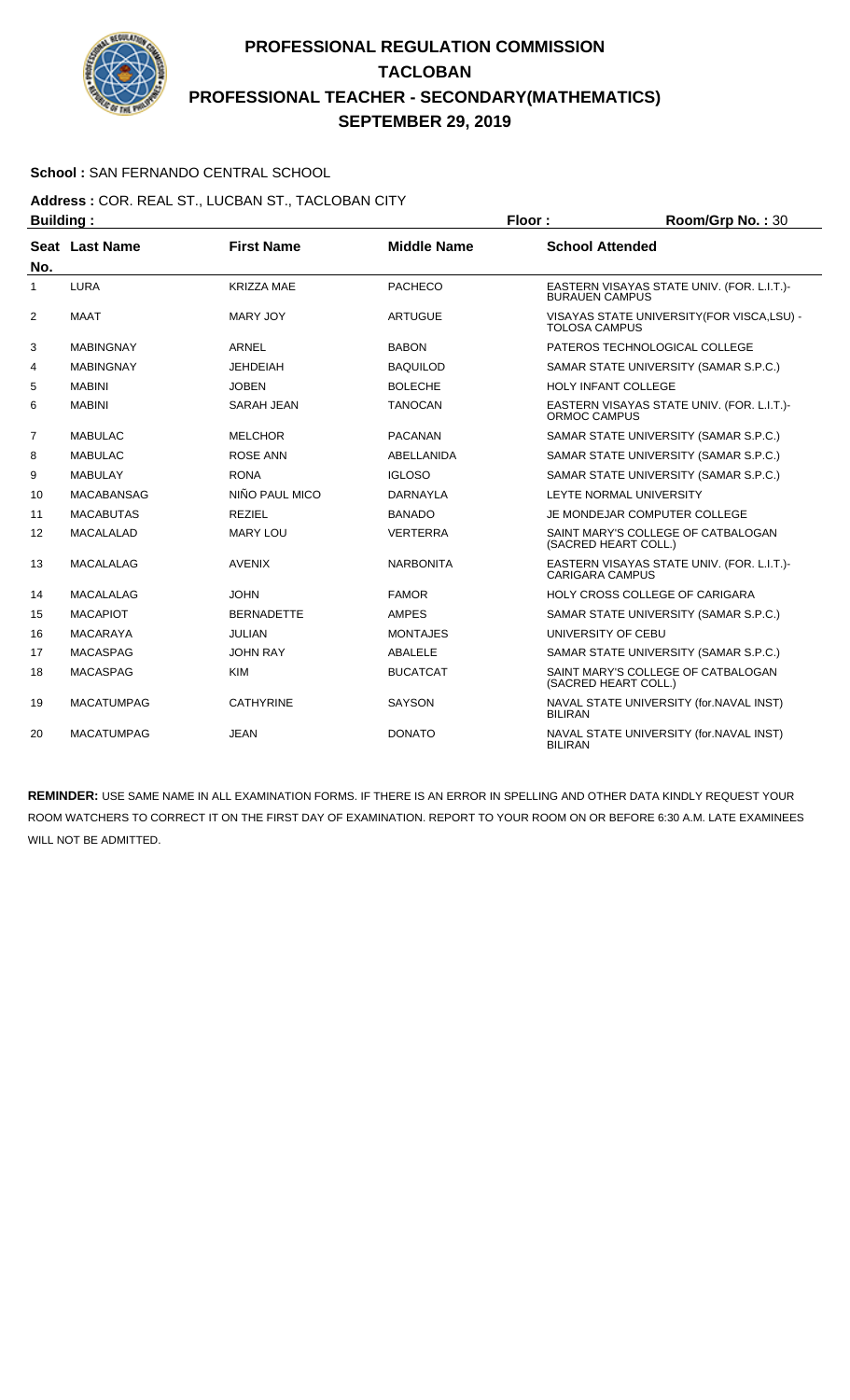

### **School :** SAN FERNANDO CENTRAL SCHOOL

**Address :** COR. REAL ST., LUCBAN ST., TACLOBAN CITY **Building : Floor : Room/Grp No. : 31** 

| No.            | Seat Last Name       | <b>First Name</b>        | <b>Middle Name</b> | <b>School Attended</b>                                                   |
|----------------|----------------------|--------------------------|--------------------|--------------------------------------------------------------------------|
| $\mathbf{1}$   | <b>MACAWILI</b>      | <b>ABIGAIL</b>           | <b>ARANETA</b>     | EASTERN SAMAR STATE UNIVERSITY-SALCEDO<br><b>CAMPUS</b>                  |
| 2              | <b>MACAY</b>         | <b>ROFEL</b>             | <b>ESTOQUE</b>     | EASTERN VISAYAS STATE UNIVERSITY<br>(for.LIT)TACLOBAN                    |
| 3              | <b>MACEDA</b>        | <b>KIMBERLYN</b>         | PEÑAFLOR           | EASTERN VISAYAS STATE UNIV. (FOR. L.I.T.)-<br><b>BURAUEN CAMPUS</b>      |
| 4              | <b>MADES</b>         | <b>REYSAN</b>            | <b>DAMALERIO</b>   | SOUTHERN LEYTE STATE UNIVERSITY-T.OPPUS                                  |
| 5              | <b>MAESTRE</b>       | LAILANE                  | <b>BALIBALOS</b>   | EASTERN SAMAR STATE UNIVERSITY-BORONGAN                                  |
| 6              | <b>MAGALLANES</b>    | <b>ELMER</b>             | <b>REALES</b>      | EASTERN VISAYAS STATE UNIV. (FOR. L.I.T.)-<br>ORMOC CAMPUS               |
| $\overline{7}$ | <b>MAGNAWA</b>       | <b>ADONA</b>             | <b>CATAYAS</b>     | VISAYAS STATE UNIVERSITY (FOR VISCA, LSU) -<br><b>TOLOSA CAMPUS</b>      |
| 8              | <b>MAGNO</b>         | <b>JOVELYN</b>           |                    | EASTERN VISAYAS STATE UNIV. (FOR. L.I.T.)-<br><b>ORMOC CAMPUS</b>        |
| 9              | <b>MAGOS</b>         | <b>NANNETTE</b>          | <b>CABRILLAS</b>   | ASIA COLLEGE OF ADVANCE STUDIES IN ARTS.<br><b>SCIENCES &amp; TECH.</b>  |
| 10             | <b>MAHAIT</b>        | <b>FELMAR</b>            | <b>CANEJA</b>      | NAVAL STATE UNIVERSITY (for.NAVAL INST)-<br><b>NAVAL</b>                 |
| 11             | <b>MAJOLAS</b>       | <b>CRISTINA</b>          | <b>BALARES</b>     | VISAYAS STATE UNIVERSITY (for.VISCA,LSU.)-<br><b>BAYBAY</b>              |
| 12             | MALATBALAT           | <b>MICHELLE</b>          | <b>DABUCOL</b>     | EASTERN VISAYAS STATE UNIVERSITY<br>(for.LIT)TACLOBAN                    |
| 13             | <b>MALAZARTE</b>     | <b>SHAINA</b>            | <b>LAURON</b>      | EASTERN VISAYAS STATE UNIV. (FOR. L.I.T.)-<br>ORMOC CAMPUS               |
| 14             | <b>MALIBAGO</b>      | <b>ANTONETTE</b>         | CASTILLON          | VISAYAS STATE UNIVERSITY (FOR VISCA, LSU) -<br><b>ALANG-ALANG CAMPUS</b> |
| 15             | <b>MALQUISTO</b>     | <b>SHERYLL</b>           | <b>MAGAAN</b>      | EASTERN VISAYAS STATE UNIV. (FOR. L.I.T.)-<br>BURAUEN CAMPUS             |
| 16             | <b>MAÑAS</b>         | <b>MARKMELLAN</b>        | AGAN               | CEBU TECHNOLOGICAL UNIVERSITY-CARMEN<br>(for.CSCST)                      |
| 17             | <b>MANGUILIMOTAN</b> | <b>VANESSA</b>           | <b>GACUMO</b>      | SAMAR STATE UNIVERSITY (SAMAR S.P.C.)                                    |
| 18             | <b>MAÑOSA</b>        | <b>MARK CHRISTIAN ED</b> | <b>DALINA</b>      | SAMAR STATE UNIVERSITY (SAMAR S.P.C.)                                    |
| 19             | <b>MANUEL</b>        | <b>NOVELYN</b>           | <b>CANDINATO</b>   | ASIA COLLEGE OF ADVANCE STUDIES IN ARTS,<br><b>SCIENCES &amp; TECH.</b>  |
| 20             | <b>MANUNGAS</b>      | <b>QUIRINA</b>           | <b>MAURILLO</b>    | VISAYAS STATE UNIVERSITY (FOR VISCA, LSU) -<br>ALANG-ALANG CAMPUS        |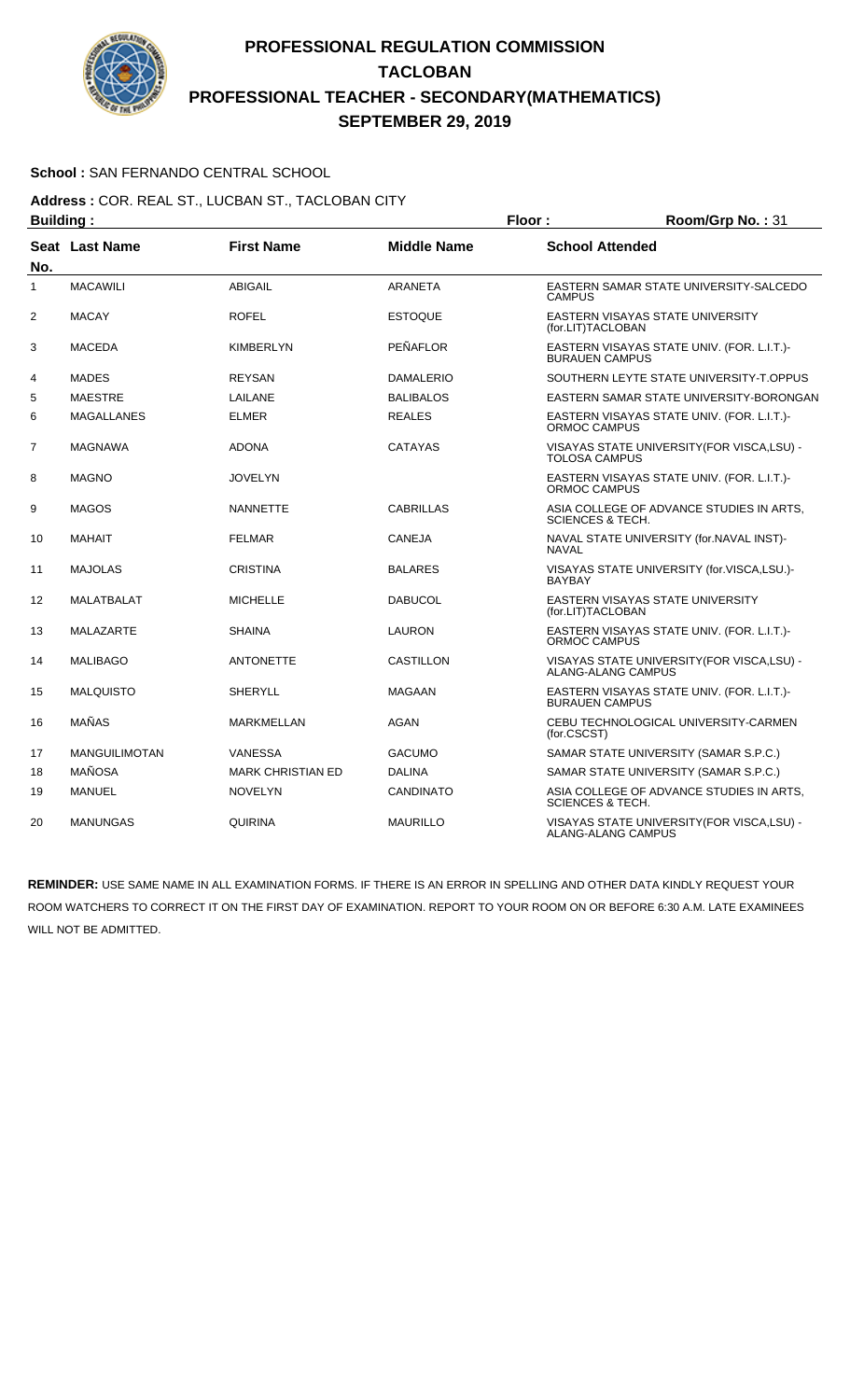

### **School :** SAN FERNANDO CENTRAL SCHOOL

**Address :** COR. REAL ST., LUCBAN ST., TACLOBAN CITY **Building : Floor : Floor : Room/Grp No. : 32** 

| Pananig .      |                  |                     | .                  |                                                                        |
|----------------|------------------|---------------------|--------------------|------------------------------------------------------------------------|
| No.            | Seat Last Name   | <b>First Name</b>   | <b>Middle Name</b> | <b>School Attended</b>                                                 |
| 1              | <b>MARAGRAG</b>  | <b>DIVINA GRACE</b> | <b>AVILA</b>       | EASTERN SAMAR STATE UNIVERSITY-SALCEDO<br><b>CAMPUS</b>                |
| $\overline{2}$ | <b>MARAVELES</b> | <b>JOEVANY</b>      | <b>RAMAS</b>       | VISAYAS STATE UNIVERSITY(FOR VISCA,LSU) -<br><b>ISABEL CAMPUS</b>      |
| 3              | <b>MARCO</b>     | <b>MARIA SHERYL</b> | <b>AVILA</b>       | EASTERN VISAYAS STATE UNIV. (FOR. L.I.T.)-<br><b>CARIGARA CAMPUS</b>   |
| 4              | <b>MARGATE</b>   | <b>EROLL</b>        | <b>RIO</b>         | EASTERN VISAYAS STATE UNIV. (FOR. L.I.T.)-<br><b>DULAG CAMPUS</b>      |
| 5              | <b>MAROTO</b>    | <b>MAILYN</b>       | <b>HEMBRA</b>      | VISAYAS STATE UNIVERSITY (FOR VISCA, LSU) -<br>ALANG-ALANG CAMPUS      |
| 6              | <b>MARQUEZ</b>   | <b>MIGUELITA</b>    | <b>RUMAWAK</b>     | EASTERN VISAYAS STATE UNIV. (FOR. L.I.T.)-<br><b>DULAG CAMPUS</b>      |
| $\overline{7}$ | <b>MARSON</b>    | <b>SHIELA MARIE</b> | OFREDO             | EASTERN VISAYAS STATE UNIV. (FOR. L.I.T.)-<br>ORMOC CAMPUS             |
| 8              | <b>MARTINEZ</b>  | <b>LESLIE ANN</b>   | <b>GUNTIÑAS</b>    | VISAYAS STATE UNIVERSITY (for.VISCA,LSU.)-<br><b>BAYBAY</b>            |
| 9              | <b>MARTINEZ</b>  | MAYER <sup>®</sup>  | <b>OBONG</b>       | NORTHERN SAMAR ACADEMY                                                 |
| 10             | <b>MARTINITO</b> | <b>JERALYN</b>      | <b>ENDERES</b>     | VISAYAS STATE COLLEGE OF AGRICULTURE-<br><b>ISABEL</b>                 |
| 11             | <b>MASONG</b>    | <b>ALLAN JOY</b>    | <b>BONIFACIO</b>   | NAVAL STATE UNIVERSITY (for.NAVAL INST)-<br><b>NAVAL</b>               |
| 12             | <b>MASTE</b>     | <b>SHARON</b>       | ABELEJA            | EASTERN VISAYAS STATE UNIVERSITY<br>(for.LIT)TACLOBAN                  |
| 13             | <b>MATADOS</b>   | <b>EMELYN</b>       | <b>SANTIAGO</b>    | SAMAR STATE UNIVERSITY (SAMAR S.P.C.)                                  |
| 14             | <b>MATEDIOS</b>  | CARLOS              | <b>COSTA</b>       | EASTERN VISAYAS STATE UNIV. (FOR. L.I.T.)-<br><b>BURAUEN CAMPUS</b>    |
| 15             | <b>MATILLA</b>   | <b>APRIL JOY</b>    | ABAINZA            | SAMAR STATE UNIVERSITY (SAMAR S.P.C.)                                  |
| 16             | <b>MATUNOG</b>   | <b>LEORISA</b>      | <b>OMAS-AS</b>     | SOUTHERN LEYTE STATE UNIVERSITY (SLSCST) -<br><b>HINUNANGAN CAMPUS</b> |
| 17             | <b>MAZO</b>      | MARY JOYCE          | <b>BOLANIO</b>     | EASTERN VISAYAS STATE UNIV. (FOR. L.I.T.)-<br>ORMOC CAMPUS             |
| 18             | <b>MECATE</b>    | <b>GHANINE RHEA</b> | <b>SECIBAN</b>     | SOUTHERN LEYTE STATE UNIVERSITY - SAN<br><b>JUAN CAMPUS</b>            |
| 19             | <b>MEDALLA</b>   | <b>DINA</b>         | <b>BORJA</b>       | EASTERN VISAYAS STATE UNIV. (FOR. L.I.T.)-<br>ORMOC CAMPUS             |
| 20             | <b>MEDALLA</b>   | <b>QUEEZLE MARI</b> | <b>CALIXTRO</b>    | EASTERN VISAYAS STATE UNIVERSITY<br>(for.LIT)TACLOBAN                  |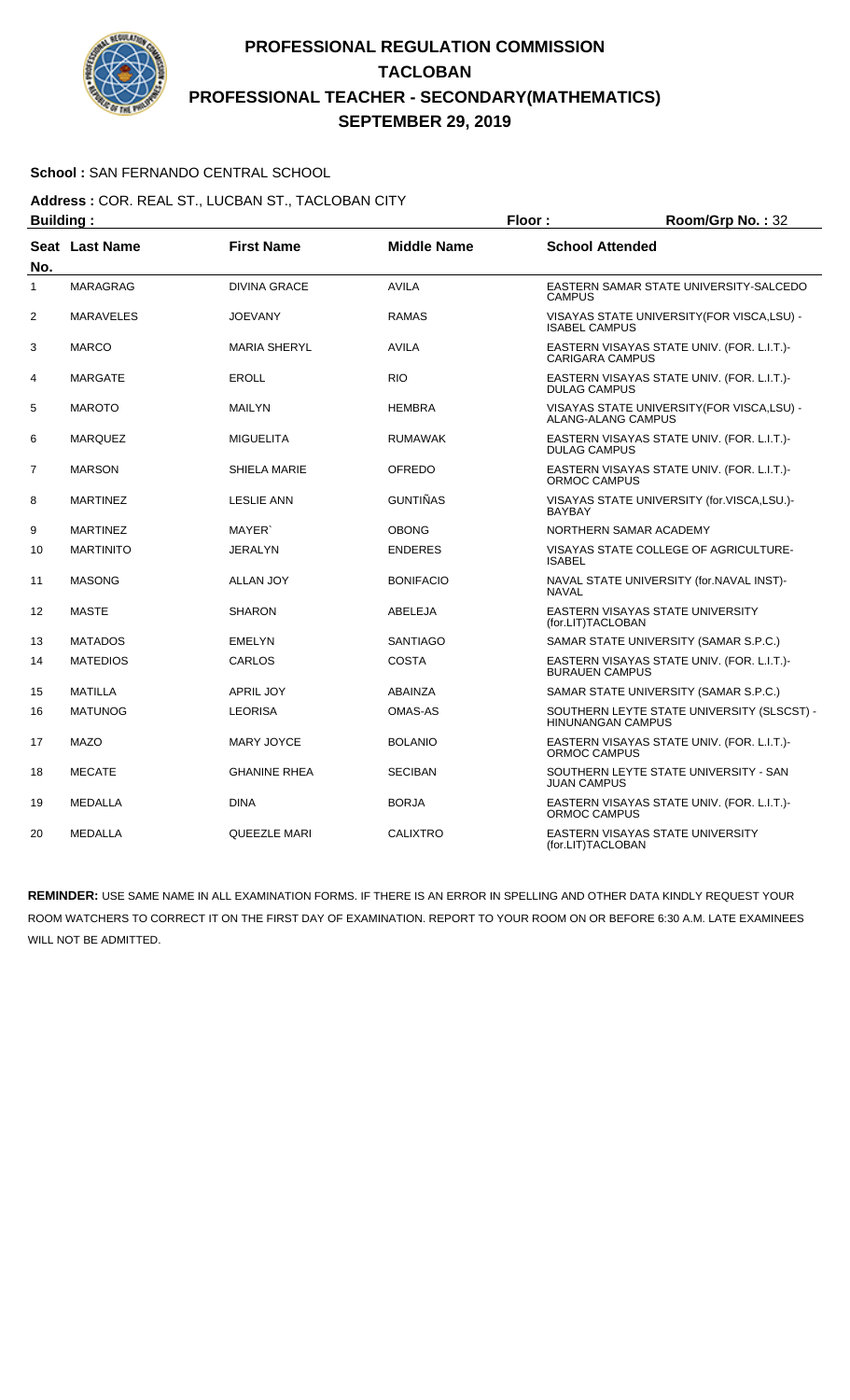

### **School :** SAN FERNANDO CENTRAL SCHOOL

**Address :** COR. REAL ST., LUCBAN ST., TACLOBAN CITY **Building : Floor : Room/Grp No. :** 33

| No.            | Seat Last Name    | <b>First Name</b>        | <b>Middle Name</b> | <b>School Attended</b>                                                   |
|----------------|-------------------|--------------------------|--------------------|--------------------------------------------------------------------------|
| 1              | <b>MEDINO</b>     | <b>WIFREDO JR</b>        | <b>MAZO</b>        | VISAYAS STATE UNIVERSITY (FOR VISCA, LSU) -<br><b>TOLOSA CAMPUS</b>      |
| $\overline{2}$ | MELLINA           | GRACEL                   | CANONOY            | NAVAL STATE UNIVERSITY (for.NAVAL INST)-<br><b>NAVAL</b>                 |
| 3              | <b>MENDOZA</b>    | <b>JUDITH</b>            | <b>ABALLE</b>      | NORTHWEST SAMAR STATE UNIVERSITY<br>(FOR.TIBURCIO TANCINCO)              |
| 4              | <b>MENDOZA</b>    | <b>RAYMARK</b>           | <b>BARTOLABAC</b>  | EASTERN VISAYAS STATE UNIV. (FOR. L.I.T.)-<br><b>ORMOC CAMPUS</b>        |
| 5              | <b>MENGOTE</b>    | <b>MARIANNE JOY</b>      | <b>LUBAT</b>       | EASTERN SAMAR STATE UNIVERSITY-CAN-AVID<br><b>CAMPUS</b>                 |
| 6              | <b>MERCADER</b>   | <b>JOSHUA</b>            | <b>LUZON</b>       | NORTHWEST SAMAR STATE UNIVERSITY<br>(FOR.TIBURCIO TANCINCO)              |
| $\overline{7}$ | <b>MERCED</b>     | <b>JESLYN</b>            | <b>MENDOZA</b>     | EASTERN VISAYAS STATE UNIV. (FOR. L.I.T.)-<br><b>CARIGARA CAMPUS</b>     |
| 8              | <b>MERCEDES</b>   | <b>AIDA</b>              | <b>CADARVE</b>     | <b>COLLEGE OF MAASIN</b>                                                 |
| 9              | <b>MESA</b>       | <b>LYLAN</b>             | <b>AYOD</b>        | EASTERN VISAYAS STATE UNIV. (FOR. L.I.T.)-<br><b>ORMOC CAMPUS</b>        |
| 10             | <b>MESTIOLA</b>   | <b>GERMAN RALPH</b>      | <b>RUANES</b>      | ABUYOG COMMUNITY COLLEGE                                                 |
| 11             | <b>MIANO</b>      | <b>MARIA APRIL GRACE</b> | <b>ARGUTA</b>      | VISAYAS STATE UNIVERSITY(FOR VISCA,LSU) -<br><b>TOLOSA CAMPUS</b>        |
| 12             | <b>MIRALLES</b>   | LAARNI                   | GO                 | VISAYAS STATE UNIVERSITY (FOR VISCA, LSU) -<br><b>ALANG-ALANG CAMPUS</b> |
| 13             | <b>MIRALLES</b>   | <b>MARINEL</b>           | <b>OGSIMER</b>     | LEYTE NORMAL UNIVERSITY                                                  |
| 14             | <b>MIRIQUILLO</b> | <b>JENNA MEA</b>         | <b>SULIT</b>       | EASTERN VISAYAS STATE UNIV. (FOR. L.I.T.)-<br>ORMOC CAMPUS               |
| 15             | <b>MOLO</b>       | <b>RYAN</b>              | <b>GONZAGA</b>     | VISAYAS STATE UNIVERSITY (FOR VISCA, LSU) -<br><b>ALANG-ALANG CAMPUS</b> |
| 16             | <b>MOMBAY</b>     | MA. GLAIZA               | <b>ARCELON</b>     | EASTERN VISAYAS STATE UNIVERSITY<br>(for.LIT)TACLOBAN                    |
| 17             | <b>MONARES</b>    | <b>RODEZA</b>            | <b>SELIM</b>       | SAMAR STATE UNIVERSITY (SAMAR S.P.C.)                                    |
| 18             | <b>MONDRAGON</b>  | <b>ANALYN</b>            | <b>COSIP</b>       | SAINT MARY'S COLLEGE OF CATBALOGAN<br>(SACRED HEART COLL.)               |
| 19             | <b>MONTEALTO</b>  | <b>MARY ROVIE</b>        | <b>PANUNCIO</b>    | <b>LEYTE COLLEGES</b>                                                    |
| 20             | <b>MONTERO</b>    | MA, ANALONA              | <b>BAJAS</b>       | EASTERN VISAYAS STATE UNIV. (FOR. L.I.T.)-<br>ORMOC CAMPUS               |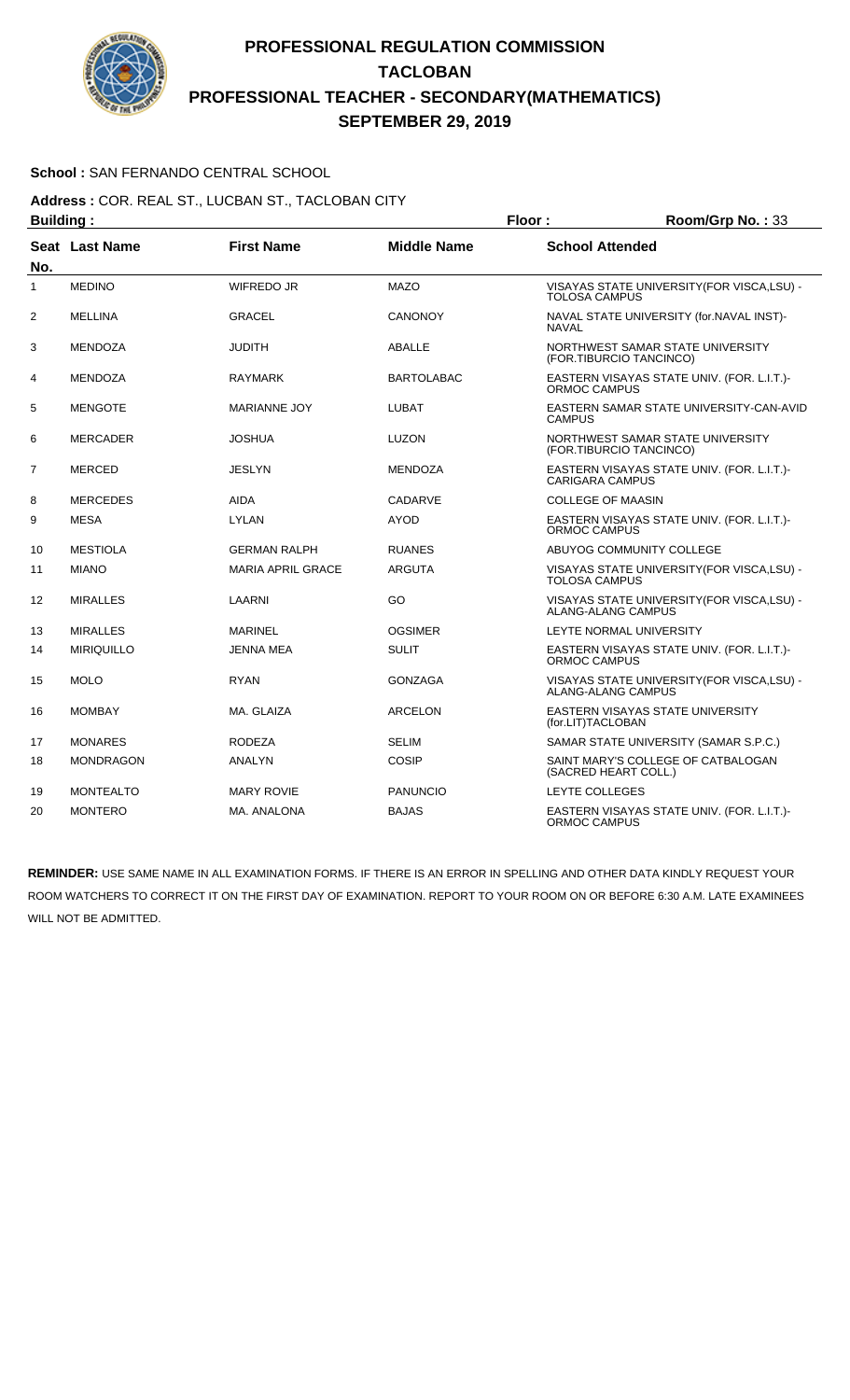

### **School :** SAN FERNANDO CENTRAL SCHOOL

#### **Address :** COR. REAL ST., LUCBAN ST., TACLOBAN CITY **Building : Floor : Floor : Room/Grp No. : 34**

| винишм г     |                  |                      |                    |                                                                          |
|--------------|------------------|----------------------|--------------------|--------------------------------------------------------------------------|
| No.          | Seat Last Name   | <b>First Name</b>    | <b>Middle Name</b> | <b>School Attended</b>                                                   |
| $\mathbf{1}$ | <b>MONTEROLA</b> | <b>DORENDA MAE</b>   | <b>ZUÑIGA</b>      | <b>SAMAR COLLEGE</b>                                                     |
| 2            | <b>MONTILLA</b>  | <b>TEODORICO JR</b>  | <b>DUMASIG</b>     | VISAYAS STATE UNIVERSITY (FOR VISCA, LSU) -<br><b>ALANG-ALANG CAMPUS</b> |
| 3            | <b>MONTON</b>    | <b>JASMIN MAE</b>    | <b>SULLA</b>       | SOUTHERN LEYTE STATE UNIVERSITY-T.OPPUS                                  |
| 4            | <b>MORA</b>      | <b>RENA</b>          | <b>PILANDE</b>     | EASTERN VISAYAS STATE UNIVERSITY<br>(for.LIT)TACLOBAN                    |
| 5            | <b>MORACA</b>    | <b>VIRGELIO</b>      | <b>SOLANA</b>      | NORTHWEST SAMAR STATE UNIVERSITY<br>(FOR.TIBURCIO TANCINCO)              |
| 6            | <b>MORAL</b>     | <b>ASHLEY JANE</b>   | <b>GERILLA</b>     | EASTERN VISAYAS STATE UNIV. (FOR. L.I.T.)-<br><b>BURAUEN CAMPUS</b>      |
| 7            | <b>MORAÑA</b>    | <b>MARIA RENALIE</b> |                    | VISAYAS STATE UNIVERSITY (for.VISCA,LSU.)-<br><b>BAYBAY</b>              |
| 8            | <b>MORANTE</b>   | <b>ELVIN</b>         | <b>ESTINAR</b>     | VISAYAS STATE UNIVERSITY(FOR VISCA,LSU) -<br><b>TOLOSA CAMPUS</b>        |
| 9            | <b>MORAO</b>     | <b>RENALYN</b>       | <b>BENDIGO</b>     | ABUYOG COMMUNITY COLLEGE                                                 |
| 10           | <b>MORATAL</b>   | <b>SHERLYN</b>       | <b>TEGERO</b>      | EASTERN SAMAR STATE UNIVERSITY-CAN-AVID<br><b>CAMPUS</b>                 |
| 11           | <b>MORENO</b>    | <b>HECELYN</b>       | <b>SOTTO</b>       | VISAYAS STATE UNIVERSITY (for.VISCA,LSU.)-<br><b>BAYBAY</b>              |
| 12           | <b>MOSCA</b>     | <b>MARY GRACE</b>    | <b>PASQUITO</b>    | EASTERN VISAYAS STATE UNIV. (FOR. L.I.T.)-<br><b>TANAUAN CAMPUS</b>      |
| 13           | <b>MULLES</b>    | <b>EVALEN GRACE</b>  |                    | EASTERN SAMAR STATE UNIVERSITY-CAN-AVID<br><b>CAMPUS</b>                 |
| 14           | <b>MUTYA</b>     | <b>JESSA</b>         | <b>NAPOLES</b>     | EASTERN VISAYAS STATE UNIV. (FOR. L.I.T.)-<br><b>CARIGARA CAMPUS</b>     |
| 15           | <b>NABLO</b>     | ABEGAIL              | <b>CABRIGAS</b>    | SAMAR STATE UNIVERSITY (SAMAR S.P.C.)                                    |
| 16           | <b>NABLO</b>     | <b>JOYVIE</b>        | <b>ABARRATIGUE</b> | SAMAR STATE UNIVERSITY (SAMAR S.P.C.)                                    |
| 17           | <b>NABORA</b>    | <b>JOHNIE</b>        | YUBAL              | NAVAL STATE UNIVERSITY (for.NAVAL INST)<br><b>BILIRAN</b>                |
| 18           | <b>NACASE</b>    | <b>JENIFER</b>       | <b>MABANSAG</b>    | SAMAR STATE UNIVERSITY (SAMAR S.P.C.)                                    |
| 19           | <b>NAPIÑAS</b>   | <b>RICKY</b>         | <b>ARNAIZ</b>      | SAMAR STATE UNIVERSITY (SAMAR S.P.C.)                                    |
| 20           | <b>NAPOLES</b>   | <b>DYNA</b>          | <b>BACUSA</b>      | EASTERN VISAYAS STATE UNIV. (FOR. L.I.T.)-<br><b>CARIGARA CAMPUS</b>     |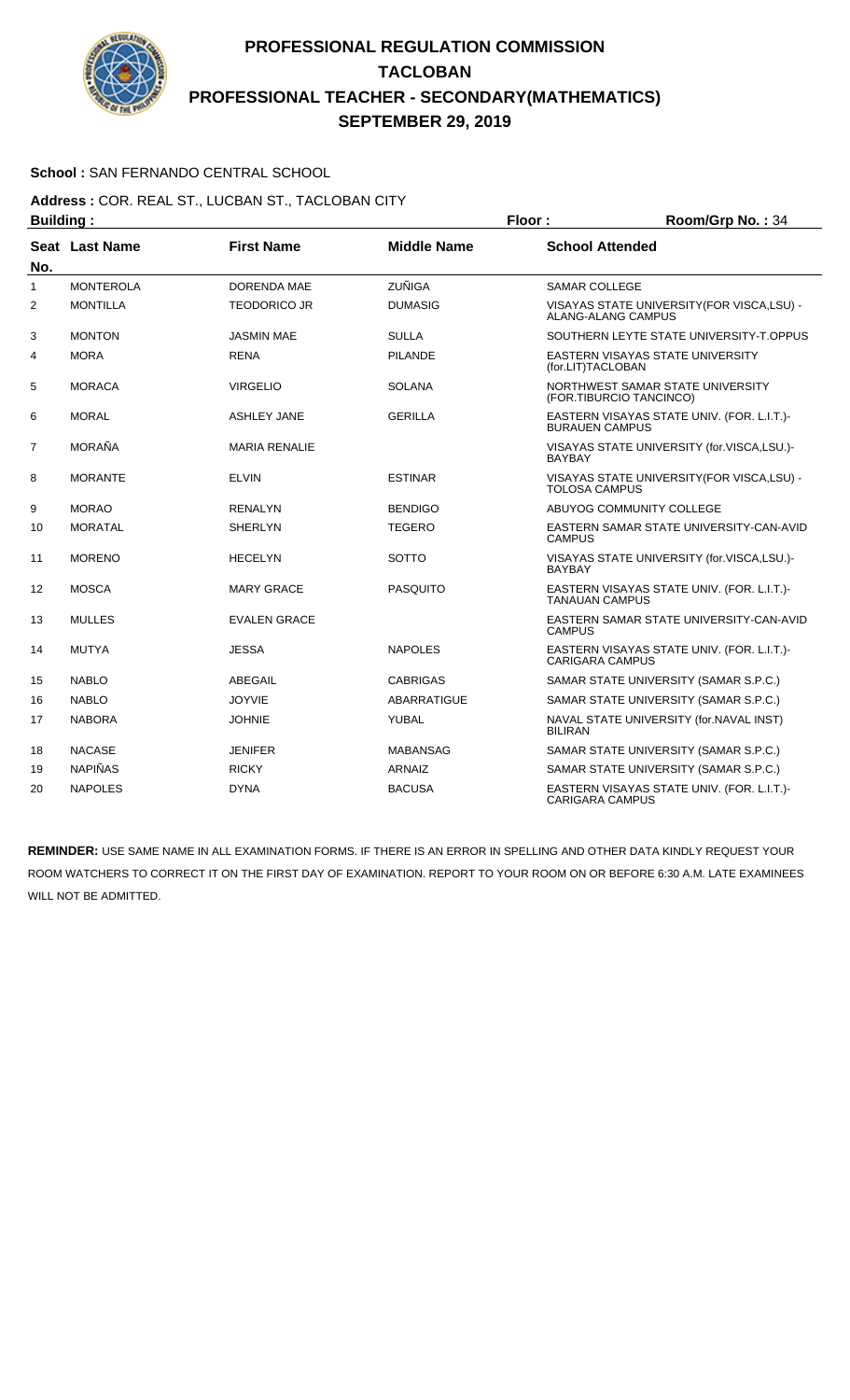

### **School :** SAN FERNANDO CENTRAL SCHOOL

**Address :** COR. REAL ST., LUCBAN ST., TACLOBAN CITY **Building : Floor : Room/Grp No. :** 35

| No.            | Seat Last Name  | <b>First Name</b>      | <b>Middle Name</b> | <b>School Attended</b>                                               |
|----------------|-----------------|------------------------|--------------------|----------------------------------------------------------------------|
| 1              | <b>NAPUTO</b>   | <b>MOZART</b>          | <b>REDOÑA</b>      | EASTERN VISAYAS STATE UNIVERSITY<br>(for.LIT)TACLOBAN                |
| $\overline{2}$ | <b>NARTEA</b>   | <b>JUSTINE</b>         | <b>NOVA</b>        | EASTERN VISAYAS STATE UNIV. (FOR. L.I.T.)-<br><b>CARIGARA CAMPUS</b> |
| 3              | <b>NATULLA</b>  | <b>DANEKA</b>          | <b>NOBLE</b>       | VISAYAS STATE UNIVERSITY(FOR VISCA,LSU) -<br><b>TOLOSA CAMPUS</b>    |
| 4              | <b>NAVAL</b>    | ANGELITA               | <b>MINOSA</b>      | LEYTE NORMAL UNIVERSITY                                              |
| 5              | <b>NAVAL</b>    | MA. ELLAINE JASMINE    |                    | EASTERN VISAYAS STATE UNIV. (FOR. L.I.T.)-<br><b>CARIGARA CAMPUS</b> |
| 6              | <b>NAVORA</b>   | <b>RENOR</b>           | <b>NAVILGAS</b>    | EASTERN VISAYAS STATE UNIV. (FOR. L.I.T.)-<br><b>CARIGARA CAMPUS</b> |
| $\overline{7}$ | <b>NAYANGA</b>  | <b>MILKAH</b>          | <b>REOYAN</b>      | NORTHWEST SAMAR STATE UNIVERSITY<br>(FOR.TIBURCIO TANCINCO)          |
| 8              | <b>NAZARETH</b> | <b>MARICAR</b>         | LAZADA             | EASTERN VISAYAS STATE UNIV. (FOR. L.I.T.)-<br><b>BURAUEN CAMPUS</b>  |
| 9              | <b>NAZARIO</b>  | <b>HANELYN</b>         | SERAÑA             | EASTERN VISAYAS STATE UNIV. (FOR. L.I.T.)-<br>ORMOC CAMPUS           |
| 10             | <b>NEBRIL</b>   | <b>MARESA</b>          | PELAYO             | EASTERN SAMAR STATE UNIVERSITY-BORONGAN                              |
| 11             | <b>NECOSIA</b>  | <b>ELITA</b>           |                    | <b>BUENAVISTA COMMUNITY COLLEGE</b>                                  |
| 12             | <b>NEDRUDA</b>  | <b>CHESTER CLINTON</b> | <b>GERVACIO</b>    | <b>LEYTE COLLEGES</b>                                                |
| 13             | <b>NEYPES</b>   | <b>ALDRIN</b>          | <b>NACOR</b>       | EASTERN VISAYAS STATE UNIV. (FOR. L.I.T.)-<br>ORMOC CAMPUS           |
| 14             | <b>NICANOR</b>  | <b>DOMENIC</b>         | <b>MATIGA</b>      | EASTERN VISAYAS STATE UNIV. (FOR. L.I.T.)-<br><b>CARIGARA CAMPUS</b> |
| 15             | <b>NICART</b>   | <b>EMMA</b>            | <b>TOONG</b>       | ASIAN DEVELOPMENT FOUNDATION COLLEGE                                 |
| 16             | <b>NODALO</b>   | <b>HAZEL ANN</b>       | <b>SARDUA</b>      | SOUTHERN LEYTE STATE UNIVERSITY (SLSCST)-<br>SOGOD                   |
| 17             | <b>NOFIES</b>   | <b>MARK LOUIE</b>      | <b>NORCIO</b>      | EASTERN SAMAR STATE UNIVERSITY-BORONGAN                              |
| 18             | <b>NORCIO</b>   | <b>DONARD</b>          | <b>PICARDAL</b>    | <b>METRO MANILA COLLEGE</b>                                          |
| 19             | <b>NOREGA</b>   | JAN EDEMAR             | <b>CALIXTRO</b>    | ABUYOG COMMUNITY COLLEGE                                             |
| 20             | <b>NOROÑA</b>   | <b>JULIUS ROMEO</b>    | <b>CABORNEY</b>    | EASTERN SAMAR STATE UNIVERSITY-CAN-AVID<br><b>CAMPUS</b>             |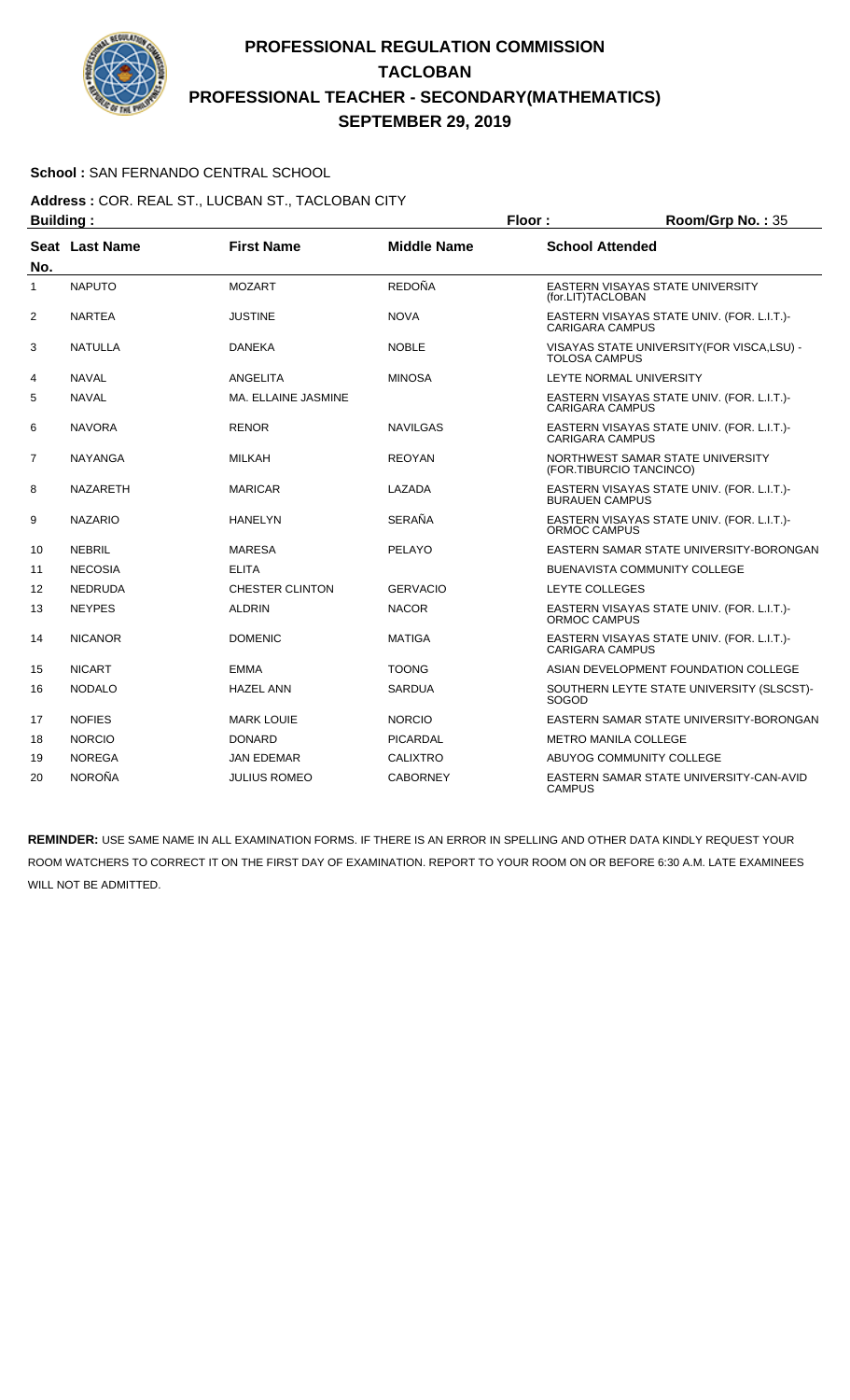

### **School :** SAN FERNANDO CENTRAL SCHOOL

#### **Address :** COR. REAL ST., LUCBAN ST., TACLOBAN CITY **Building : Floor : Room/Grp No. :** 36

|                | .               |                    |                    |                                                                      |
|----------------|-----------------|--------------------|--------------------|----------------------------------------------------------------------|
| No.            | Seat Last Name  | <b>First Name</b>  | <b>Middle Name</b> | <b>School Attended</b>                                               |
| 1              | <b>NOTE</b>     | <b>MARIFE</b>      | <b>PESIDAS</b>     | <b>SAMAR COLLEGE</b>                                                 |
| $\overline{2}$ | <b>NOVELA</b>   | <b>ROSALIE</b>     | <b>PAIREZ</b>      | NAVAL STATE UNIVERSITY (for.NAVAL INST)-<br><b>NAVAL</b>             |
| 3              | <b>OBEJERA</b>  | <b>DYSAVEL</b>     | <b>CABINTA</b>     | HOLY CROSS COLLEGE OF CARIGARA                                       |
| 4              | <b>OBERA</b>    | <b>DIANA ROSE</b>  | <b>PATANO</b>      | VISAYAS STATE UNIVERSITY (FOR VISCA, LSU) -<br>ALANG-ALANG CAMPUS    |
| 5              | <b>OBINA</b>    | <b>MARIAN MERA</b> | <b>APAR</b>        | EASTERN SAMAR STATE UNIVERSITY-BORONGAN                              |
| 6              | <b>OBIÑA</b>    | <b>WENALYN</b>     | <b>MUYCO</b>       | VISAYAS STATE UNIVERSITY(FOR VISCA,LSU) -<br>ALANG-ALANG CAMPUS      |
| $\overline{7}$ | <b>OCA</b>      | <b>JELLVANEY</b>   | <b>ABENOJA</b>     | SOUTHERN LEYTE STATE UNIVERSITY-T.OPPUS                              |
| 8              | <b>OCENADA</b>  | <b>JESSA</b>       | <b>GODEN</b>       | SAMAR STATE UNIVERSITY (SAMAR S.P.C.)                                |
| 9              | <b>OCHONDRA</b> | <b>EDGARDO JR</b>  | <b>SABINAY</b>     | NAVAL STATE UNIVERSITY (for.NAVAL INST)<br><b>BILIRAN</b>            |
| 10             | <b>OCTA</b>     | <b>JUSTIN</b>      | CAPILO             | EASTERN VISAYAS STATE UNIVERSITY<br>(for.LIT)TACLOBAN                |
| 11             | <b>ODON</b>     | MA. GRACELDA       | <b>BALDEDOMAR</b>  | EASTERN SAMAR STATE UNIVERSITY-SALCEDO<br><b>CAMPUS</b>              |
| 12             | <b>OGAY</b>     | LOVELY             | <b>ARDISON</b>     | VISAYAS STATE UNIVERSITY (FOR VISCA, LSU) -<br><b>TOLOSA CAMPUS</b>  |
| 13             | <b>OLEDAN</b>   | <b>AIVIE</b>       | ARIZA              | EASTERN VISAYAS STATE UNIV. (FOR. L.I.T.)-<br><b>CARIGARA CAMPUS</b> |
| 14             | OLENDAN         | JAMIE              | CALDONA            | VISAYAS STATE UNIVERSITY (FOR VISCA, LSU) -<br><b>TOLOSA CAMPUS</b>  |
| 15             | <b>OLFINDO</b>  | <b>JONER</b>       | <b>BADAL</b>       | CAVITE WEST POINT COLLEGE                                            |
| 16             | <b>OMALAY</b>   | <b>ROLDAN</b>      | <b>ESPINA</b>      | FRANCISCAN COLLEGE OF THE IMMACULATE<br>CONCEPTION-BAYBAY            |
| 17             | <b>OMEGA</b>    | <b>ROSELLE</b>     | <b>FORMENTERA</b>  | EASTERN VISAYAS STATE UNIV. (FOR. L.I.T.)-<br>ORMOC CAMPUS           |
| 18             | OÑATE           | <b>FLORAVIE</b>    | <b>MORADA</b>      | EASTERN VISAYAS STATE UNIVERSITY<br>(for.LIT)TACLOBAN                |
| 19             | <b>ONTIMARE</b> | <b>QUEENA</b>      | <b>DEL PILAR</b>   | EASTERN VISAYAS STATE UNIV. (FOR. L.I.T.)-<br><b>BURAUEN CAMPUS</b>  |
| 20             | <b>OPADA</b>    | <b>JAMAICA</b>     | SABANDEJA          | EASTERN SAMAR STATE UNIVERSITY-CAN-AVID<br><b>CAMPUS</b>             |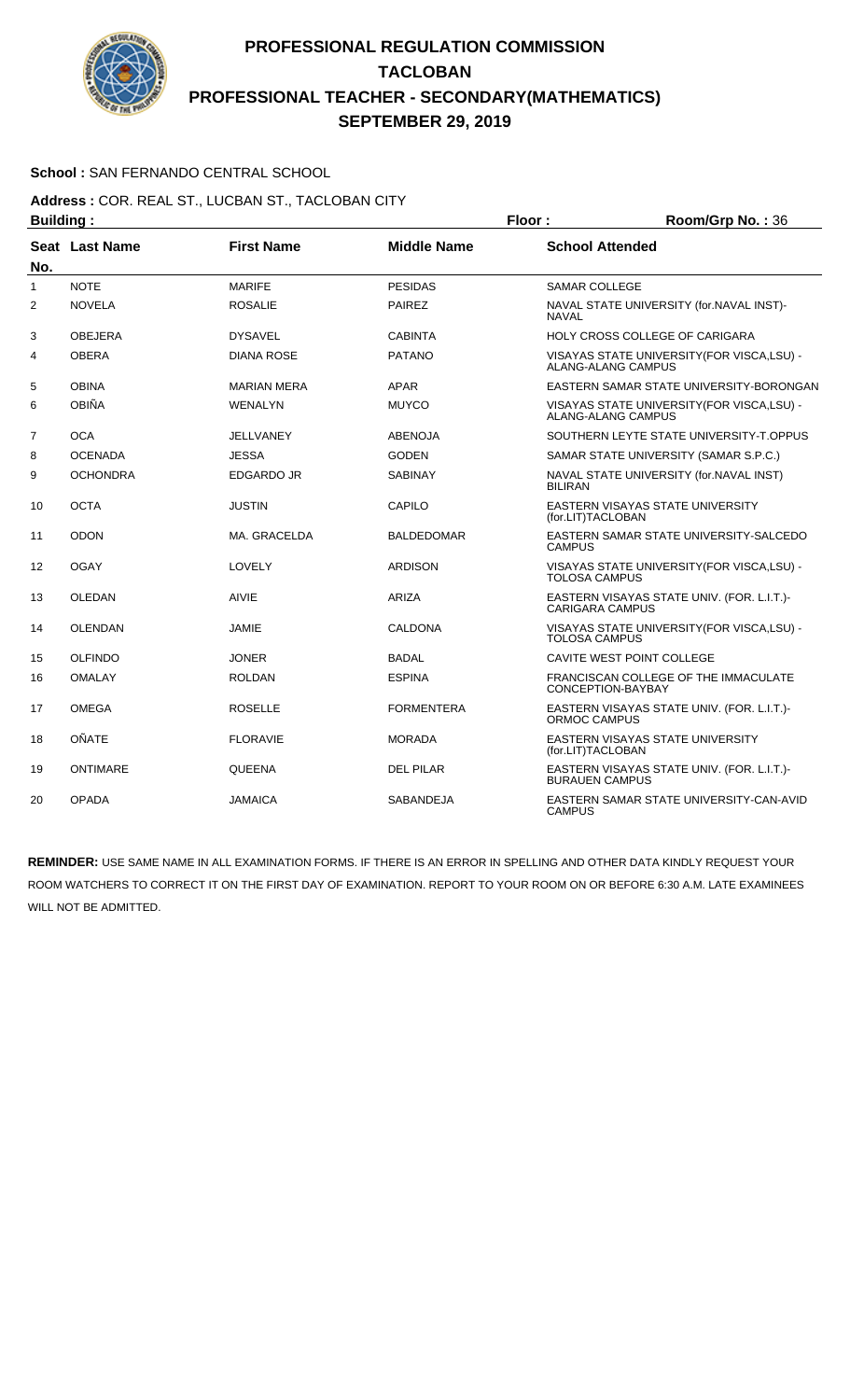

### **School :** SAN FERNANDO CENTRAL SCHOOL

#### **Address :** COR. REAL ST., LUCBAN ST., TACLOBAN CITY **Building : Floor : Floor : Room/Grp No. : 37**

| No. | Seat Last Name    | <b>First Name</b>    | <b>Middle Name</b> | <b>School Attended</b>                                               |  |
|-----|-------------------|----------------------|--------------------|----------------------------------------------------------------------|--|
| 1   | <b>OPANDA</b>     | <b>ROLEN</b>         | CANION             | EASTERN SAMAR STATE UNIVERSITY-CAN-AVID<br><b>CAMPUS</b>             |  |
| 2   | <b>ORBASE</b>     | <b>EMMANUEL</b>      | <b>MACAPAÑAS</b>   | UNIVERSITY OF CEBU                                                   |  |
| 3   | <b>ORBASIDO</b>   | <b>NEIL</b>          | <b>BACASNO</b>     | LEYTE COLLEGES                                                       |  |
| 4   | ORBEÑA            | <b>TONETTE GRACE</b> | <b>MABUTIN</b>     | NAVAL STATE UNIVERSITY (for.NAVAL INST)-<br><b>NAVAL</b>             |  |
| 5   | <b>ORCALES</b>    | <b>MARLYN</b>        | TANGPUZ            | VISAYAS STATE UNIVERSITY (FOR VISCA, LSU) -<br><b>TOLOSA CAMPUS</b>  |  |
| 6   | <b>ORDOVEZ</b>    | <b>JANE ANN</b>      | <b>BLANCO</b>      | <b>EASTERN VISAYAS STATE UNIVERSITY</b><br>(for.LIT)TACLOBAN         |  |
| 7   | ORGADA            | <b>PRINCE NIKKO</b>  | <b>LUCERO</b>      | <b>XAVIER UNIVERSITY</b>                                             |  |
| 8   | ORIENDO           | <b>MA. ROSELLE</b>   | <b>DIAZ</b>        | NORTHWEST SAMAR STATE UNIVERSITY<br>(FOR.TIBURCIO TANCINCO)          |  |
| 9   | ORQUIT            | MA. GERALDINE        | <b>ALOLOR</b>      | EASTERN VISAYAS STATE UNIVERSITY<br>(for.LIT)TACLOBAN                |  |
| 10  | <b>PABILLO</b>    | <b>RIZZANETH</b>     | <b>MORADOS</b>     | VISAYAS STATE UNIVERSITY (FOR VISCA, LSU) -<br>ALANG-ALANG CAMPUS    |  |
| 11  | <b>PABUA</b>      | SHIELA MAE           | CABANJEN           | SAMAR STATE UNIVERSITY (SAMAR S.P.C.)                                |  |
| 12  | <b>PACALDO</b>    | <b>REYNALYN</b>      | <b>GUASIL</b>      | ABUYOG COMMUNITY COLLEGE                                             |  |
| 13  | <b>PACAYDE</b>    | <b>JENNY ANN</b>     | <b>SUMALINOG</b>   | VISAYAS STATE UNIVERSITY (for.VISCA,LSU.)-<br><b>BAYBAY</b>          |  |
| 14  | <b>PACUAN</b>     | <b>MARY JOY</b>      | <b>BENDO</b>       | SAMAR STATE UNIVERSITY (SAMAR S.P.C.)                                |  |
| 15  | <b>PADILLA</b>    | <b>ARNOLD</b>        | <b>MONSALOD</b>    | VISAYAS STATE UNIVERSITY (FOR VISCA, LSU) -<br><b>VILLABA CAMPUS</b> |  |
| 16  | <b>PADIT</b>      | <b>ROSALIE</b>       | <b>MACAWILE</b>    | EASTERN SAMAR STATE UNIVERSITY-SALCEDO<br><b>CAMPUS</b>              |  |
| 17  | <b>PADRO</b>      | ANGIEZIL             | <b>PALADA</b>      | EASTERN SAMAR STATE UNIVERSITY-BORONGAN                              |  |
| 18  | PAGULAYAN         | <b>LIANNE</b>        | PEÑALBA            | EASTERN SAMAR STATE UNIVERSITY-BORONGAN                              |  |
| 19  | PAJANUSTAN        | JENEN                | <b>LONZAGA</b>     | SAINT MARY'S COLLEGE (ST. JOSEPH'S COLL.)-<br><b>BORONGAN</b>        |  |
| 20  | <b>PAJANUSTAN</b> | <b>VERNA MAE</b>     | <b>NOROMBABA</b>   | EASTERN SAMAR STATE UNIVERSITY-CAN-AVID<br><b>CAMPUS</b>             |  |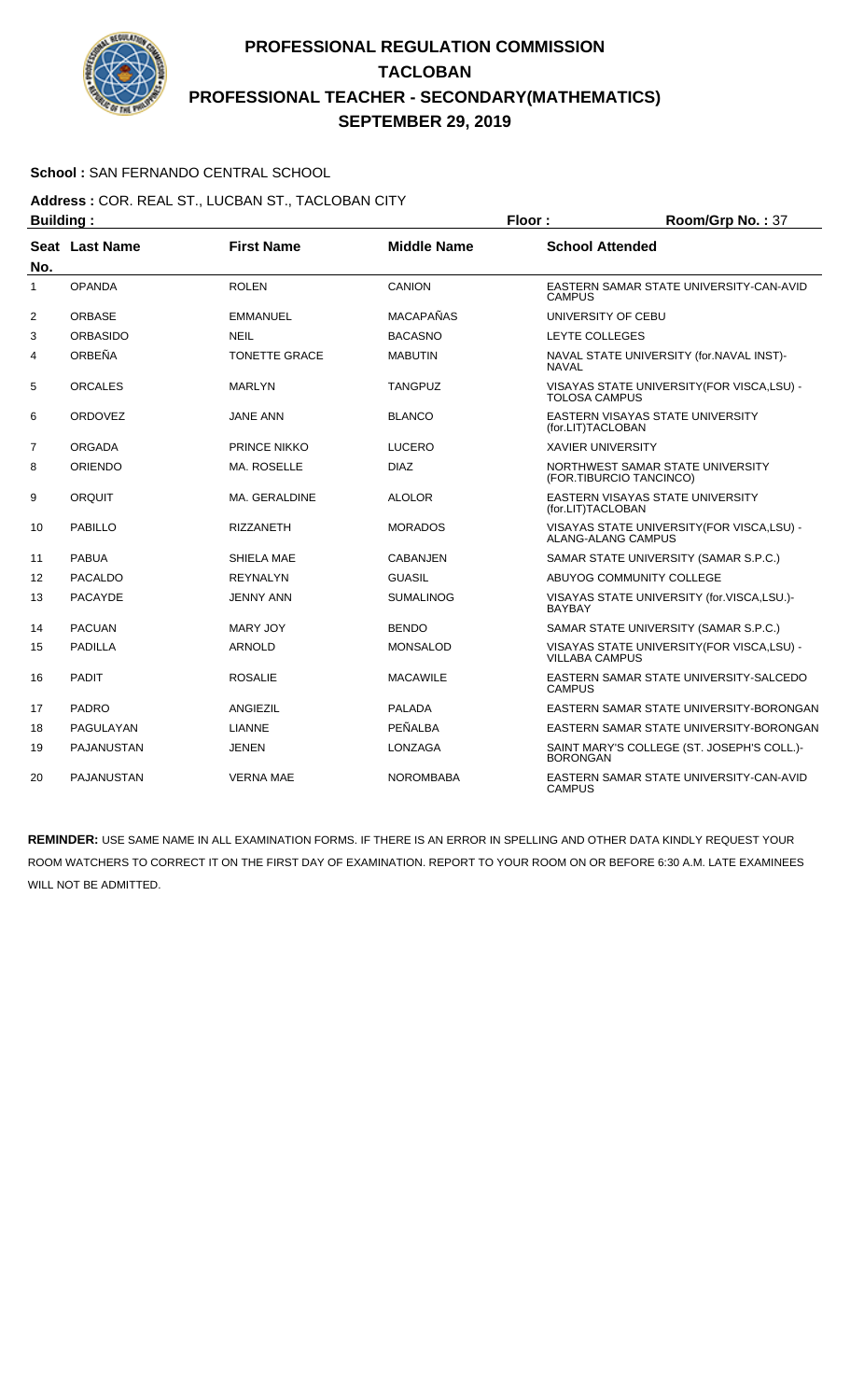

### **School :** SAN FERNANDO CENTRAL SCHOOL

**Address :** COR. REAL ST., LUCBAN ST., TACLOBAN CITY **Building : Floor : Room/Grp No. :** 38

|                   | -------- <u>-</u> - |                    |                    |                                                                      |
|-------------------|---------------------|--------------------|--------------------|----------------------------------------------------------------------|
| No.               | Seat Last Name      | <b>First Name</b>  | <b>Middle Name</b> | <b>School Attended</b>                                               |
| 1                 | <b>PAJARES</b>      | <b>JHONREY</b>     | <b>RAPIS</b>       | EASTERN SAMAR STATE UNIVERSITY-SALCEDO<br><b>CAMPUS</b>              |
| $\overline{2}$    | <b>PALAD</b>        | <b>JAHZEEL</b>     | <b>SALGARINO</b>   | PALOMPON INSTITUTE OF TECHNOLOGY-<br><b>PALOMPON</b>                 |
| 3                 | <b>PALARDON</b>     | <b>RYAN</b>        | LOLAN              | NORTHWEST SAMAR STATE UNIVERSITY<br>(FOR.TIBURCIO TANCINCO)          |
| 4                 | <b>PALCONIT</b>     | <b>JO-AN</b>       | <b>CAÑETE</b>      | NAVAL STATE UNIVERSITY (for.NAVAL INST)-<br><b>NAVAL</b>             |
| 5                 | <b>PANAL</b>        | <b>JESSIE</b>      | <b>JUSAYAN</b>     | EASTERN VISAYAS STATE UNIV. (FOR. L.I.T.)-<br><b>CARIGARA CAMPUS</b> |
| 6                 | <b>PANDO</b>        | <b>MERELY</b>      | <b>DANIOLCO</b>    | SAINT JOSEPH'S COLLEGE-MAASIN                                        |
| $\overline{7}$    | <b>PANILAG</b>      | <b>MYLENE</b>      | <b>ARSENAL</b>     | EASTERN VISAYAS STATE UNIV. (FOR. L.I.T.)-<br>ORMOC CAMPUS           |
| 8                 | <b>PANIS</b>        | <b>ERWILL JOHN</b> | <b>ROSAL</b>       | EASTERN VISAYAS STATE UNIV. (FOR. L.I.T.)-<br><b>CARIGARA CAMPUS</b> |
| 9                 | <b>PAPIONA</b>      | <b>EMELYN</b>      | <b>PRESENTE</b>    | SAMAR STATE UNIVERSITY (SAMAR S.P.C.)                                |
| 10                | <b>PAPURAN</b>      | <b>JEREMIE</b>     | <b>ASTORGA</b>     | EASTERN VISAYAS STATE UNIV. (FOR. L.I.T.)-<br><b>CARIGARA CAMPUS</b> |
| 11                | <b>PARADO</b>       | <b>CATRINA</b>     | <b>PAJARES</b>     | JE MONDEJAR COMPUTER COLLEGE                                         |
| $12 \overline{ }$ | <b>PARADO</b>       | <b>SHERYL</b>      | <b>CINCO</b>       | ASIAN DEVELOPMENT FOUNDATION COLLEGE                                 |
| 13                | <b>PARAISO</b>      | <b>JUNSLYN</b>     | <b>SALAVEREZ</b>   | FRANCISCAN COLLEGE OF THE IMMACULATE<br>CONCEPTION-BAYBAY            |
| 14                | <b>PARDILAN</b>     | <b>MARICAR</b>     | <b>ESCALANTE</b>   | EASTERN SAMAR STATE UNIVERSITY-SALCEDO<br><b>CAMPUS</b>              |
| 15                | PARDILLO            | <b>MAE</b>         | <b>DIVERA</b>      | EASTERN VISAYAS STATE UNIV. (FOR. L.I.T.)-<br>ORMOC CAMPUS           |
| 16                | <b>PAREDES</b>      | <b>JOVELYN</b>     | <b>AUMENTO</b>     | EASTERN VISAYAS STATE UNIV. (FOR. L.I.T.)-<br><b>BURAUEN CAMPUS</b>  |
| 17                | <b>PARONE</b>       | <b>JERALEN</b>     | <b>DALINA</b>      | VISAYAS STATE UNIVERSITY (FOR VISCA, LSU) -<br><b>TOLOSA CAMPUS</b>  |
| 18                | <b>PARTOZA</b>      | <b>MARICEL</b>     | <b>ABING</b>       | NORTHWEST SAMAR STATE UNIVERSITY<br>(FOR.TIBURCIO TANCINCO)          |
| 19                | <b>PASCULADO</b>    | <b>ELIZAR</b>      | <b>LUTRAGO</b>     | VISAYAS STATE UNIVERSITY (FOR VISCA, LSU) -<br><b>VILLABA CAMPUS</b> |
| 20                | <b>PATERNO</b>      | <b>DAISY MAE</b>   | <b>BAJA</b>        | BOHOL ISLAND STATE UNIVERSITY<br>(FOR.CVSCAFT)-CANDIJAY              |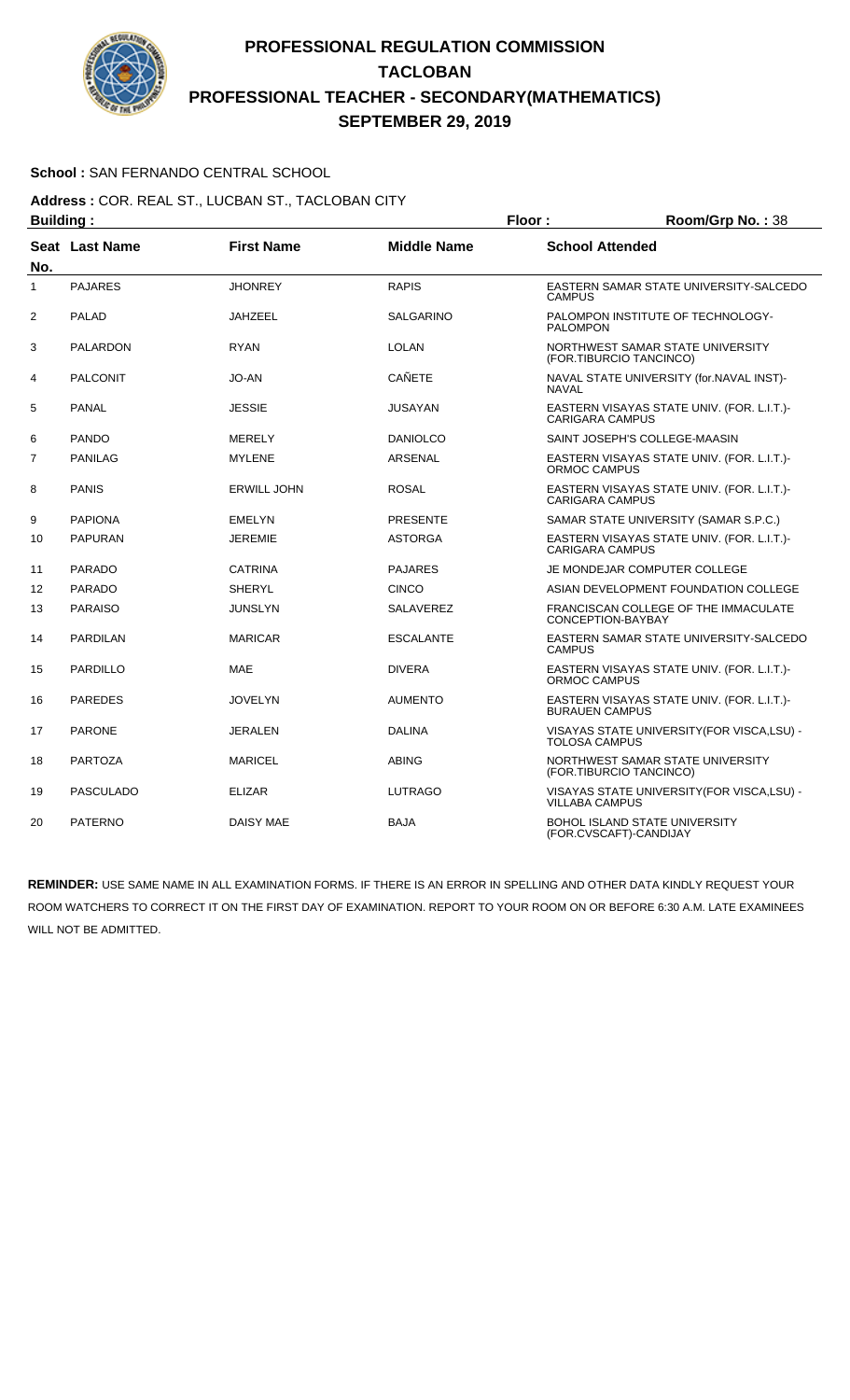

### **School :** SAN FERNANDO CENTRAL SCHOOL

**Address :** COR. REAL ST., LUCBAN ST., TACLOBAN CITY **Building : Floor : Room/Grp No. : 39** 

| No.            | <b>Seat Last Name</b> | <b>First Name</b>  | <b>Middle Name</b> | <b>School Attended</b>                                               |
|----------------|-----------------------|--------------------|--------------------|----------------------------------------------------------------------|
| 1              | PATIÑO                | <b>MICAH GRACE</b> | <b>RUBIATO</b>     | EASTERN VISAYAS STATE UNIV. (FOR. L.I.T.)-<br>ORMOC CAMPUS           |
| $\overline{2}$ | <b>PEDEN</b>          | <b>REYNALDO</b>    | GALLEGO            | NAVAL STATE UNIVERSITY (for. NAVAL INST)<br><b>BILIRAN</b>           |
| 3              | PELAYO                | <b>GERAN CLINT</b> | <b>ONDE</b>        | EASTERN VISAYAS STATE UNIV. (FOR. L.I.T.)-<br>ORMOC CAMPUS           |
| 4              | <b>PELICANO</b>       | <b>JESSAME</b>     | O                  | VISAYAS STATE UNIVERSITY (FOR VISCA, LSU) -<br><b>TOLOSA CAMPUS</b>  |
| 5              | <b>PELIN</b>          | <b>WINNIE LYN</b>  | <b>DOYUHIN</b>     | VISAYAS STATE UNIVERSITY (FOR VISCA, LSU) -<br><b>ISABEL CAMPUS</b>  |
| 6              | PEÑARANDA             | <b>JASMINE</b>     | <b>VILLARINO</b>   | VISAYAS STATE UNIVERSITY (FOR VISCA, LSU) -<br>ALANG-ALANG CAMPUS    |
| $\overline{7}$ | PEÑARANDA             | <b>JESICA</b>      | <b>DELVO</b>       | EASTERN VISAYAS STATE UNIV. (FOR. L.I.T.)-<br><b>CARIGARA CAMPUS</b> |
| 8              | <b>PENING</b>         | <b>JAKE-ANN</b>    | SELMOGAN           | EASTERN VISAYAS STATE UNIV. (FOR. L.I.T.)-<br>ORMOC CAMPUS           |
| 9              | <b>PENSONA</b>        | <b>RONALD</b>      | <b>ASOMBRADO</b>   | ABUYOG COMMUNITY COLLEGE                                             |
| 10             | <b>PEPE</b>           | <b>MARIFE</b>      | OMEGA              | EASTERN VISAYAS STATE UNIV. (FOR. L.I.T.)-<br>ORMOC CAMPUS           |
| 11             | <b>PEPITO</b>         | <b>GECEL MARIE</b> | <b>MONTEFOLKA</b>  | EASTERN VISAYAS STATE UNIV. (FOR. L.I.T.)-<br>ORMOC CAMPUS           |
| 12             | <b>PEREZ</b>          | JL                 | <b>CAJEFE</b>      | PALOMPON INSTITUTE OF TECHNOLOGY-<br><b>PALOMPON</b>                 |
| 13             | <b>PERIDA</b>         | <b>NEMIA</b>       | <b>MILITANTE</b>   | HOLY CROSS COLLEGE OF CARIGARA                                       |
| 14             | <b>PERTEZ</b>         | NIñA MAY           | <b>ABOLENCIA</b>   | EASTERN SAMAR STATE UNIVERSITY-SALCEDO<br><b>CAMPUS</b>              |
| 15             | PETILLA               | <b>JANNINE</b>     | <b>MAURILLO</b>    | VISAYAS STATE UNIVERSITY (FOR VISCA, LSU) -<br>ALANG-ALANG CAMPUS    |
| 16             | <b>PETILOS</b>        | <b>JUNE GRACE</b>  | <b>SUAREZ</b>      | NORTHWEST SAMAR STATE UNIVERSITY<br>(FOR.TIBURCIO TANCINCO)          |
| 17             | <b>PETILOS</b>        | <b>MIA CHRIS</b>   | <b>DOLLETE</b>     | EASTERN VISAYAS STATE UNIV. (FOR. L.I.T.)-<br><b>CARIGARA CAMPUS</b> |
| 18             | <b>PEUSCA</b>         | <b>ULYROSE</b>     | <b>NACUSPAD</b>    | LEYTE COLLEGES                                                       |
| 19             | <b>PIANO</b>          | ALEJANDRO JR       | <b>MARTINITO</b>   | EASTERN VISAYAS STATE UNIV. (FOR. L.I.T.)-<br>ORMOC CAMPUS           |
| 20             | <b>PIANO</b>          | <b>FRANCIS</b>     | <b>GILBOY</b>      | EASTERN VISAYAS STATE UNIV. (FOR. L.I.T.)-<br>ORMOC CAMPUS           |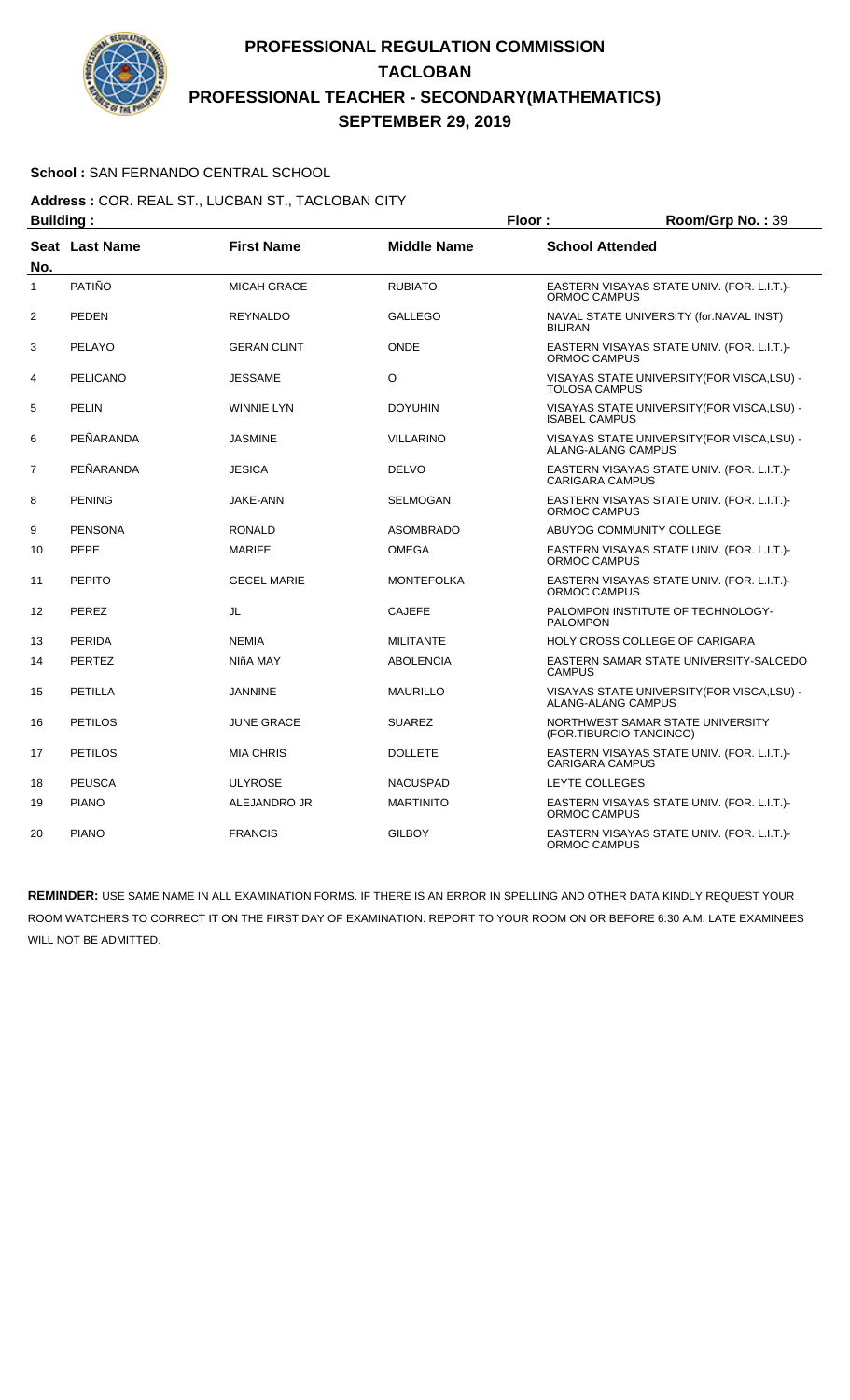

### **School :** SAN FERNANDO CENTRAL SCHOOL

**Address :** COR. REAL ST., LUCBAN ST., TACLOBAN CITY **Building : Floor : Floor : Room/Grp No. :** 40

| No.            | Seat Last Name  | <b>First Name</b>  | <b>Middle Name</b> | <b>School Attended</b>                                              |
|----------------|-----------------|--------------------|--------------------|---------------------------------------------------------------------|
| 1              | <b>PICA</b>     | CARMELA            | <b>MAGNAWA</b>     | VISAYAS STATE UNIVERSITY (FOR VISCA, LSU) -<br><b>TOLOSA CAMPUS</b> |
| 2              | <b>PICA</b>     | <b>JERRY JR</b>    | <b>BOCO</b>        | LEYTE NORMAL UNIVERSITY                                             |
| 3              | <b>PICA</b>     | <b>JONALEX</b>     | <b>GUDMALIN</b>    | VISAYAS STATE UNIVERSITY (FOR VISCA, LSU) -<br><b>TOLOSA CAMPUS</b> |
| 4              | <b>PICORRO</b>  | CARLO              | <b>BANTACULO</b>   | SOUTHERN LEYTE STATE UNIVERSITY-T.OPPUS                             |
| 5              | <b>PIMENTEL</b> | <b>DEXTER</b>      | <b>TEJADA</b>      | SOUTHERN LEYTE STATE UNIVERSITY - SAN<br><b>JUAN CAMPUS</b>         |
| 6              | <b>PINDOT</b>   | <b>MARVIN</b>      | <b>LUMPAS</b>      | EASTERN VISAYAS STATE UNIVERSITY<br>(for.LIT)TACLOBAN               |
| $\overline{7}$ | <b>PITALLAR</b> | <b>JULISA</b>      | <b>VERRA</b>       | VISAYAS STATE UNIVERSITY (for.VISCA,LSU.)-<br><b>BAYBAY</b>         |
| 8              | <b>PLANA</b>    | <b>JHUN MAR</b>    | <b>BALEÑA</b>      | EASTERN SAMAR STATE UNIVERSITY-CAN-AVID<br><b>CAMPUS</b>            |
| 9              | <b>PLIMACO</b>  | <b>BEVERLY</b>     | <b>BITANGCOR</b>   | EASTERN VISAYAS STATE UNIVERSITY<br>(for.LIT)TACLOBAN               |
| 10             | POLIÑO          | <b>JEFFY</b>       | <b>WENCESLAO</b>   | EASTERN VISAYAS STATE UNIV. (FOR. L.I.T.)-<br>ORMOC CAMPUS          |
| 11             | <b>POMBO</b>    | <b>JOMAR</b>       | <b>TAPON</b>       | EASTERN SAMAR STATE UNIVERSITY-CAN-AVID<br><b>CAMPUS</b>            |
| 12             | <b>PONES</b>    | <b>MARK ALBERT</b> | <b>PENSOTES</b>    | EASTERN VISAYAS STATE UNIVERSITY<br>(for.LIT)TACLOBAN               |
| 13             | <b>PONO</b>     | <b>MERYL LINDA</b> | <b>NACIONAL</b>    | SAINT PETER'S COLLEGE OF ORMOC                                      |
| 14             | <b>PORTA</b>    | <b>MARYLYN</b>     | <b>SALAZAR</b>     | SAMAR STATE UNIVERSITY (SAMAR S.P.C.)                               |
| 15             | <b>PORTILES</b> | <b>ROSALIO</b>     | <b>ELJERA</b>      | EASTERN SAMAR STATE UNIVERSITY-CAN-AVID<br><b>CAMPUS</b>            |
| 16             | <b>PORTON</b>   | <b>GENSYL</b>      | <b>PAJANUSTAN</b>  | LEYTE NORMAL UNIVERSITY                                             |
| 17             | <b>POTOT</b>    | <b>RONALYN</b>     |                    | PALOMPON INSTITUTE OF TECHNOLOGY-<br><b>PALOMPON</b>                |
| 18             | PRESILDA        | <b>GIZELLE</b>     | <b>RAMIREZ</b>     | NAVAL STATE UNIVERSITY (for.NAVAL INST)-<br><b>NAVAL</b>            |
| 19             | <b>PRUEL</b>    | <b>NORMILIZA</b>   | <b>ODUYA</b>       | EASTERN SAMAR STATE UNIVERSITY-SALCEDO<br><b>CAMPUS</b>             |
| 20             | <b>PUJANTE</b>  | <b>KRIZZA MAE</b>  | <b>RUBENECIA</b>   | NORTHWEST SAMAR STATE UNIVERSITY<br>(FOR.TIBURCIO TANCINCO)         |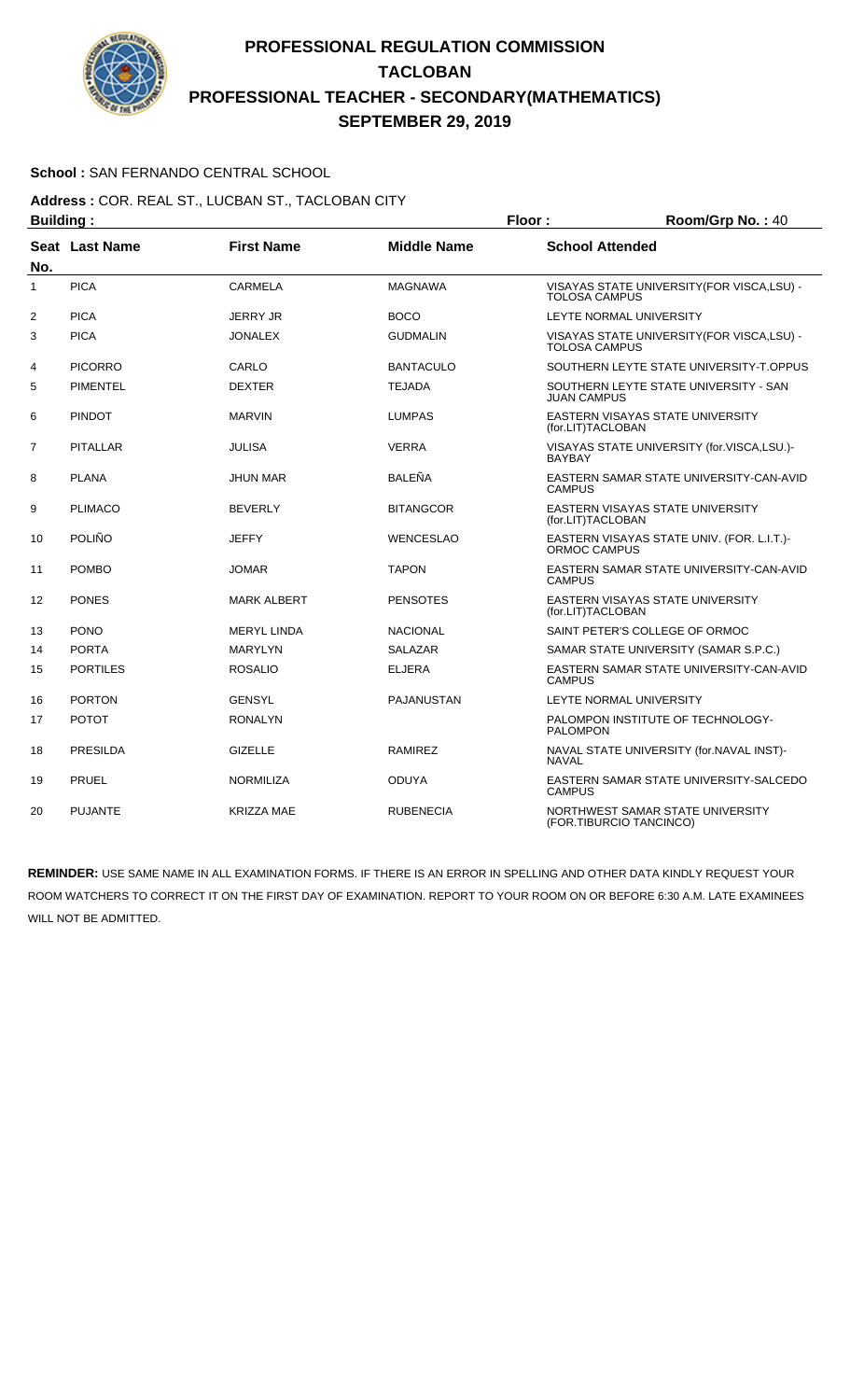

### **School :** SAN FERNANDO CENTRAL SCHOOL

**Address :** COR. REAL ST., LUCBAN ST., TACLOBAN CITY **Building : Floor : Room/Grp No. : 41** 

| No. | Seat Last Name  | <b>First Name</b>  | <b>Middle Name</b> | <b>School Attended</b>                                                   |
|-----|-----------------|--------------------|--------------------|--------------------------------------------------------------------------|
| 1   | QUILAQUIL       | <b>BRYAN</b>       | CASTRO             | VISAYAS STATE UNIVERSITY(FOR VISCA,LSU) -<br><b>ALANG-ALANG CAMPUS</b>   |
| 2   | QUILAY          | <b>PAULENE</b>     | <b>ROMERO</b>      | EASTERN VISAYAS STATE UNIV. (FOR. L.I.T.)-<br>ORMOC CAMPUS               |
| 3   | QUIMINALES      | AILEN              | <b>PADUA</b>       | EASTERN SAMAR STATE UNIVERSITY-GUIUAN<br><b>CAMPUS</b>                   |
| 4   | QUINATAGCAN     | <b>OLIVER</b>      | <b>SANICO</b>      | SAMAR STATE UNIVERSITY (SAMAR S.P.C.)                                    |
| 5   | <b>QUINTANA</b> | EDDIE JR           |                    | VISAYAS STATE UNIVERSITY (FOR VISCA, LSU) -<br><b>TOLOSA CAMPUS</b>      |
| 6   | <b>QUINTANA</b> | <b>LUCIA</b>       | <b>ASOY</b>        | EASTERN VISAYAS STATE UNIV. (FOR. L.I.T.)-<br><b>CARIGARA CAMPUS</b>     |
| 7   | <b>RAAGAS</b>   | <b>GLENDEL</b>     | <b>BRIEVA</b>      | EASTERN VISAYAS STATE UNIVERSITY<br>(for.LIT)TACLOBAN                    |
| 8   | <b>RAFAELES</b> | <b>HENRY</b>       | <b>DIONGZON</b>    | VISAYAS STATE UNIVERSITY(FOR VISCA,LSU) -<br><b>ISABEL CAMPUS</b>        |
| 9   | RAMIREZ         | <b>DEXTER</b>      | <b>TAVERA</b>      | VISAYAS STATE UNIVERSITY (for.VISCA,LSU.)-<br><b>BAYBAY</b>              |
| 10  | <b>RAMIREZ</b>  | LEIZL              | <b>DESQUITADO</b>  | AMA COMPUTER COLLEGE-TACLOBAN                                            |
| 11  | <b>RAMIREZ</b>  | <b>MARIEL</b>      | <b>MEDINO</b>      | VISAYAS STATE UNIVERSITY (FOR VISCA, LSU) -<br><b>TOLOSA CAMPUS</b>      |
| 12  | <b>RAMOS</b>    | <b>MILAROSE</b>    | <b>ALARCON</b>     | NORTHERN SAMAR ACADEMY                                                   |
| 13  | <b>RAMOS</b>    | ROSE ANN MAE       | <b>DELIMA</b>      | EASTERN VISAYAS STATE UNIVERSITY<br>(for.LIT)TACLOBAN                    |
| 14  | <b>RAPADA</b>   | <b>ANALYN</b>      | <b>AGRAVANTE</b>   | LEYTE NORMAL UNIVERSITY                                                  |
| 15  | <b>RAQUEL</b>   | ANGIELU            | <b>DATU</b>        | VISAYAS STATE UNIVERSITY (FOR VISCA, LSU) -<br><b>ALANG-ALANG CAMPUS</b> |
| 16  | <b>RAQUEL</b>   | <b>JENNY KEECE</b> | <b>DAZO</b>        | <b>EASTERN VISAYAS STATE UNIVERSITY</b><br>(for.LIT)TACLOBAN             |
| 17  | <b>RAYPAN</b>   | <b>SHERYL</b>      | <b>SENANGOTE</b>   | CHRIST THE KING COLLEGE OF CALBAYOG                                      |
| 18  | <b>RAYTOS</b>   | <b>NELSON</b>      | <b>CASTILLO</b>    | SAMAR STATE UNIVERSITY (SAMAR S.P.C.)                                    |
| 19  | <b>RAZA</b>     | JERAIAH            | QUIRIDO            | SOUTHERN LEYTE STATE UNIVERSITY-T.OPPUS                                  |
| 20  | <b>RAZO</b>     | AMELITA            | <b>ABAYHON</b>     | UNIVERSITY OF SOUTHERN PHILIPPINES                                       |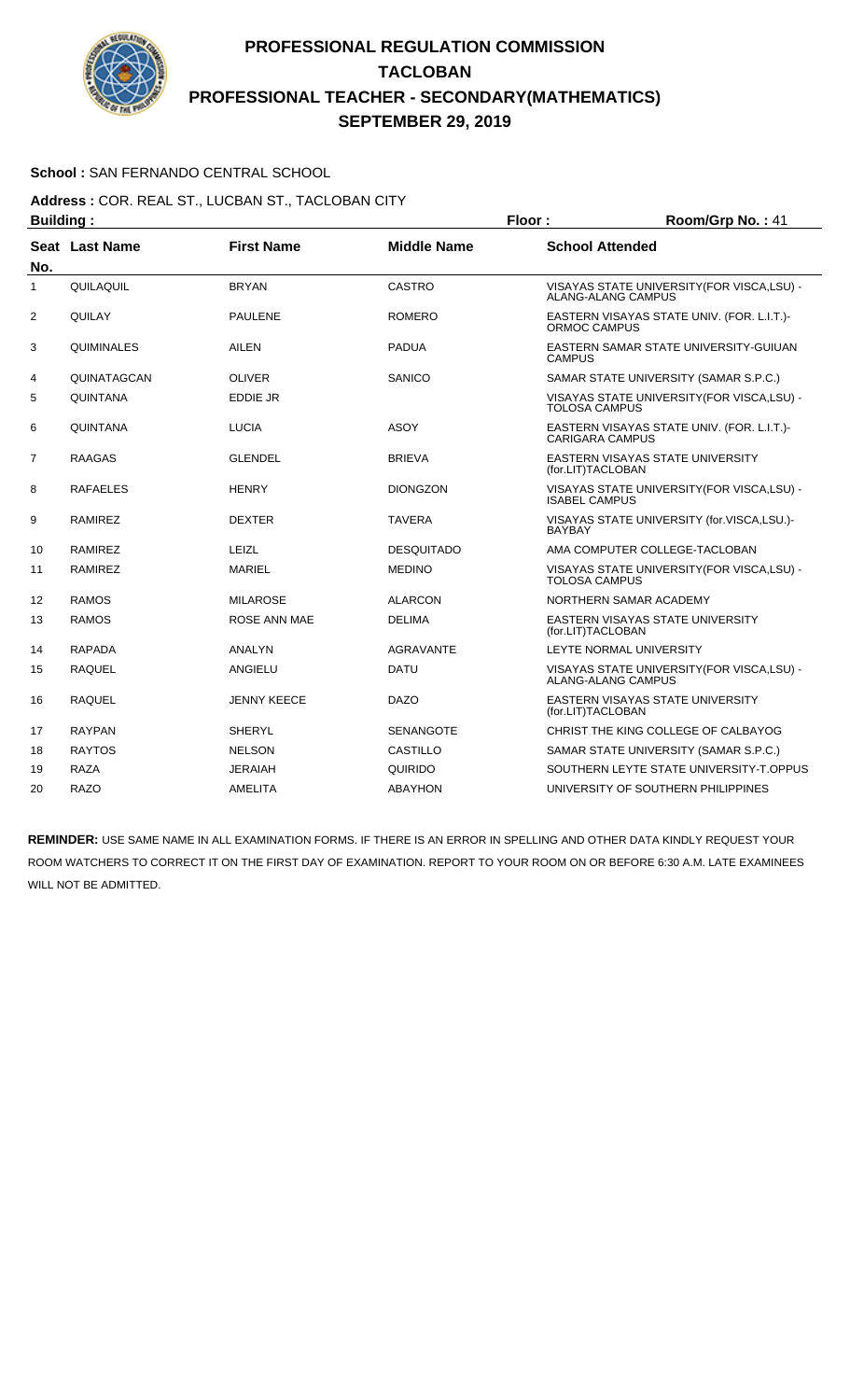

### **School :** SAN FERNANDO CENTRAL SCHOOL

**Address :** COR. REAL ST., LUCBAN ST., TACLOBAN CITY **Building : Floor : Floor : Room/Grp No. : 42** 

| -------- <u>-</u> |                       |                         |                    |                                                                          |
|-------------------|-----------------------|-------------------------|--------------------|--------------------------------------------------------------------------|
| No.               | <b>Seat Last Name</b> | <b>First Name</b>       | <b>Middle Name</b> | <b>School Attended</b>                                                   |
| 1                 | <b>REBATO</b>         | <b>MELVIN</b>           | PALADA             | EASTERN SAMAR STATE UNIVERSITY-CAN-AVID<br><b>CAMPUS</b>                 |
| 2                 | <b>REBEL</b>          | <b>CAMILLE</b>          | CAGARA             | VISAYAS STATE UNIVERSITY (FOR VISCA, LSU) -<br><b>TOLOSA CAMPUS</b>      |
| 3                 | <b>REBUYAS</b>        | <b>EL MARCH</b>         | <b>PRIETO</b>      | FRANCISCAN COLLEGE OF THE IMMACULATE<br>CONCEPTION-BAYBAY                |
| 4                 | <b>REDOÑA</b>         | <b>JUDITH</b>           | SARTILLO           | EASTERN VISAYAS STATE UNIV. (FOR. L.I.T.)-<br><b>DULAG CAMPUS</b>        |
| 5                 | <b>REDUBLA</b>        | <b>ERICA</b>            | <b>PONCE</b>       | EASTERN VISAYAS STATE UNIVERSITY<br>(for.LIT)TACLOBAN                    |
| 6                 | <b>REFUGIO</b>        | <b>LENY JOY</b>         | CASILLANO          | EASTERN SAMAR STATE UNIVERSITY-BORONGAN                                  |
| $\overline{7}$    | <b>REGINO</b>         | <b>VERNARDO</b>         | LAYAO              | PALOMPON INSTITUTE OF TECHNOLOGY-<br><b>PALOMPON</b>                     |
| 8                 | <b>RELI</b>           | LEVIJEAN                | <b>ADLAWAN</b>     | VISAYAS STATE UNIVERSITY (FOR VISCA, LSU) -<br><b>ALANG-ALANG CAMPUS</b> |
| 9                 | <b>RENDORA</b>        | <b>MYLENE</b>           | <b>PALCON</b>      | EASTERN VISAYAS STATE UNIV. (FOR. L.I.T.)-<br><b>CARIGARA CAMPUS</b>     |
| 10                | <b>RENOMERON</b>      | <b>JENNICA MAE</b>      | PAZA               | EASTERN VISAYAS STATE UNIV. (FOR. L.I.T.)-<br><b>BURAUEN CAMPUS</b>      |
| 11                | <b>REÑOSA</b>         | <b>RONA</b>             | <b>TUMANDAO</b>    | VISAYAS STATE UNIVERSITY (FOR VISCA, LSU) -<br><b>TOLOSA CAMPUS</b>      |
| 12                | <b>RESUENA</b>        | <b>GRESEL JAEN</b>      |                    | SOUTHERN LEYTE STATE UNIVERSITY-T.OPPUS                                  |
| 13                | <b>REYTAS</b>         | <b>EUNICE</b>           | <b>DULZA</b>       | SOUTHERN LEYTE STATE UNIVERSITY (SLSCST) -<br><b>HINUNANGAN CAMPUS</b>   |
| 14                | <b>RICABLANCA</b>     | <b>REA</b>              | <b>ALBIOR</b>      | PHILIPPINE NORMAL UNIVERSITY-MANILA                                      |
| 15                | <b>RICAPOR</b>        | <b>EVELYN</b>           | <b>MASIAS</b>      | EASTERN VISAYAS STATE UNIV. (FOR. L.I.T.)-<br>ORMOC CAMPUS               |
| 16                | <b>RIVERA</b>         | ERIC                    | <b>SUCO</b>        | SOUTHERN LEYTE STATE UNIVERSITY - SAN<br><b>JUAN CAMPUS</b>              |
| 17                | <b>RIVERA</b>         | <b>KRISTINE ABEGAIL</b> | <b>CANTOS</b>      | EASTERN SAMAR STATE UNIVERSITY-CAN-AVID<br><b>CAMPUS</b>                 |
| 18                | <b>ROA</b>            | <b>JOHN MARK</b>        | <b>LEONA</b>       | LEYTE NORMAL UNIVERSITY                                                  |
| 19                | <b>ROA</b>            | <b>MAMAR</b>            | CARIÑO             | VISAYAS STATE UNIVERSITY(FOR VISCA,LSU) -<br><b>TOLOSA CAMPUS</b>        |
| 20                | <b>ROBIS</b>          | <b>MAE</b>              | <b>MUGAS</b>       | EASTERN SAMAR STATE UNIVERSITY-BORONGAN                                  |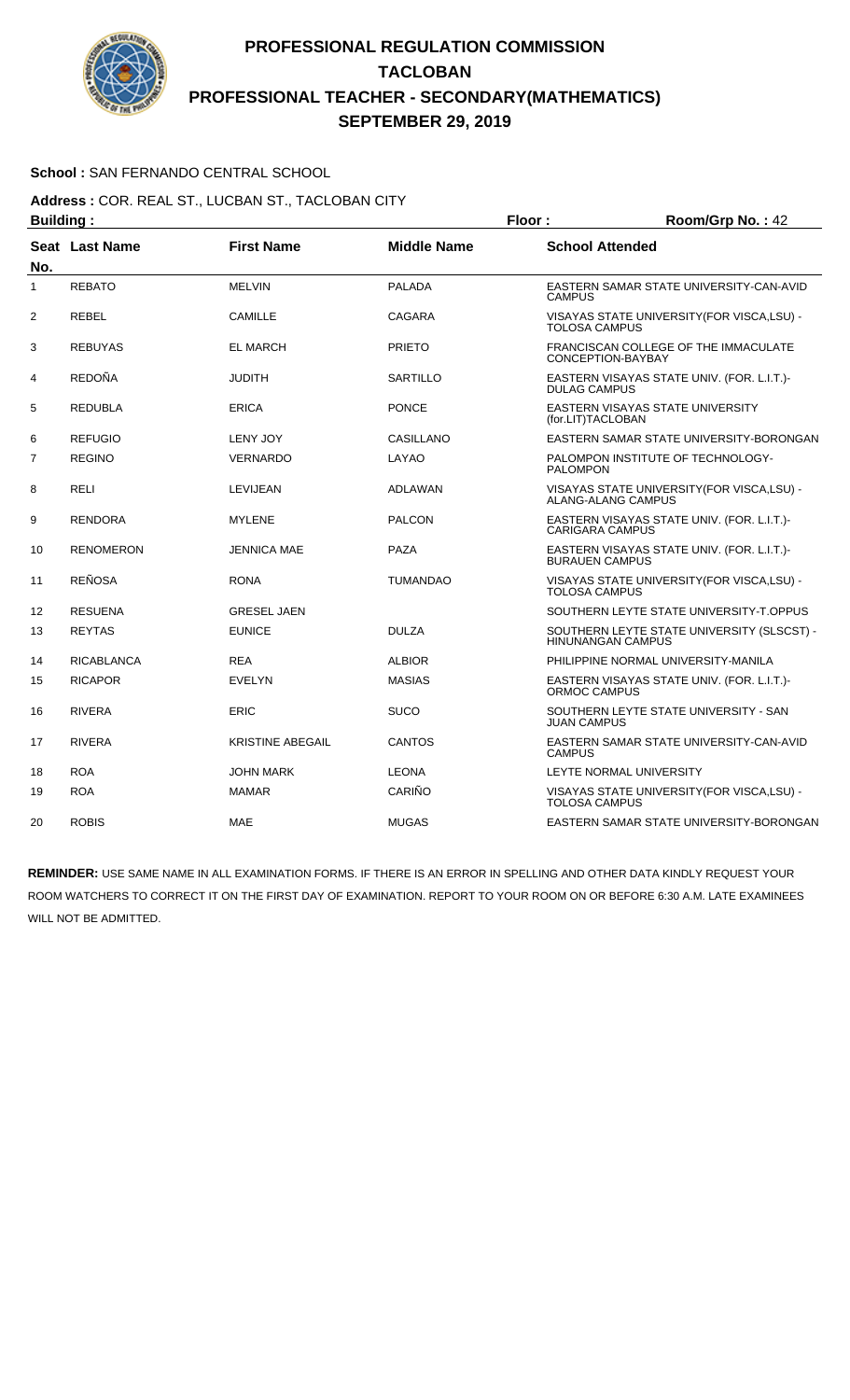

### **School :** SAN FERNANDO CENTRAL SCHOOL

**Address :** COR. REAL ST., LUCBAN ST., TACLOBAN CITY **Building : Floor : Room/Grp No. : 43** 

| No. | Seat Last Name   | <b>First Name</b>     | <b>Middle Name</b> | <b>School Attended</b>                                               |
|-----|------------------|-----------------------|--------------------|----------------------------------------------------------------------|
| 1   | <b>ROBIS</b>     | <b>NORBERTO JR</b>    | <b>MUGAS</b>       | EASTERN SAMAR STATE UNIVERSITY-BORONGAN                              |
| 2   | <b>ROBLE</b>     | <b>ANNALIE</b>        | <b>DARIGUEZ</b>    | EASTERN VISAYAS STATE UNIV. (FOR. L.I.T.)-<br>ORMOC CAMPUS           |
| 3   | <b>ROCA</b>      | <b>NELMAR</b>         | <b>SILVANO</b>     | VISAYAS STATE UNIVERSITY (FOR VISCA, LSU) -<br><b>TOLOSA CAMPUS</b>  |
| 4   | <b>RODRIGUEZ</b> | RONDELL               | <b>SILVANO</b>     | EASTERN VISAYAS STATE UNIV. (FOR. L.I.T.)-<br><b>CARIGARA CAMPUS</b> |
| 5   | <b>ROJAS</b>     | <b>MARICRIS</b>       | <b>PARADERO</b>    | VISAYAS STATE UNIVERSITY (FOR VISCA, LSU) -<br><b>ISABEL CAMPUS</b>  |
| 6   | <b>ROLDAN</b>    | <b>MARCIA</b>         |                    | EASTERN VISAYAS STATE UNIV. (FOR. L.I.T.)-<br><b>ORMOC CAMPUS</b>    |
| 7   | <b>ROMANO</b>    | <b>PRINCESS MARIE</b> | ANGORING           | ABUYOG COMMUNITY COLLEGE                                             |
| 8   | <b>ROMBLON</b>   | <b>NOREMELLE</b>      | <b>TOBIO</b>       | SOUTHERN LEYTE STATE UNIVERSITY - SAN<br><b>JUAN CAMPUS</b>          |
| 9   | <b>RONDINA</b>   | <b>KEVIN</b>          | <b>SUMALINOG</b>   | PALOMPON INSTITUTE OF TECHNOLOGY-<br><b>TABANGO CAMPUS</b>           |
| 10  | ROQUIÑO          | <b>MARY ANN</b>       | VILLANUEVA         | VISAYAS STATE UNIVERSITY(FOR VISCA,LSU) -<br><b>TOLOSA CAMPUS</b>    |
| 11  | <b>ROSALES</b>   | AMELIA                | <b>GARAMENDI</b>   | EASTERN VISAYAS STATE UNIVERSITY<br>(for.LIT)TACLOBAN                |
| 12  | <b>ROSALES</b>   | EDDIE JR              | <b>BARAS</b>       | SAMAR STATE UNIVERSITY (SAMAR S.P.C.)                                |
| 13  | <b>ROSALES</b>   | JELBY                 | <b>MONTERDE</b>    | VISAYAS STATE UNIVERSITY (FOR VISCA, LSU) -<br><b>VILLABA CAMPUS</b> |
| 14  | <b>ROSALES</b>   | JONE JAMES            | ORTALEZ            | EASTERN VISAYAS STATE UNIV. (FOR. L.I.T.)-<br>ORMOC CAMPUS           |
| 15  | <b>ROSALES</b>   | <b>MARIANE</b>        | <b>CAMERO</b>      | NAVAL STATE UNIVERSITY (for.NAVAL INST)<br><b>BILIRAN</b>            |
| 16  | <b>ROSARIO</b>   | <b>RASHEL</b>         |                    | VISAYAS STATE UNIVERSITY (FOR VISCA, LSU) -<br>ALANG-ALANG CAMPUS    |
| 17  | <b>ROSETE</b>    | <b>BERNADETTE</b>     | AMARO              | EASTERN VISAYAS STATE UNIVERSITY<br>(for.LIT)TACLOBAN                |
| 18  | <b>ROXAS</b>     | <b>ROXETTE</b>        | <b>TERITE</b>      | LEYTE NORMAL UNIVERSITY                                              |
| 19  | <b>ROYO</b>      | ERLIZA                | <b>DEMATE</b>      | ASIAN DEVELOPMENT FOUNDATION COLLEGE                                 |
| 20  | <b>RUADO</b>     | SHAIRA MAE            | <b>CASURAO</b>     | NORTHWEST SAMAR STATE UNIVERSITY<br>(FOR.TIBURCIO TANCINCO)          |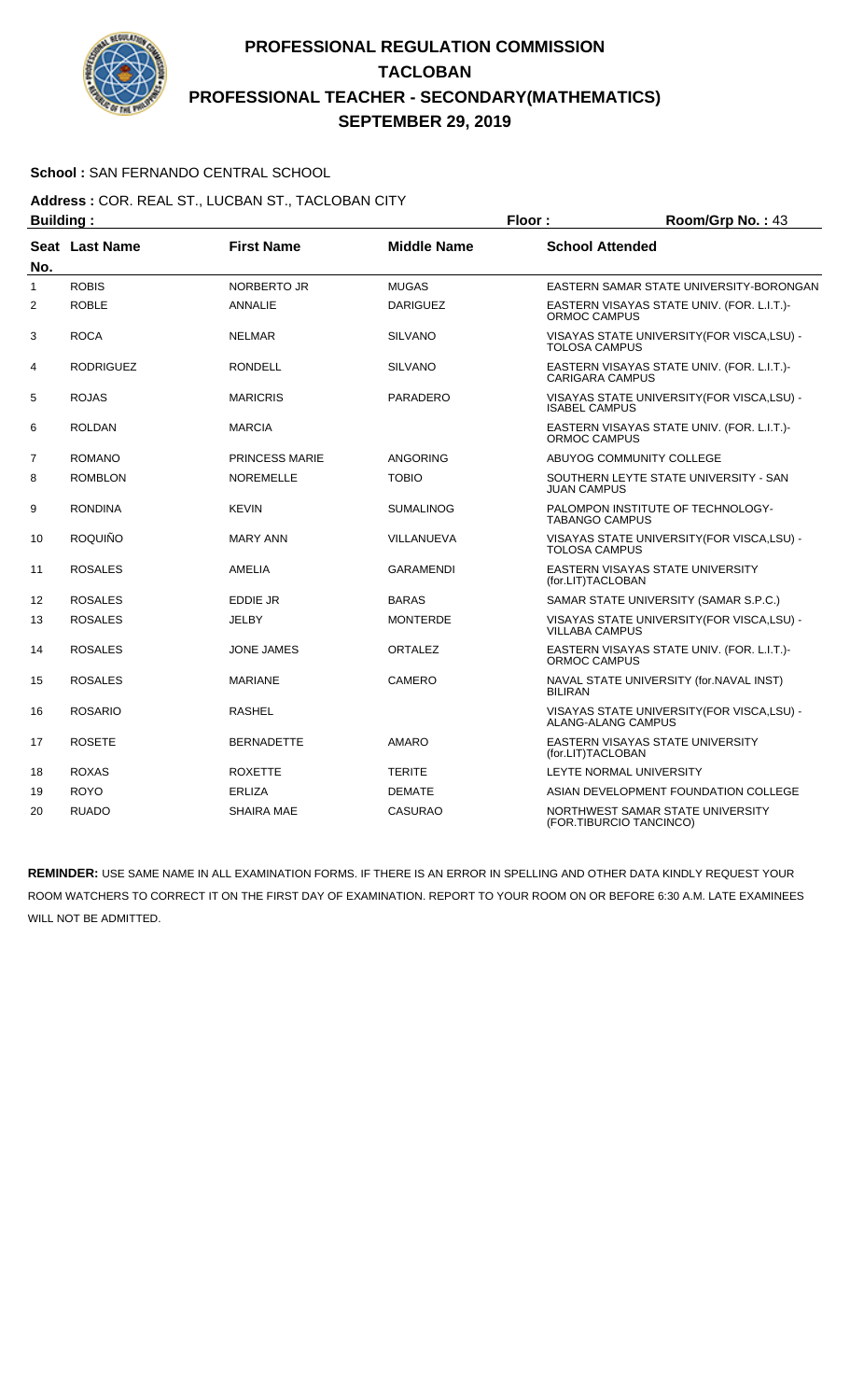

### **School :** SAN FERNANDO CENTRAL SCHOOL

**Address :** COR. REAL ST., LUCBAN ST., TACLOBAN CITY **Building : Floor : Floor : Room/Grp No. : 44** 

| No.            | <b>Seat Last Name</b> | <b>First Name</b>         | <b>Middle Name</b> | <b>School Attended</b>                                                   |
|----------------|-----------------------|---------------------------|--------------------|--------------------------------------------------------------------------|
| 1              | <b>RUBAS</b>          | <b>RENALYN JOY</b>        | <b>VILLENA</b>     | NAVAL STATE UNIVERSITY (for.NAVAL INST)<br><b>BILIRAN</b>                |
| $\overline{2}$ | <b>RUBIDO</b>         | <b>ARJHON</b>             | <b>CABER</b>       | NORTHWEST SAMAR STATE UNIVERSITY<br>(FOR.TIBURCIO TANCINCO)              |
| 3              | <b>RUPIN</b>          | <b>JOLINA</b>             | ELY                | EASTERN VISAYAS STATE UNIV. (FOR. L.I.T.)-<br>ORMOC CAMPUS               |
| 4              | <b>SABADLAB</b>       | <b>EMELYN</b>             | <b>CABELIN</b>     | LEYTE NORMAL UNIVERSITY                                                  |
| 5              | <b>SABALBERINO</b>    | <b>JESSA GRACE</b>        | <b>BACATANO</b>    | EASTERN VISAYAS STATE UNIV. (FOR. L.I.T.)-<br><b>CARIGARA CAMPUS</b>     |
| 6              | <b>SABARRE</b>        | <b>JASMIN</b>             | <b>ANDAYA</b>      | UNIVERSITY OF THE VISAYAS-CEBU CITY                                      |
| 7              | <b>SABEJON</b>        | <b>ROSIEBELLE</b>         | <b>YARI</b>        | EASTERN SAMAR STATE UNIVERSITY-SALCEDO<br><b>CAMPUS</b>                  |
| 8              | <b>SABEJON</b>        | <b>SAMUEL</b>             | <b>DADULLA</b>     | EASTERN SAMAR STATE UNIVERSITY-SALCEDO<br><b>CAMPUS</b>                  |
| 9              | <b>SABULAO</b>        | <b>FORTUNATO NIñO III</b> | GREFIEL            | LEYTE COLLEGES                                                           |
| 10             | <b>SABUSAP</b>        | <b>REGIE</b>              | <b>BITO</b>        | EASTERN VISAYAS STATE UNIV. (FOR. L.I.T.)-<br>CARIGARA CAMPUS            |
| 11             | <b>SACAY</b>          | LORELA                    | <b>VERONA</b>      | EASTERN VISAYAS STATE UNIV. (FOR. L.I.T.)-<br><b>TANAUAN CAMPUS</b>      |
| 12             | <b>SADUCAS</b>        | MARY JANE                 | <b>BARBOSA</b>     | EASTERN VISAYAS STATE UNIV. (FOR. L.I.T.)-<br>ORMOC CAMPUS               |
| 13             | <b>SADULLO</b>        | <b>ROSALITA</b>           | ABBANG             | SAMAR STATE UNIVERSITY (SAMAR S.P.C.)                                    |
| 14             | <b>SAGADAL</b>        | <b>JUNAH MAE</b>          | <b>DELOS REYES</b> | SAMAR STATE UNIVERSITY (SAMAR S.P.C.)                                    |
| 15             | <b>SALANAP</b>        | <b>NAOME</b>              | <b>PANTA</b>       | VISAYAS STATE UNIVERSITY (for.VISCA,LSU.)-<br><b>BAYBAY</b>              |
| 16             | <b>SALANDINO</b>      | <b>REINA</b>              | <b>TORRES</b>      | SOUTHWESTERN UNIVERSITY                                                  |
| 17             | SALAÑO                | <b>MARK CHESTER</b>       | <b>DELANTAR</b>    | VISAYAS STATE UNIVERSITY (FOR VISCA, LSU) -<br><b>ALANG-ALANG CAMPUS</b> |
| 18             | <b>SALAVEREZ</b>      | JOY                       | <b>BAHINTING</b>   | FRANCISCAN COLLEGE OF THE IMMACULATE<br>CONCEPTION-BAYBAY                |
| 19             | <b>SALAZAR</b>        | <b>RIGAN</b>              | QUIJADO            | SAMAR STATE UNIVERSITY (SAMAR S.P.C.)                                    |
| 20             | <b>SALENTES</b>       | WYNELL                    | <b>BAGUNAS</b>     | SAMAR STATE UNIVERSITY (SAMAR S.P.C.)                                    |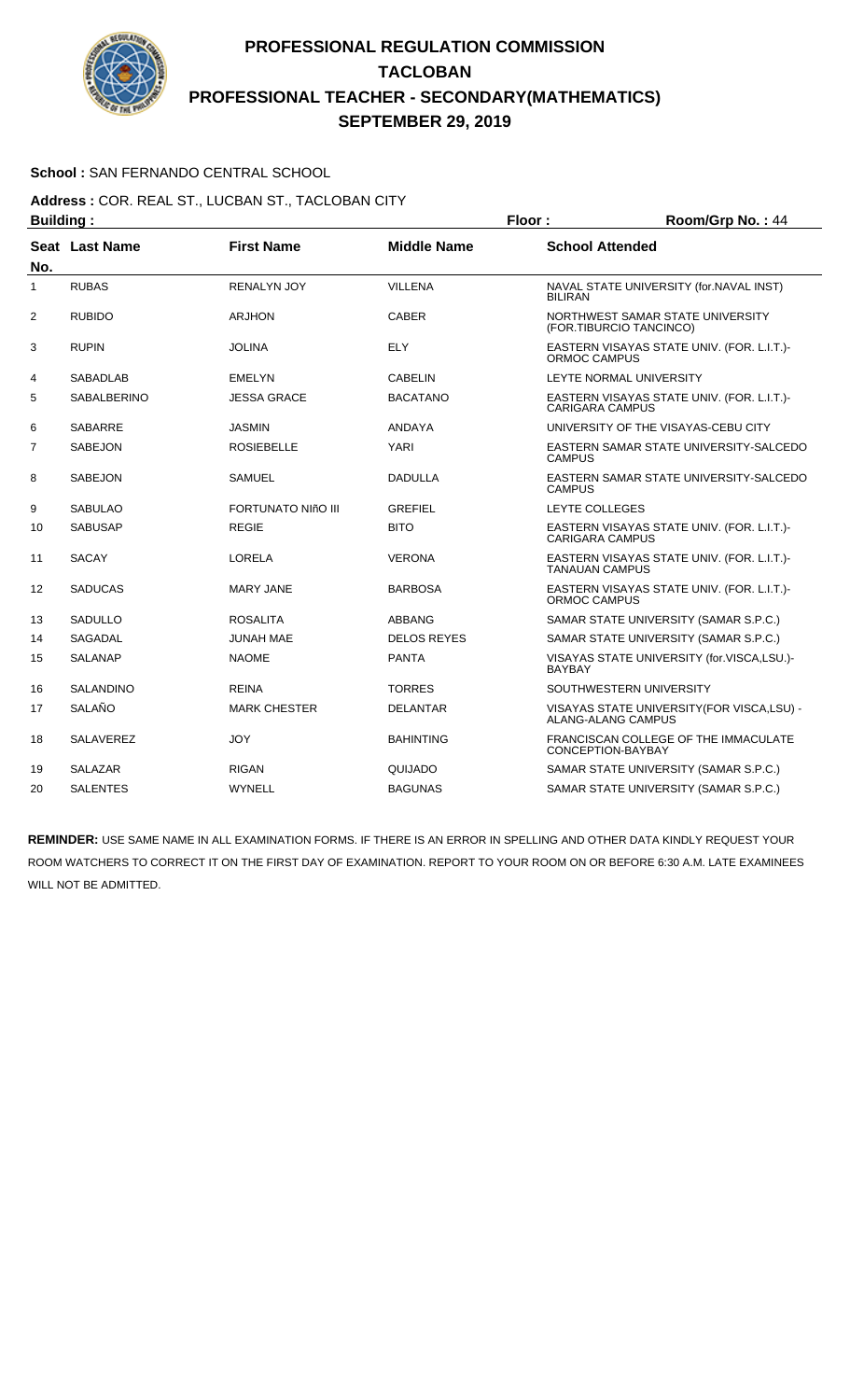

### **School :** SAN FERNANDO CENTRAL SCHOOL

**Address :** COR. REAL ST., LUCBAN ST., TACLOBAN CITY **Building : Floor : Floor : Room/Grp No. : 45** 

| No.            | <b>Seat Last Name</b> | <b>First Name</b>  | <b>Middle Name</b> | <b>School Attended</b>                                               |
|----------------|-----------------------|--------------------|--------------------|----------------------------------------------------------------------|
| 1              | <b>SALINAS</b>        | <b>DARNA</b>       | <b>ACERO</b>       | VISAYAS STATE UNIVERSITY (FOR VISCA, LSU) -<br><b>TOLOSA CAMPUS</b>  |
| $\overline{2}$ | <b>SALINGSING</b>     | <b>NESXELL</b>     | <b>BARRIENTOS</b>  | NORTHWEST SAMAR STATE UNIVERSITY<br>(FOR.TIBURCIO TANCINCO)          |
| 3              | <b>SALVACION</b>      | <b>MARIA CYRA</b>  | <b>DAVOCOL</b>     | VISAYAS STATE UNIVERSITY (FOR VISCA, LSU) -<br>ALANG-ALANG CAMPUS    |
| 4              | <b>SAMANTILA</b>      | <b>MARJORIE</b>    | <b>MENGULLO</b>    | EASTERN SAMAR STATE UNIVERSITY-CAN-AVID<br><b>CAMPUS</b>             |
| 5              | <b>SAMBITAN</b>       | <b>MARIBEL</b>     | <b>BALIBER</b>     | NAVAL STATE UNIVERSITY (for.NAVAL INST)-<br><b>NAVAL</b>             |
| 6              | <b>SAMSON</b>         | ERICA              | CADORNA            | EASTERN VISAYAS STATE UNIV. (FOR. L.I.T.)-<br><b>CARIGARA CAMPUS</b> |
| 7              | <b>SAMSON</b>         | <b>HAZEL</b>       | <b>RUBAS</b>       | NAVAL STATE UNIVERSITY (for.NAVAL INST)-<br><b>NAVAL</b>             |
| 8              | SANICO                | <b>JESAN</b>       | <b>BOCTOT</b>      | SOUTHERN LEYTE STATE UNIVERSITY - SAN<br><b>JUAN CAMPUS</b>          |
| 9              | SANO                  | <b>JONA</b>        | <b>ABAJON</b>      | EASTERN VISAYAS STATE UNIV. (FOR. L.I.T.)-<br>ORMOC CAMPUS           |
| 10             | <b>SANORIA</b>        | <b>EDELYN</b>      | <b>REQUILMEN</b>   | EASTERN VISAYAS STATE UNIV. (FOR. L.I.T.)-<br>ORMOC CAMPUS           |
| 11             | <b>SANSAN</b>         | <b>JANICE</b>      | <b>SESCON</b>      | SOUTHERN LEYTE STATE UNIVERSITY-T.OPPUS                              |
| 12             | <b>SANTIAGO</b>       | <b>CRISTINA</b>    | <b>GULPE</b>       | SAMAR STATE UNIVERSITY (SAMAR S.P.C.)                                |
| 13             | <b>SANTIAGO</b>       | <b>LEECEL</b>      | <b>MONTAÑO</b>     | EASTERN VISAYAS STATE UNIV. (FOR. L.I.T.)-<br><b>ORMOC CAMPUS</b>    |
| 14             | <b>SAPDO</b>          | <b>CHENEE</b>      | <b>BACULBAS</b>    | HOLY CROSS COLLEGE OF CARIGARA                                       |
| 15             | SAY                   | <b>ODETTE</b>      | <b>OINAL</b>       | SAMAR STATE UNIVERSITY (SAMAR S.P.C.)                                |
| 16             | <b>SEGUROS</b>        | <b>EDLHYN</b>      | DE RAMA            | EASTERN VISAYAS STATE UNIV. (FOR. L.I.T.)-<br><b>CARIGARA CAMPUS</b> |
| 17             | <b>SERNIO</b>         | LINETH             | <b>TAPA</b>        | VISAYAS STATE UNIVERSITY (FOR VISCA, LSU) -<br><b>TOLOSA CAMPUS</b>  |
| 18             | <b>SERVAÑA</b>        | <b>REMALYN</b>     | <b>ROMAWAC</b>     | VISAYAS STATE UNIVERSITY (FOR VISCA, LSU) -<br><b>TOLOSA CAMPUS</b>  |
| 19             | <b>SERVILLEJO</b>     | <b>LEONARDO JR</b> | QUICO              | SOUTHERN LEYTE STATE UNIVERSITY - SAN<br><b>JUAN CAMPUS</b>          |
| 20             | <b>SESIO</b>          | <b>MELISSA</b>     | <b>ORAY</b>        | ASIAN DEVELOPMENT FOUNDATION COLLEGE                                 |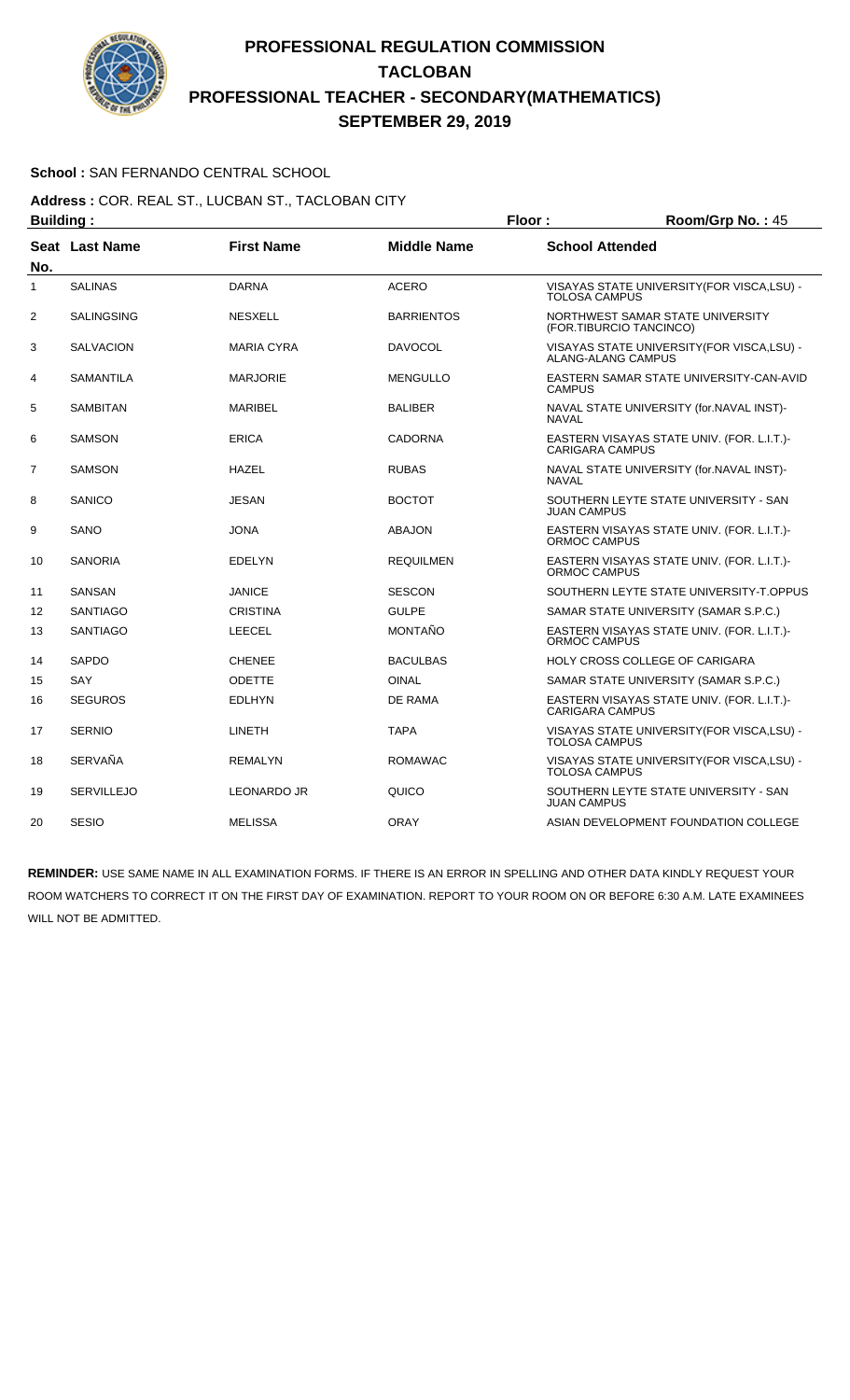

### **School :** SAN FERNANDO CENTRAL SCHOOL

#### **Address :** COR. REAL ST., LUCBAN ST., TACLOBAN CITY **Building : Floor : Floor : Room/Grp No. : 46**

| No.            | Seat Last Name    | <b>First Name</b>    | <b>Middle Name</b> | <b>School Attended</b>                                                   |
|----------------|-------------------|----------------------|--------------------|--------------------------------------------------------------------------|
| $\mathbf{1}$   | <b>SETOSTA</b>    | <b>WINLOVE GRACE</b> | <b>ABGAO</b>       | LEYTE NORMAL UNIVERSITY                                                  |
| 2              | <b>SICOY</b>      | <b>BEBELYN</b>       | <b>DACARA</b>      | VISAYAS STATE UNIVERSITY (FOR VISCA, LSU) -<br>ALANG-ALANG CAMPUS        |
| 3              | <b>SILAYAN</b>    | <b>KENNARD</b>       | DE LARA            | EASTERN VISAYAS STATE UNIVERSITY<br>(for.LIT)TACLOBAN                    |
| 4              | <b>SINAHON</b>    | <b>SANDRA</b>        | <b>TOGONON</b>     | SOUTHERN LEYTE STATE UNIVERSITY (SLSCST) -<br><b>HINUNANGAN CAMPUS</b>   |
| 5              | <b>SINCO</b>      | <b>VANESSA</b>       | QUEJADA            | LEYTE NORMAL UNIVERSITY                                                  |
| 6              | <b>SISON</b>      | <b>VENUS</b>         | <b>AWAAW</b>       | EASTERN SAMAR STATE UNIVERSITY-SALCEDO<br><b>CAMPUS</b>                  |
| $\overline{7}$ | <b>SISTER</b>     | <b>BASELIA</b>       | <b>CADORNA</b>     | EASTERN VISAYAS STATE UNIV. (FOR. L.I.T.)-<br><b>CARIGARA CAMPUS</b>     |
| 8              | SODE              | <b>JORGE III</b>     | <b>DEL CARMEN</b>  | EASTERN VISAYAS STATE UNIV. (FOR. L.I.T.)-<br><b>ORMOC CAMPUS</b>        |
| 9              | <b>SOFIA</b>      | <b>JENELYN</b>       | <b>VINCO</b>       | EASTERN VISAYAS STATE UNIV. (FOR. L.I.T.)-<br><b>CARIGARA CAMPUS</b>     |
| 10             | <b>SOLANO</b>     | <b>MARY IRIS</b>     | <b>DIZON</b>       | SAMAR STATE UNIVERSITY (SAMAR S.P.C.)                                    |
| 11             | <b>SOLITARIOS</b> | <b>RECHELLE</b>      | <b>ABANTAO</b>     | SAMAR STATE UNIVERSITY (SAMAR S.P.C.)                                    |
| 12             | <b>SORIANO</b>    | <b>ARNOLD</b>        | <b>BAIERTO</b>     | NORTHWEST SAMAR STATE UNIVERSITY<br>(FOR.TIBURCIO TANCINCO)              |
| 13             | <b>SORIMA</b>     | <b>RONALYN</b>       | <b>RAYTOS</b>      | HOLY CROSS COLLEGE OF CARIGARA                                           |
| 14             | SORTILLO          | <b>JONABIEB</b>      | <b>BERNANTE</b>    | ABUYOG COMMUNITY COLLEGE                                                 |
| 15             | <b>SUAMER</b>     | <b>JHOAN</b>         | <b>BALDONADO</b>   | VISAYAS STATE UNIVERSITY (FOR VISCA, LSU) -<br><b>ALANG-ALANG CAMPUS</b> |
| 16             | <b>SUAN</b>       | <b>JUDY ANN</b>      | <b>ROSQUITES</b>   | ABUYOG COMMUNITY COLLEGE                                                 |
| 17             | <b>SUELA</b>      | <b>ERICA</b>         | <b>PAMI</b>        | VISAYAS STATE UNIVERSITY (FOR VISCA, LSU) -<br><b>ALANG-ALANG CAMPUS</b> |
| 18             | <b>SUGANOB</b>    | <b>RICKY</b>         | LAYO               | SOUTHERN LEYTE STATE UNIVERSITY-T.OPPUS                                  |
| 19             | <b>SULLA</b>      | <b>ALFRED</b>        | CANE               | VISAYAS STATE UNIVERSITY (FOR VISCA, LSU) -<br><b>ALANG-ALANG CAMPUS</b> |
| 20             | <b>SUMAGAYSAY</b> | <b>DARLENE</b>       | <b>ESPENDE</b>     | SAINT PETER'S COLLEGE OF ORMOC                                           |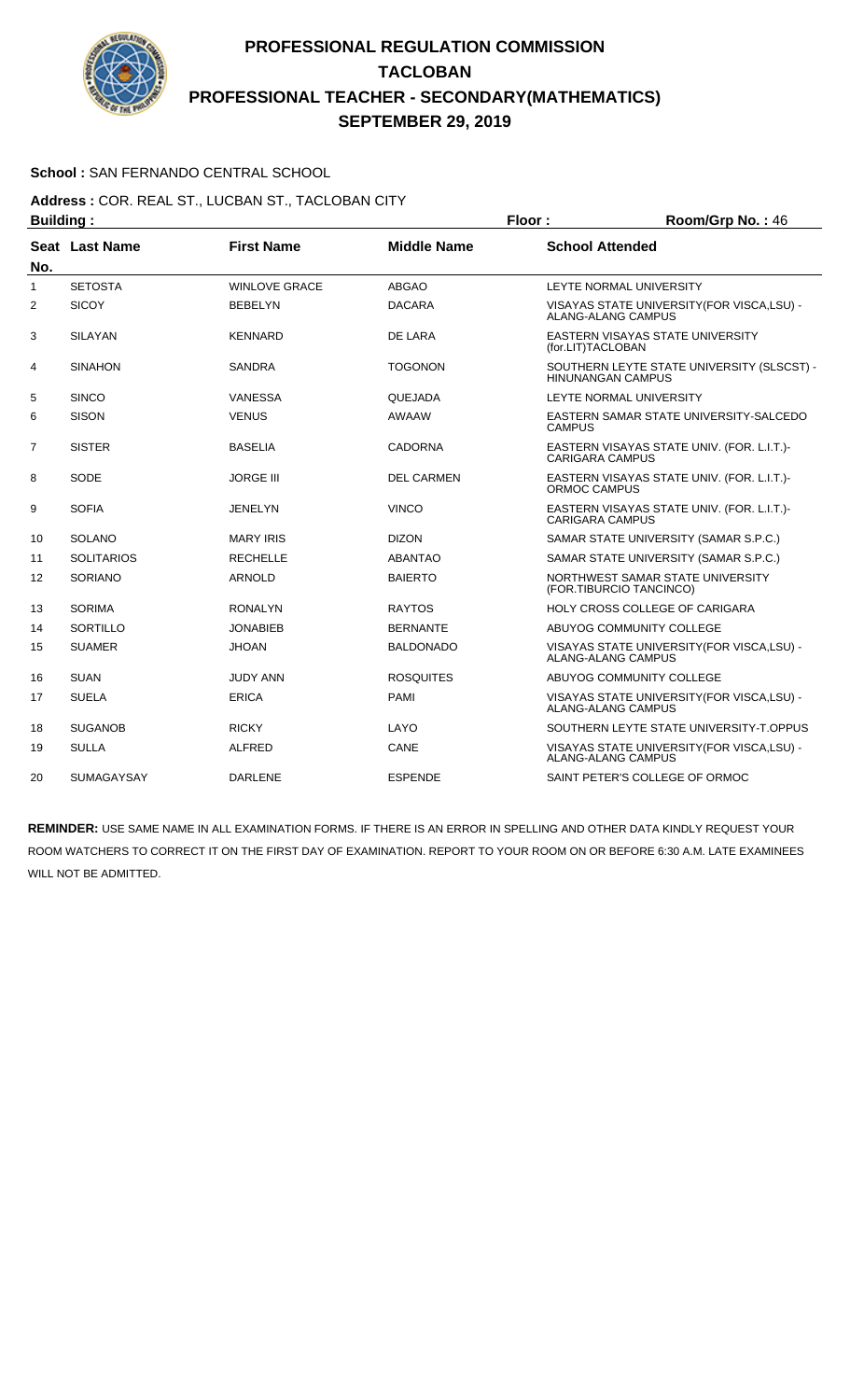

### **School :** SAN FERNANDO CENTRAL SCHOOL

**Address :** COR. REAL ST., LUCBAN ST., TACLOBAN CITY **Building : Floor : Floor : Room/Grp No. : 47** 

| No. | <b>Seat Last Name</b> | <b>First Name</b>    | <b>Middle Name</b> | <b>School Attended</b>                                               |
|-----|-----------------------|----------------------|--------------------|----------------------------------------------------------------------|
| 1   | <b>SURALTA</b>        | <b>ROY</b>           | LUTIVA             | VISAYAS STATE UNIVERSITY (for.VISCA,LSU.)-<br><b>BAYBAY</b>          |
| 2   | <b>SUSAYA</b>         | <b>MARY JANE</b>     | <b>GARRA</b>       | VISAYAS STATE UNIVERSITY (FOR VISCA, LSU) -<br>ALANG-ALANG CAMPUS    |
| 3   | <b>SUSMEÑA</b>        | JENNIFER             | <b>NATURAL</b>     | NORTHWEST SAMAR STATE UNIVERSITY<br>(FOR.TIBURCIO TANCINCO)          |
| 4   | <b>SUSON</b>          | <b>KAYE CHELSEY</b>  | <b>IROG-IROG</b>   | VISAYAS STATE UNIVERSITY (for.VISCA,LSU.)-<br><b>BAYBAY</b>          |
| 5   | <b>SUSON</b>          | LLOYD JESSIE         | <b>MALINGIN</b>    | PALOMPON INSTITUTE OF TECHNOLOGY-<br><b>PALOMPON</b>                 |
| 6   | <b>TABERARA</b>       | <b>DAISY</b>         | <b>QUEBEC</b>      | EASTERN VISAYAS STATE UNIV. (FOR. L.I.T.)-<br><b>CARIGARA CAMPUS</b> |
| 7   | <b>TABLATE</b>        | AHLYSSA MAE          |                    | VISAYAS STATE UNIVERSITY (FOR VISCA, LSU) -<br><b>TOLOSA CAMPUS</b>  |
| 8   | <b>TABUNGAR</b>       | <b>WELINROSE</b>     | <b>DINGCONG</b>    | LEYTE NORMAL UNIVERSITY                                              |
| 9   | <b>TACTAQUIN</b>      | <b>MARIEL</b>        | <b>ROLLORATA</b>   | EASTERN VISAYAS STATE UNIV. (FOR. L.I.T.)-<br><b>CARIGARA CAMPUS</b> |
| 10  | <b>TADEFA</b>         | <b>GLADYS</b>        | <b>VICENTE</b>     | EASTERN VISAYAS STATE UNIV. (FOR. L.I.T.)-<br><b>CARIGARA CAMPUS</b> |
| 11  | <b>TAFALLA</b>        | <b>MARILOU</b>       | <b>LENTEJAS</b>    | SAMAR STATE UNIVERSITY (SAMAR S.P.C.)                                |
| 12  | <b>TAGALOG</b>        | <b>NOEL</b>          | <b>LUMANTA</b>     | EASTERN VISAYAS STATE UNIV. (FOR. L.I.T.)-<br>ORMOC CAMPUS           |
| 13  | <b>TAGPIS</b>         | <b>DANNY</b>         | <b>INAGAN</b>      | <b>HOLY CROSS COLLEGE OF CARIGARA</b>                                |
| 14  | <b>TAN</b>            | <b>IAN ALEXANDER</b> | <b>DEVARAS</b>     | <b>SAMAR COLLEGE</b>                                                 |
| 15  | <b>TAN</b>            | <b>JOSSIE</b>        | <b>BANDINO</b>     | VISAYAS STATE UNIVERSITY (FOR VISCA, LSU) -<br><b>ISABEL CAMPUS</b>  |
| 16  | <b>TAN</b>            | <b>MARIVIC</b>       | <b>MABANAN</b>     | SAINT MARY'S COLLEGE OF CATBALOGAN<br>(SACRED HEART COLL.)           |
| 17  | <b>TAÑEGA</b>         | <b>MARY ABIGAIL</b>  | <b>ANTILLON</b>    | EASTERN VISAYAS STATE UNIV. (FOR. L.I.T.)-<br><b>BURAUEN CAMPUS</b>  |
| 18  | <b>TANEO</b>          | <b>RONNA MARIE</b>   | <b>VILLARDO</b>    | EASTERN VISAYAS STATE UNIV. (FOR. L.I.T.)-<br>ORMOC CAMPUS           |
| 19  | <b>TANGARA</b>        | <b>RECTOR</b>        | <b>DULFO</b>       | EASTERN SAMAR STATE UNIVERSITY-BORONGAN                              |
| 20  | <b>TANGPUZ</b>        | <b>RYAN</b>          | <b>LOBRIGO</b>     | VISAYAS STATE UNIVERSITY (FOR VISCA, LSU) -<br><b>TOLOSA CAMPUS</b>  |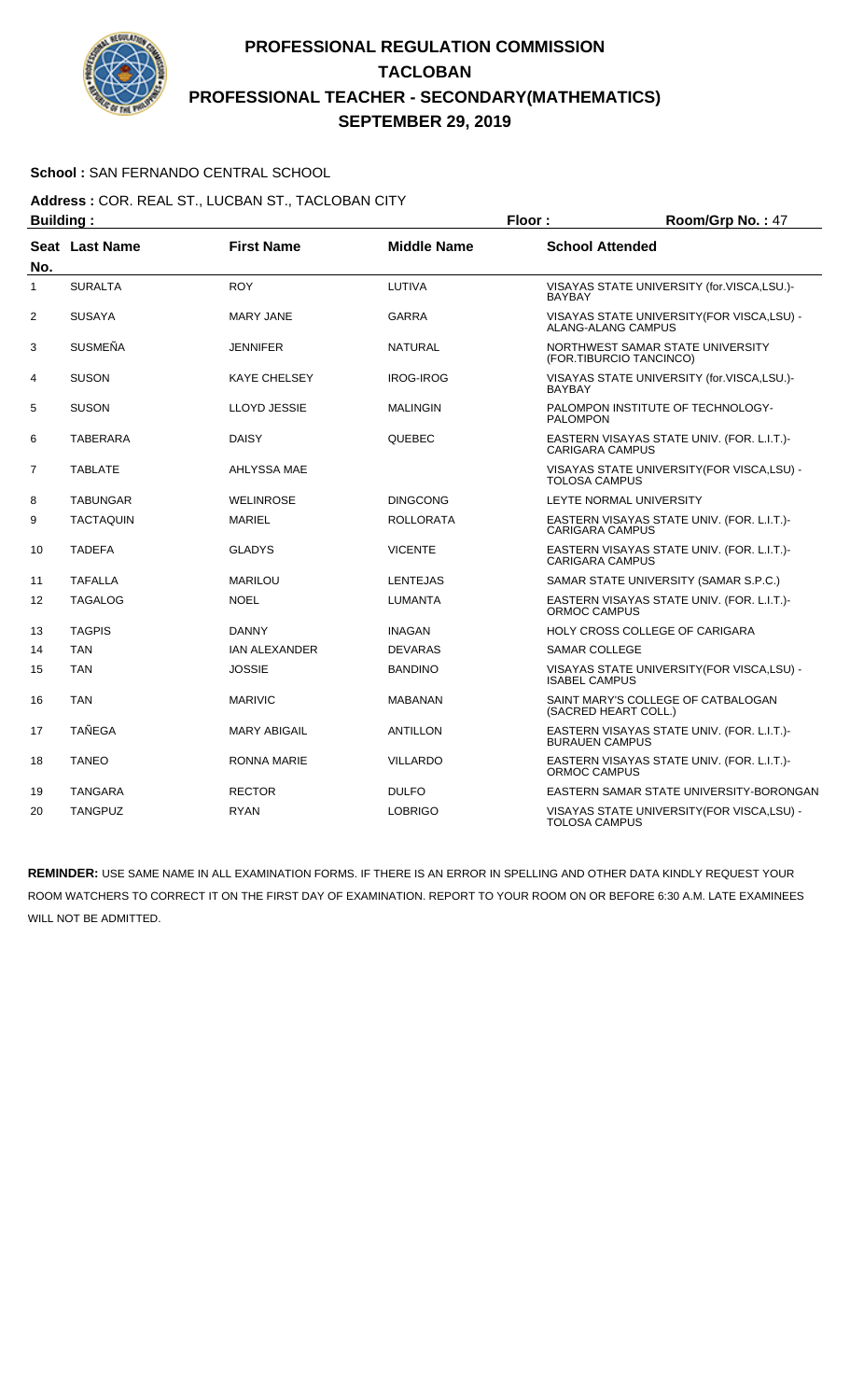

### **School :** SAN FERNANDO CENTRAL SCHOOL

#### **Address :** COR. REAL ST., LUCBAN ST., TACLOBAN CITY **Building : Floor : Floor : Room/Grp No. : 48**

|                | .                 |                     |                    |                                                                          |  |
|----------------|-------------------|---------------------|--------------------|--------------------------------------------------------------------------|--|
| No.            | Seat Last Name    | <b>First Name</b>   | <b>Middle Name</b> | <b>School Attended</b>                                                   |  |
| 1              | <b>TANPIENGCO</b> | <b>ELLEN MARIE</b>  | <b>ORBETA</b>      | EASTERN VISAYAS STATE UNIVERSITY<br>(for.LIT)TACLOBAN                    |  |
| 2              | <b>TAPAC</b>      | <b>MARILYN</b>      | <b>RAPATAN</b>     | EASTERN SAMAR STATE UNIVERSITY-CAN-AVID<br><b>CAMPUS</b>                 |  |
| 3              | <b>TAPACION</b>   | DIXON ANTHONY       | <b>TAGANNA</b>     | EASTERN VISAYAS STATE UNIVERSITY<br>(for.LIT)TACLOBAN                    |  |
| 4              | <b>TAPALLA</b>    | <b>JESSA</b>        | <b>OROSCO</b>      | EASTERN VISAYAS STATE UNIVERSITY<br>(for.LIT)TACLOBAN                    |  |
| 5              | <b>TAYUM</b>      | <b>NEIL PHILIP</b>  | <b>PAKIG</b>       | SOUTHERN LEYTE STATE UNIVERSITY - SAN<br><b>JUAN CAMPUS</b>              |  |
| 6              | <b>TEPASE</b>     | <b>MARIEBETH</b>    | <b>ABUTOG</b>      | SAMAR STATE UNIVERSITY (SAMAR S.P.C.)                                    |  |
| $\overline{7}$ | <b>TERAZA</b>     | <b>MERRY JOY</b>    | <b>CANDIDO</b>     | VISAYAS STATE UNIVERSITY (FOR VISCA, LSU) -<br><b>ALANG-ALANG CAMPUS</b> |  |
| 8              | <b>TIAUZON</b>    | <b>HEIDI</b>        | <b>MEDINO</b>      | VISAYAS STATE UNIVERSITY (FOR VISCA, LSU) -<br><b>TOLOSA CAMPUS</b>      |  |
| 9              | <b>TIBAR</b>      | <b>MARY ROSE</b>    | <b>TAGALOY</b>     | SAINT MARY'S COLLEGE OF CATBALOGAN<br>(SACRED HEART COLL.)               |  |
| 10             | <b>TIGAO</b>      | <b>ALRIESON</b>     | <b>CABILLAN</b>    | SOUTHERN LEYTE STATE UNIVERSITY-T.OPPUS                                  |  |
| 11             | <b>TILA-ON</b>    | <b>MONALIZA</b>     | POLEÑO             | EASTERN VISAYAS STATE UNIV. (FOR. L.I.T.)-<br><b>BURAUEN CAMPUS</b>      |  |
| 12             | <b>TILAN</b>      | <b>REY MARC</b>     | <b>TABERARA</b>    | EASTERN VISAYAS STATE UNIV. (FOR. L.I.T.)-<br><b>CARIGARA CAMPUS</b>     |  |
| 13             | <b>TIMOLA</b>     | MA. SYRRALYN        | <b>SENCIO</b>      | EASTERN VISAYAS STATE UNIV. (FOR. L.I.T.)-<br><b>BURAUEN CAMPUS</b>      |  |
| 14             | <b>TIMTIMAN</b>   | <b>MARIELE</b>      | <b>PORTILLO</b>    | EASTERN VISAYAS STATE UNIV. (FOR. L.I.T.)-<br><b>BURAUEN CAMPUS</b>      |  |
| 15             | <b>TIQUILLO</b>   | <b>JAYKEE</b>       | <b>ROSELLOSA</b>   | <b>SAMAR COLLEGE</b>                                                     |  |
| 16             | <b>TISADO</b>     | <b>JOHANN</b>       | <b>JERVOSO</b>     | ABUYOG COMMUNITY COLLEGE                                                 |  |
| 17             | <b>TISTON</b>     | <b>KIMBERLY JOY</b> | <b>HERODIAS</b>    | VISAYAS STATE UNIVERSITY(FOR VISCA,LSU) -<br><b>TOLOSA CAMPUS</b>        |  |
| 18             | <b>TIU</b>        | <b>JOHN HANFIL</b>  | <b>DOROIN</b>      | EASTERN VISAYAS STATE UNIV. (FOR. L.I.T.)-<br><b>CARIGARA CAMPUS</b>     |  |
| 19             | <b>TIZON</b>      | <b>EVY</b>          | <b>SACARE</b>      | NAVAL STATE UNIVERSITY (for.NAVAL INST)-<br><b>NAVAL</b>                 |  |
| 20             | <b>TIZON</b>      | <b>JOEBERT</b>      | <b>LABIDO</b>      | SAMAR STATE UNIVERSITY (SAMAR S.P.C.)                                    |  |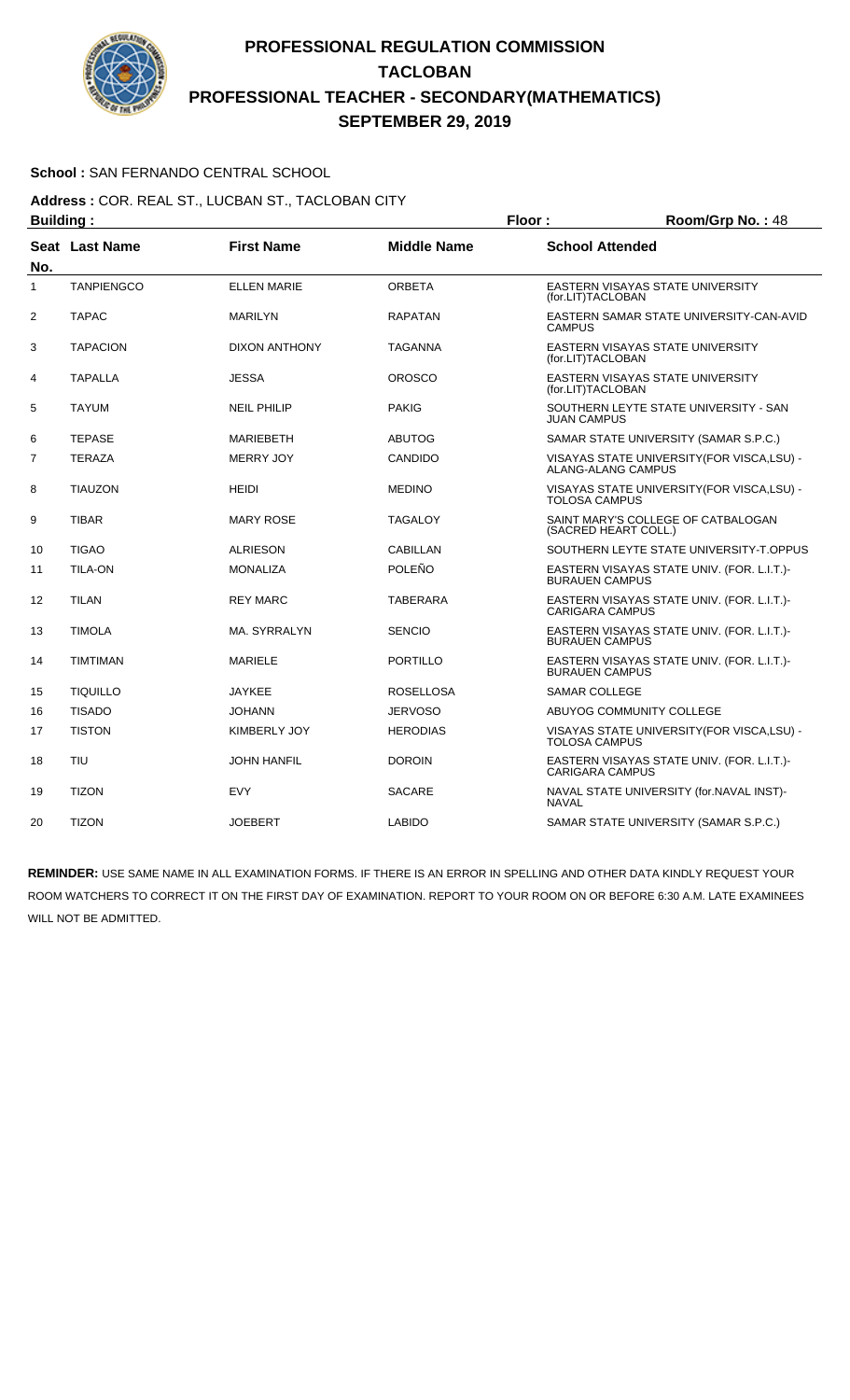

### **School :** SAN FERNANDO CENTRAL SCHOOL

**Address :** COR. REAL ST., LUCBAN ST., TACLOBAN CITY **Building : Floor : Floor : Room/Grp No. : 49** 

|                | -------- <u>-</u>     |                    |                    |                                                                          |  |  |
|----------------|-----------------------|--------------------|--------------------|--------------------------------------------------------------------------|--|--|
| No.            | <b>Seat Last Name</b> | <b>First Name</b>  | <b>Middle Name</b> | <b>School Attended</b>                                                   |  |  |
| $\mathbf{1}$   | <b>TIZON</b>          | <b>ROSALYN</b>     | <b>VIÑAR</b>       | NORTHWEST SAMAR STATE UNIVERSITY<br>(FOR.TIBURCIO TANCINCO)              |  |  |
| $\overline{2}$ | <b>TOMBOC</b>         | <b>JESSA</b>       | AMAC               | SOUTHERN LEYTE STATE UNIVERSITY (SLSCST) -<br><b>HINUNANGAN CAMPUS</b>   |  |  |
| 3              | <b>TOMOL</b>          | <b>GLADYS</b>      | <b>BANDIBAS</b>    | SOUTHERN LEYTE STATE UNIVERSITY - SAN<br><b>JUAN CAMPUS</b>              |  |  |
| 4              | <b>TOÑADA</b>         | <b>JOVELYN</b>     | <b>BRAGA</b>       | EASTERN VISAYAS STATE UNIV. (FOR. L.I.T.)-<br>ORMOC CAMPUS               |  |  |
| 5              | <b>TONIDO</b>         | <b>RUFFA</b>       | <b>NEGOSA</b>      | VISAYAS STATE UNIVERSITY (FOR VISCA, LSU) -<br><b>TOLOSA CAMPUS</b>      |  |  |
| 6              | <b>TORIBIO</b>        | <b>AIZA</b>        | <b>JORILLO</b>     | VISAYAS STATE UNIVERSITY (FOR VISCA, LSU) -<br><b>ALANG-ALANG CAMPUS</b> |  |  |
| $\overline{7}$ | <b>TORRES</b>         | <b>FREDDA ROSE</b> | <b>MORALLOS</b>    | LEYTE NORMAL UNIVERSITY                                                  |  |  |
| 8              | <b>TOUZO</b>          | <b>JOYCE GRACE</b> | <b>PALAWAN</b>     | SOUTHERN LEYTE STATE UNIVERSITY (SLSCST) -<br><b>HINUNANGAN CAMPUS</b>   |  |  |
| 9              | <b>TRINIDAD</b>       | <b>GISELLE</b>     | <b>REGATO</b>      | ST. JOSEPH'S COLLEGE-BORONGAN                                            |  |  |
| 10             | <b>TROCINO</b>        | <b>SHARLYN</b>     | <b>CABOBOY</b>     | EASTERN VISAYAS STATE UNIV. (FOR. L.I.T.)-<br><b>DULAG CAMPUS</b>        |  |  |
| 11             | <b>TUANO</b>          | WENDELYN           | <b>COLON</b>       | VISAYAS STATE UNIVERSITY (FOR VISCA, LSU) -<br><b>TOLOSA CAMPUS</b>      |  |  |
| 12             | <b>TUMAMAK</b>        | <b>MAE MILONOR</b> | <b>RUMOL</b>       | VISAYAS STATE UNIVERSITY (FOR VISCA, LSU) -<br>VILLABA CAMPUS            |  |  |
| 13             | <b>TUMAMAK</b>        | <b>THELMA</b>      | PEREZ              | VISAYAS STATE UNIVERSITY (FOR VISCA, LSU) -<br><b>VILLABA CAMPUS</b>     |  |  |
| 14             | <b>TUPAZ</b>          | LUTHGARDA          | CAGARA             | ASIAN DEVELOPMENT FOUNDATION COLLEGE                                     |  |  |
| 15             | <b>TUSCANO</b>        | IAN                | <b>ALEJANDRO</b>   | VISAYAS STATE UNIVERSITY (FOR VISCA, LSU) -<br><b>TOLOSA CAMPUS</b>      |  |  |
| 16             | <b>TY</b>             | <b>ARNEL JR</b>    | <b>SUMAMPONG</b>   | SAMAR STATE UNIVERSITY (SAMAR S.P.C.)                                    |  |  |
| 17             | <b>UBAY</b>           | ANGELICA           | <b>OMAMBAC</b>     | EASTERN VISAYAS STATE UNIV. (FOR. L.I.T.)-<br>ORMOC CAMPUS               |  |  |
| 18             | <b>UDTUHAN</b>        | <b>JOY</b>         | <b>NOVIO</b>       | VISAYAS STATE UNIVERSITY (FOR VISCA, LSU) -<br><b>TOLOSA CAMPUS</b>      |  |  |
| 19             | <b>UGARTE</b>         | <b>CLAUDINE</b>    | <b>PATALITA</b>    | VISAYAS STATE UNIVERSITY (FOR VISCA, LSU) -<br><b>ALANG-ALANG CAMPUS</b> |  |  |
| 20             | <b>ULILA</b>          | <b>MICHELLE</b>    | <b>LOJERO</b>      | NORTHWEST SAMAR STATE UNIVERSITY<br>(FOR.TIBURCIO TANCINCO)              |  |  |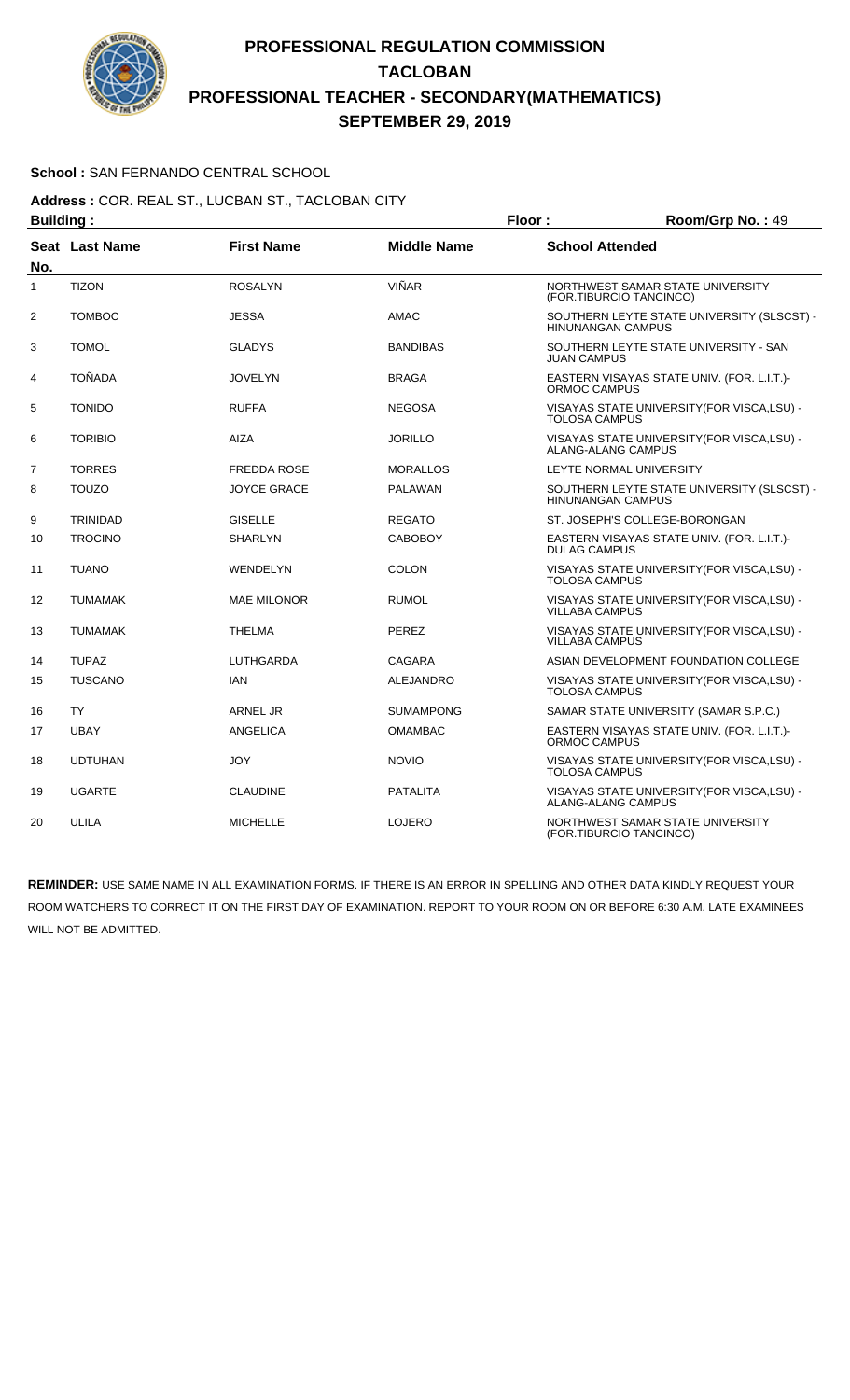

### **School :** SAN FERNANDO CENTRAL SCHOOL

#### **Address :** COR. REAL ST., LUCBAN ST., TACLOBAN CITY **Building : Floor : Room/Grp No. :** 50

| винишми г      |                    |                      |                    |                                                                          |
|----------------|--------------------|----------------------|--------------------|--------------------------------------------------------------------------|
| No.            | Seat Last Name     | <b>First Name</b>    | <b>Middle Name</b> | <b>School Attended</b>                                                   |
| $\mathbf{1}$   | <b>URBANEJA</b>    | <b>HAZEL ANN</b>     | <b>DESABILLE</b>   | NORTHWEST SAMAR STATE UNIVERSITY<br>(FOR.TIBURCIO TANCINCO)              |
| $\overline{2}$ | UY                 | <b>LEAHMIL</b>       | <b>SABULAO</b>     | LEYTE NORMAL UNIVERSITY                                                  |
| 3              | UY                 | MA. SHIENA           | <b>GORDORA</b>     | EASTERN SAMAR STATE UNIVERSITY-BORONGAN                                  |
| 4              | VALENZONA          | <b>CHONNA MIE</b>    | <b>BELLAS</b>      | EASTERN VISAYAS STATE UNIV. (FOR. L.I.T.)-<br>ORMOC CAMPUS               |
| 5              | <b>VARGAS</b>      | <b>ANNA LOU</b>      | <b>CIONELO</b>     | <b>SAMAR COLLEGE</b>                                                     |
| 6              | <b>VARRON</b>      | <b>GREGORIO JR</b>   | <b>SEDA</b>        | FRANCISCAN COLLEGE OF THE IMMACULATE<br>CONCEPTION-BAYBAY                |
| $\overline{7}$ | <b>VEGA</b>        | <b>MARIA ROSE</b>    | <b>TAMPOL</b>      | EASTERN VISAYAS STATE UNIV. (FOR. L.I.T.)-<br><b>CARIGARA CAMPUS</b>     |
| 8              | <b>VELASCO</b>     | LANIE                | <b>RAMOS</b>       | EASTERN VISAYAS STATE UNIVERSITY<br>(for.LIT)TACLOBAN                    |
| 9              | <b>VELMORO</b>     | MARY JEAN            | <b>CABUDOL</b>     | EASTERN VISAYAS STATE UNIV. (FOR. L.I.T.)-<br><b>ORMOC CAMPUS</b>        |
| 10             | <b>VERBA</b>       | <b>MARK JOVEN</b>    | <b>SUAD</b>        | EASTERN VISAYAS STATE UNIV. (FOR. L.I.T.)-<br><b>CARIGARA CAMPUS</b>     |
| 11             | <b>VERECIO</b>     | <b>MERVIN</b>        | <b>BENJAMIN</b>    | VISAYAS STATE UNIVERSITY (FOR VISCA, LSU) -<br><b>TOLOSA CAMPUS</b>      |
| 12             | <b>VERGARA</b>     | MA. LELIOSA          | <b>ISIO</b>        | VISAYAS STATE UNIVERSITY (FOR VISCA, LSU) -<br><b>TOLOSA CAMPUS</b>      |
| 13             | <b>VERSOZA</b>     | <b>LORRAINE DELL</b> | PEÑARANDA          | LEYTE NORMAL UNIVERSITY                                                  |
| 14             | <b>VERZOSA</b>     | <b>JENITA</b>        | <b>OBIENA</b>      | SAMAR STATE UNIVERSITY (SAMAR S.P.C.)                                    |
| 15             | <b>VERZOSA</b>     | <b>JOSIE MAE</b>     | <b>HORCA</b>       | VISAYAS STATE UNIVERSITY (FOR VISCA, LSU) -<br><b>ALANG-ALANG CAMPUS</b> |
| 16             | <b>VILLA</b>       | <b>NORIE ANN</b>     |                    | NAVAL STATE UNIVERSITY (for.NAVAL INST)-<br><b>NAVAL</b>                 |
| 17             | <b>VILLACORTE</b>  | <b>SHAN GIL</b>      | <b>FERNANDEZ</b>   | LEYTE NORMAL UNIVERSITY                                                  |
| 18             | <b>VILLAFUERTE</b> | <b>RITCHELL</b>      | <b>SOLITARIO</b>   | UNIVERSITY OF THE PHILIPPINES-VISAYAS-<br><b>TACLOBAN CITY</b>           |
| 19             | <b>VILLAME</b>     | <b>MANUEL</b>        | <b>BARBOSA</b>     | PALOMPON INSTITUTE OF TECHNOLOGY-<br><b>PALOMPON</b>                     |
| 20             | <b>VILLAMOR</b>    | <b>ALDRIN</b>        | <b>SASING</b>      | EASTERN VISAYAS STATE UNIV. (FOR. L.I.T.)-<br>ORMOC CAMPUS               |